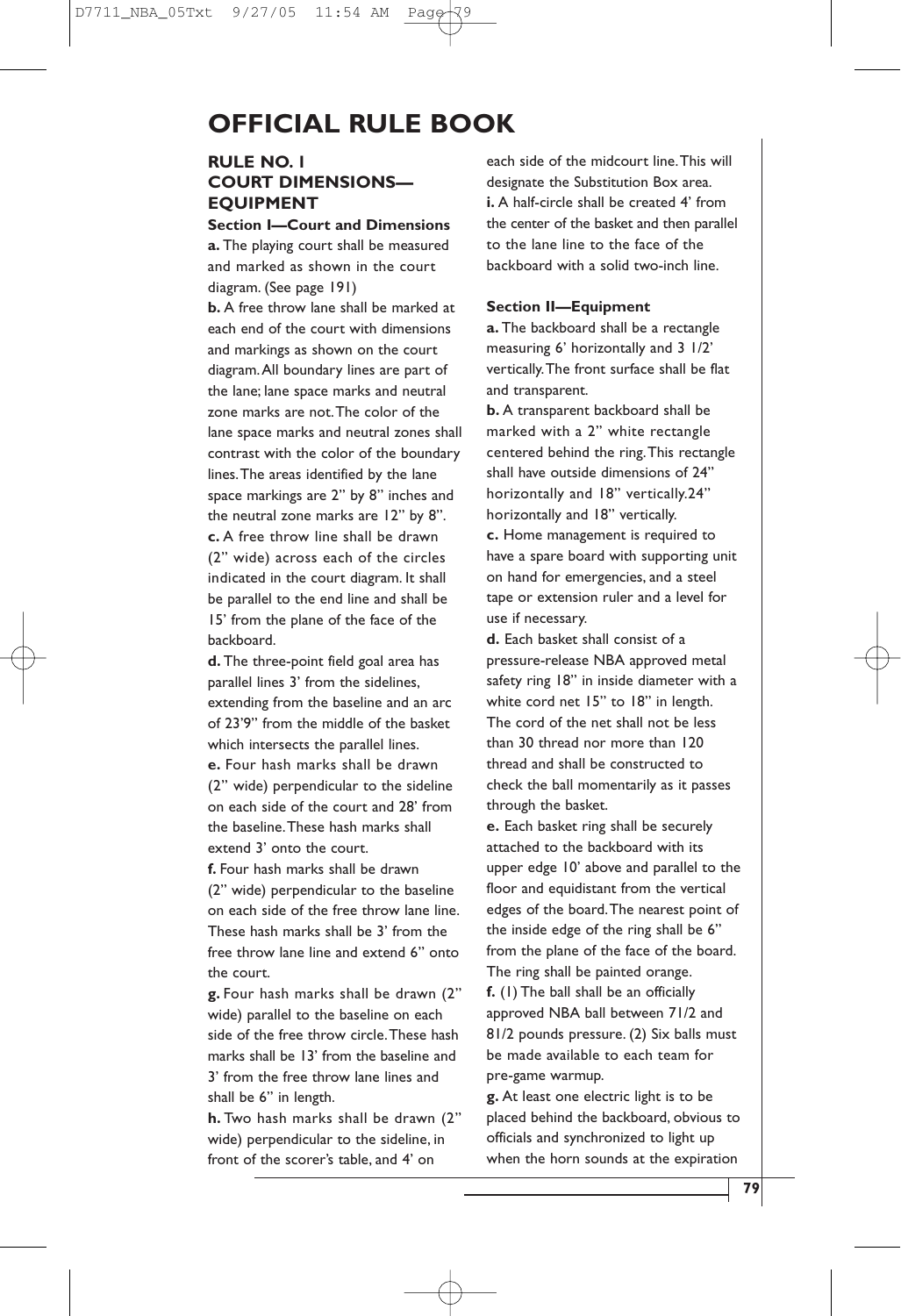of time for each period.The electric light is to be "red."

# **RULE NO. 2 OFFICIALS AND THEIR DUTIES**

**Section I—The Game Officials a.** The game officials shall be a crew chief and two referees.They will be assisted by an official scorer and two trained timers. One timer will operate the game clock and the other will operate the 24-second clock.All officials shall be approved by the Basketball Operations Department. **b.** The officials shall wear the uniform

prescribed by the NBA.

#### **Section II—Duties of the Officials**

**a.** The officials shall, prior to the start of the game, inspect and approve all equipment, including court, baskets, balls, backboards, timer's and scorer's equipment.

**b.** The officials shall not permit players to play with any type of hand, arm, face, nose, ear, head or neck jewelry. **c.** The officials shall not permit any player to wear equipment which, in their judgment, is dangerous to other players. Any equipment which is of hard substance (casts, splints, guards and braces) must be padded or foam covered and have no exposed sharp or cutting edge.All the face masks and eye or nose protectors must conform to the contour of the face and have no sharp or protruding edges.Approval is on a game-to-game basis.

**d.** All equipment used must be appropriate for basketball. Equipment that is unnatural and designed to increase a player's height or reach, or to gain an advantage, shall not be used. **e.** The officials must check the game ball to see that it is properly inflated.The recommended ball pressure should be between 7 1/2 and 8 1/2 pounds. **f.** The crew chief shall be the official in

charge.

**g.** If a coach desires to discuss a rule or interpretation of a rule prior to the start of a game or between periods, it will be mandatory for the officials to ask the other coach to be present during the discussion.The same procedure shall be followed if the officials wish to discuss a game situation with either coach. **h.** The designated official shall toss the ball at the start of the game.The crew chief shall decide whether or not a goal shall count if the officials disagree, and he shall decide matters upon which scorers and timers disagree.

**i.** All officials shall be present during the 20-minute pre-game warm-up period to observe and report to the Basketball Operations Department any infractions of Rule 12A-Section IX—j (hanging on the basket ring) and to review scoring and timing procedures with table personnel. Officials should be in the tunnel by the 18-minute mark and may await the on-court arrival of the first team before entering the court. **j.** Officials must meet with team captains prior to the start of the game. **k.** Officials must report any atypical or unique incident to the Basketball Operations Department by E-mail. Flagrant, punching, fighting fouls or a team's failure to have eight players to begin the game must also be reported.

#### **Section III—Elastic Power**

The officials shall have the power to make decisions on any point not specifically covered in the rules.The Basketball Operations Department will be advised of all such decisions at the earliest possible moment.

### **Section IV—Different Decisions by Officials**

**a.** The crew chief shall have the authority to set aside or question decisions regarding a rule interpretation made by either of the other officials.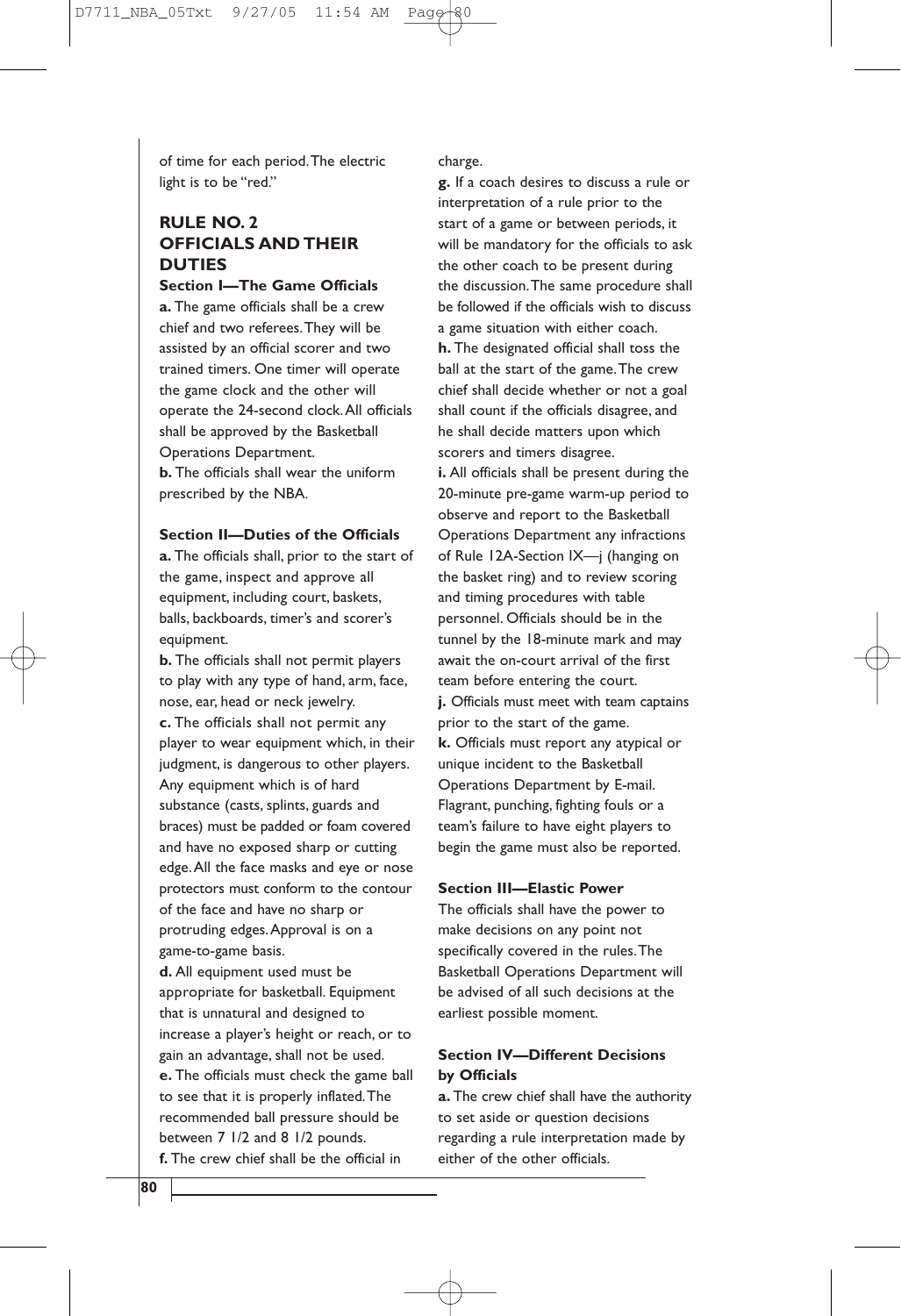**b.** If the officials give conflicting signals as to who caused the ball to go out-ofbounds, a jump ball shall be called between the two players involved. However, if an official offers assistance, the calling official may change the call. **c.** In the event that a violation and foul occur at the same time, the foul will take precedence.

**d.** Double Foul (See Rule 12-B—Section VI-f).

# **Section V—Time and Place for Decisions**

**a.** The officials have the power to render decisions for infractions of rules committed inside or outside the boundary lines.This includes periods when the game may be stopped for any reason.

**b.** When a personal foul or violation occurs, an official will blow his whistle to terminate play.The whistle is the signal for the timer to stop the game clock. If a personal foul has occurred, the official will indicate the number of the offender to the official scorer, the type of foul committed and the number of free throws, if any, to be attempted or indicate the spot of the throw-in. If a violation has occurred the official will indicate (1) the nature of the violation by giving the correct signal (2) the number of the offender, if applicable (3) the direction in which the ball will be advanced.

**c.**When a team is entitled to a throw-in, an official shall clearly signal (1) the act which caused the ball to become dead (2) the spot of the throw-in (3) the team entitled to the throw-in, unless it follows a successful field goal or free throw. **d.** When a whistle is erroneously sounded, whether the ball is in a possession or non-possession status, it is an inadvertent whistle and shall be interpreted as a suspension-of-play. **e.** An official may suspend play for any unusual circumstance

#### (Rule 4-Section XV).

# **Section VI—Correcting Errors A. Free Throws**

Officials may correct an error if a rule is inadvertently set aside and results in the following:

(1) A team not shooting a merited free throw that will remain in play.

EXCEPTION: If the offensive team scores or shoots earned free throws as a result of a personal foul prior to possession by the defensive team the error shall be ignored if more than 24 seconds has expired.

(2) A team not shooting a merited free throw that will not remain in play.The error shall be corrected, all play shall stand and play will resume from the point of interruption with the clocks remaining the same.

(3) A team shooting an unmerited free throw.

(4) Permitting the wrong player to attempt a free throw.

**a.** Officials shall be notified of a possible error at the first dead ball.

**b.** Errors which occur in the first or third periods must be discovered and rectified prior to the start of the next period.

**c.** Errors which occur in the second period must be discovered and the scorer's table notified prior to the officials leaving the floor at the end of the period.The error(s) must be rectified prior to the start of the third period.

**d.** Errors which occur in the fourth period or overtime(s) must be discovered and rectified prior to the end of the period.

**e.** The ball is not in play on corrected free throw attempt(s). Play is resumed at the same spot and under the same conditions as would have prevailed had the error not been discovered.

**f.** All play that occurs is to be nullified if the error is discovered within a 24-second time period.The game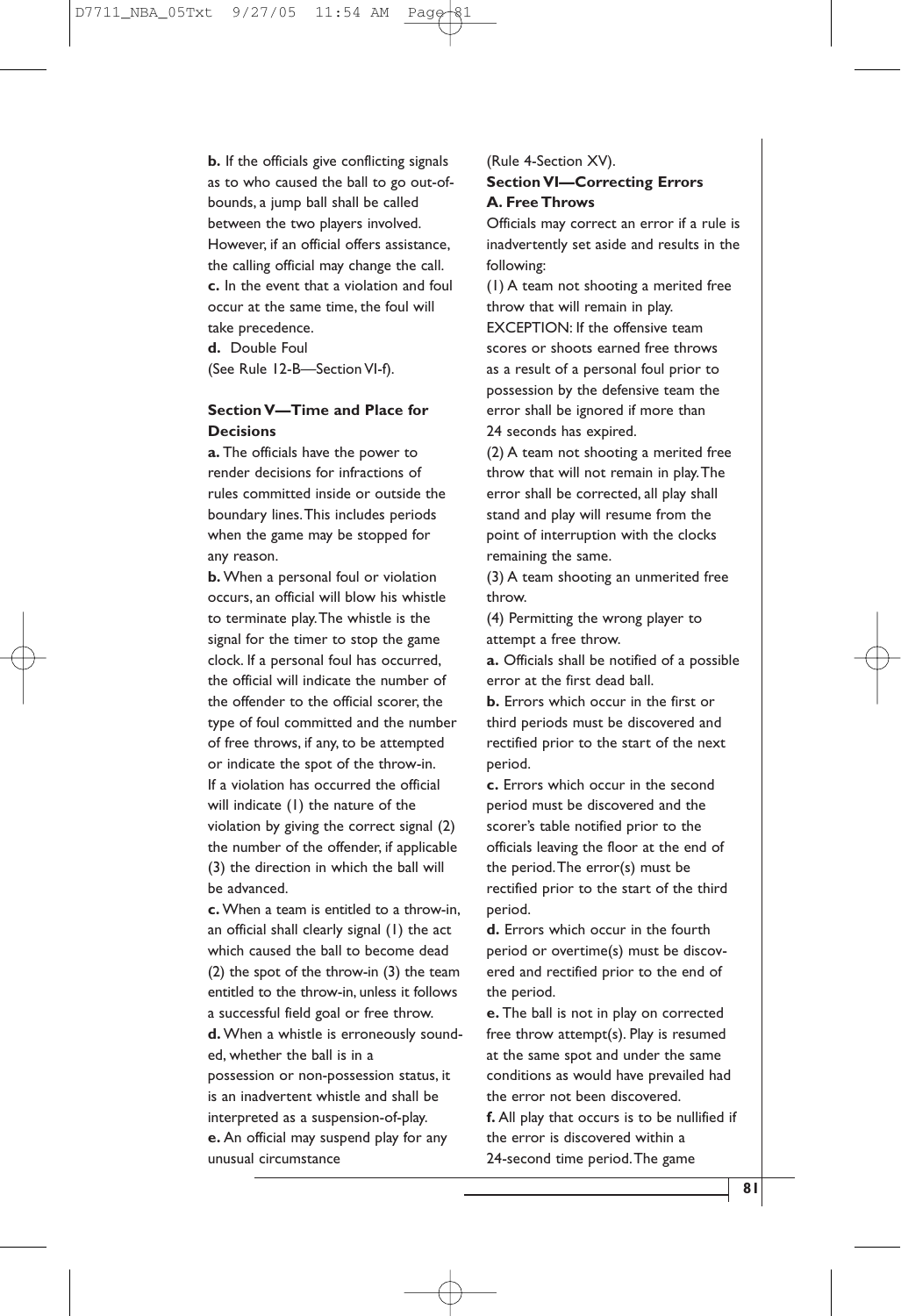clock shall be reset to the time that the error occurred.

EXCEPTION (1):Acts of unsportsmanlike conduct and all flagrant fouls, and points scored therefrom, shall not be nullified.

EXCEPTION (2): If the error to be corrected is for a free throw attempt where there is to be no line-up of players on the free throw lane (technical foul, defensive three seconds, flagrant foul, clear path-to-the-basket foul, punching foul, away-from-the-play foul in last two minutes) the error shall be corrected, all play shall stand and play shall resume from the point of interruption with the clocks remaining the same.

#### **B. Lineup Positions**

In any jump ball situation, if the jumpers lined up incorrectly, and the error is discovered:

(1) After more than 24 seconds has elapsed, the teams will continue to shoot for that basket for the remainder of that half and/or overtime. If the error is discovered in the first half, teams will shoot at the proper basket as decided by the opening tap for the second half. (2) If 24 seconds or less has elapsed, all play shall be nullified.

EXCEPTION:Acts of unsportsmanlike conduct, all flagrant fouls, and points scored therefrom, shall not be nullified and play will resume from the original jump ball with players facing the proper direction.

#### **C.Throw-In**

If the second, third or fourth period or any throw-in begins with the wrong team being awarded possession, and the error is discovered:

(1) after 24 seconds has elapsed, the error cannot be corrected.

(2) with 24 seconds or less having elapsed, all play shall be nullified. EXCEPTION:Acts of unsportsmanlike conduct, all flagrant fouls, and points scored therefrom, shall not be nullified.

#### **D. Record Keeping**

A record keeping error by the official scorer which involves the score, number of personal fouls and/or timeouts may be corrected by the officials at any time prior to the end of the fourth period. Any such error which occurs in overtime must be corrected prior to the end of that period.

#### **Section VII—Duties of Scorers**

**a.** The scorers shall record the field goals made, the free throws made and missed and shall keep a running summary of the points scored.They shall record the personal and technical fouls called on each player and shall notify the officials immediately when a sixth personal foul is called on any player.They shall record the timeouts charged to each team, shall notify a team and its coach through an official whenever that team takes a sixth charged timeout and shall notify the nearest official each time a team is granted a charged timeout in excess of the legal number. In case there is a question about an error in the scoring, the scorer shall check with the crew chief at once to find the discrepancy. If the error cannot be found, the official shall accept the record of the official scorer, unless he has knowledge that forces him to decide otherwise.

**b.** The scorers shall keep a record of the names, numbers and positions of the players who are to start the game and of all substitutes who enter the game.When there is an infraction of the rules pertaining to submission of the lineup, substitutions or numbers of players,they shall notify the nearest official immediately if the ball is dead, or as soon as it becomes dead if it is in play when the infraction is discovered. The scorer shall mark the time at which players are disqualified by reason of receiving six personal fouls, so that it may be easy to ascertain the order in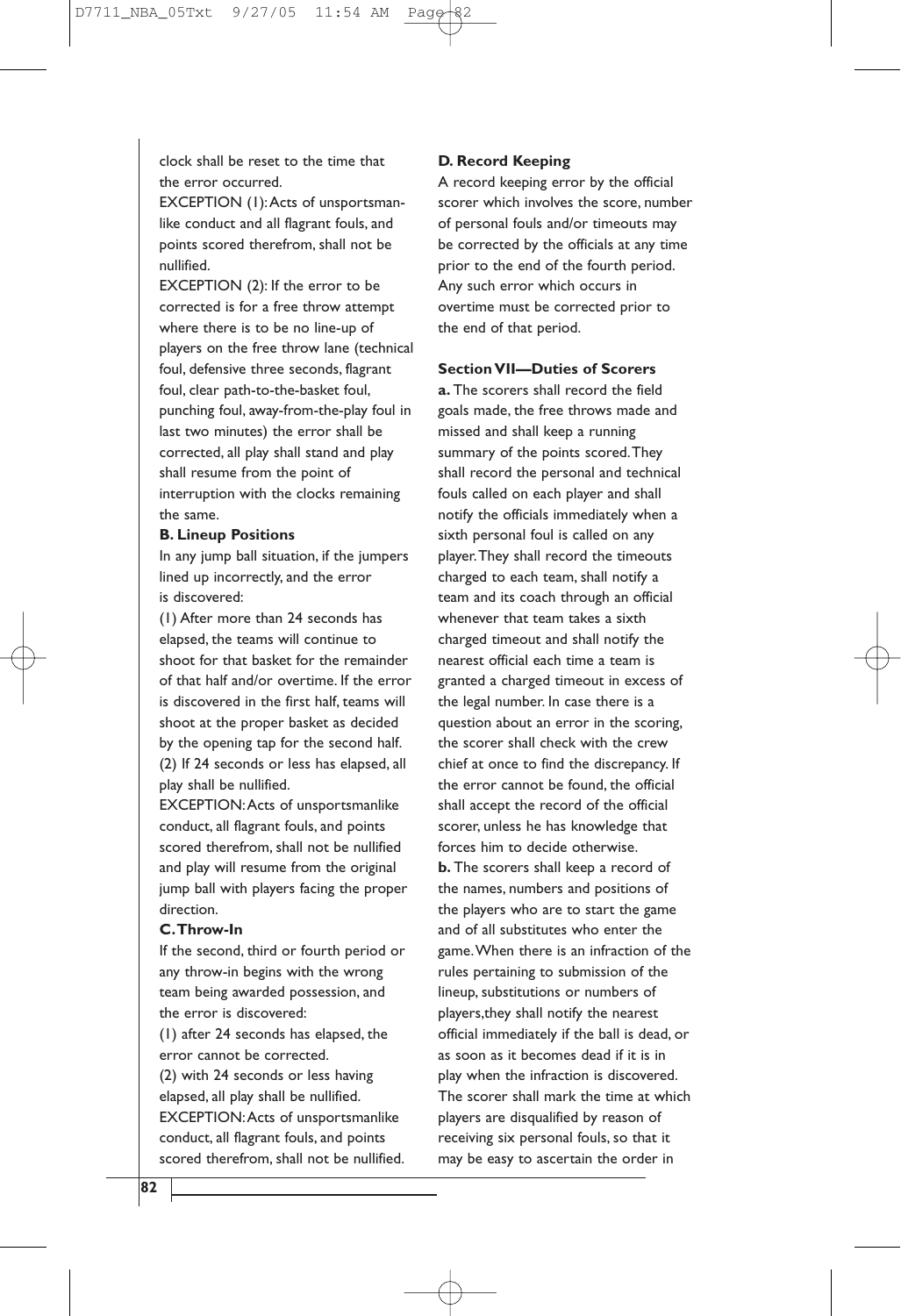which the players are eligible to go back into the game in accordance with Rule 3—Section I.

**c.** The scorers shall use a horn or other device unlike that used by the officials or timers to signal the officials.This may be used when the ball is dead or in certain specified situations when the ball is in control of a given team.

**d.** When a player is disqualified from the game, or whenever a penalty free throw is being awarded, a buzzer, siren or some other clearly audible sound must be used by the scorer or timer to notify the game officials. It is the duty of the scorekeeper to be certain the officials have acknowledged the sixth personal foul buzzer and the penalty shot buzzer. **e.** The scorer shall not signal the officials while the ball is in play, except to notify them of the necessity to correct an error.

**f.** Should the scorer sound the horn while the ball is in play, it shall be ignored by the players on the court. The officials must use their judgment in stopping play to consult with the scorer's table.

**g.** Scorers shall record on the scoreboard the number of team fouls up to a total of five, which will indicate that the team is in a penalty situation. **h.** Scorers shall, immediately, record the name of the team which secures the first possession of the game.

#### **Section VIII—Duties of Timers**

**a.** The timers shall note when each half is to start and shall notify the crew chief and both coaches five minutes before this time, or cause them to be notified at least five minutes before the half is to start.They shall signal the scorers two minutes before starting time.They shall record playing time and time of stoppages as provided in the rules. The official timer and the 24-second clock operator shall be provided with digital stop watches to be used with the

timing of timeouts and in case the official game clock, 24-second clocks/game clocks located above the backboards fail to work properly. **b.** At the beginning of the first period, any overtime period or whenever play is resumed by a jump ball, the game clock shall be started when the ball is legally tapped by either of the jumpers. No time will be removed from the game clock and/or 24-second clock if there is an illegal tap.

**c.** If the game clock has been stopped for a violation, successful field goal or free throw attempt and the ball is put in play by a throw-in, the game clock and the 24-second clock shall be started when the ball is legally touched by any player on the court.The starting of the game clock and the 24-second clock will be under the control of the official timer.

**d.** During an unsuccessful free throw attempt, the game clock will be started when the ball is legally touched.The 24-second clock will be reset when player possession of the ball is obtained. **e.** The game clock shall be stopped at the expiration of time for each period and when an official signals timeout. For a charged timeout, the timer shall start a digital stop watch and shall signal the official when it is time to resume play. **f.** The game clock and the scoreboard will combine to cause a horn to sound, automatically, when playing time for the period has expired. If the horn or buzzer fails to sound, or is not heard, the official timer shall use any other means to notify the officials immediately. **g.** In a dead ball situation, if the clock shows :00.0, the period or game is considered to have ended although the horn may not have sounded. EXCEPTION: See Rule 13—II—a(6)

**h.** Record only the actual playing time in the last minute of the first, second and third periods.

**i.** Record only the actual playing time in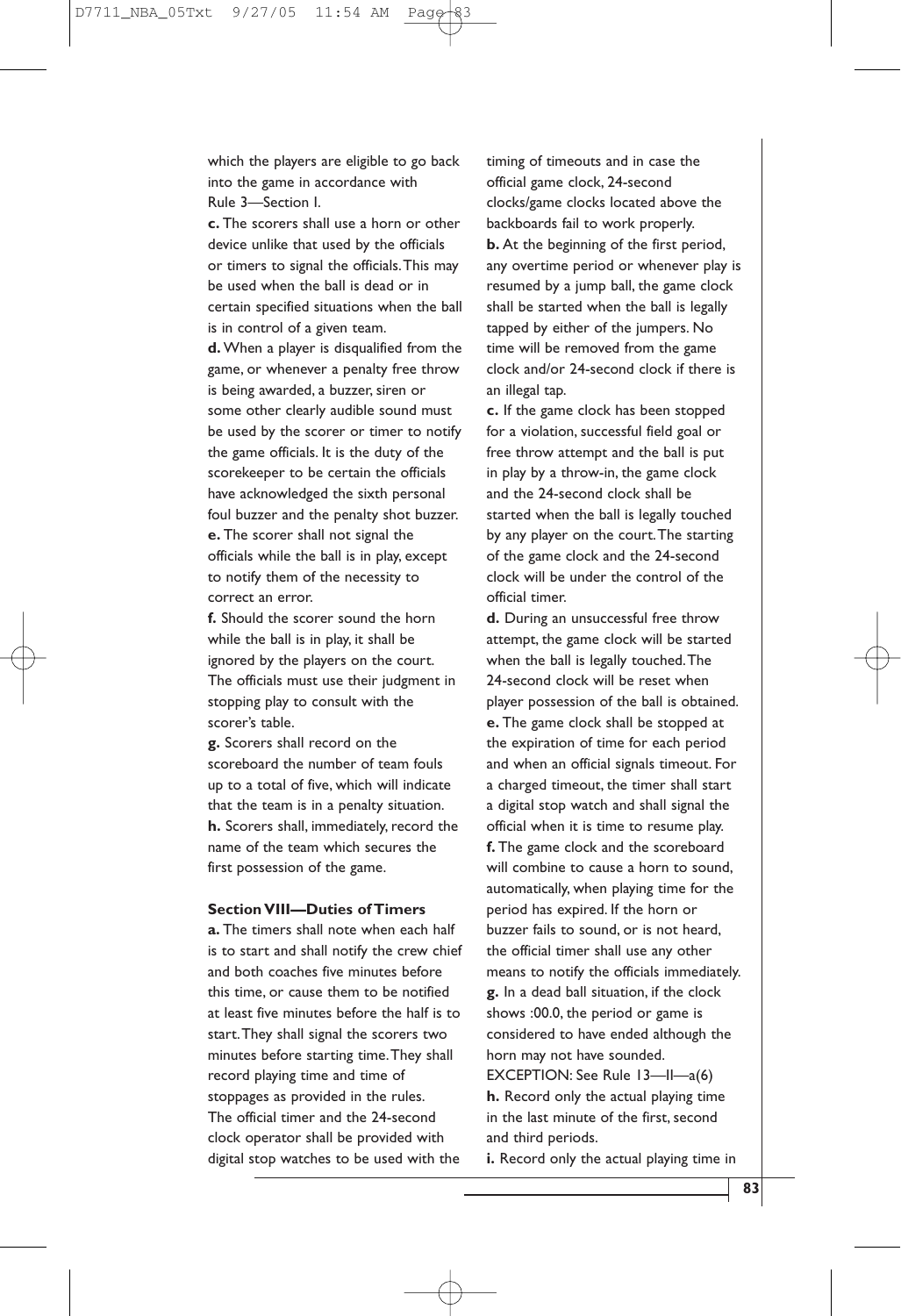the last two minutes of the fourth period and the last two minutes of any overtime period(s).

### **RULE NO. 3 PLAYERS, SUBSTITUTES AND COACHES Section I—Team**

**a.** Each team shall consist of five players. No team may be reduced to less than five players. If a player in the game receives his sixth personal foul and all substitutes have already been disqualified, said player shall remain in the game and shall be charged with a personal and team foul.A technical foul also shall be assessed against his team. All subsequent personal fouls, including offensive fouls, shall be treated similarly. All players who have six or more personal fouls and remain in the game shall be treated similarly.

**b.** In the event that there are only five eligible players remaining and one of these players is injured and must leave the game or is ejected, he must be replaced by the last player who was disqualified by reason of receiving six personal fouls. Each subsequent requirement to replace an injured or ejected player will be treated in this inverse order.Any such re-entry into a game by a disqualified player shall be penalized by a technical foul. **c.** In the event that a player becomes ill and must leave the court while the ball is in play, the official will stop play immediately when his team gains new possession.The player shall be replaced and no technical foul will be assessed. The opposing team is also permitted to substitute one player.

#### **Section II—Starting Line-Ups**

At least ten minutes before the game is scheduled to begin, the scorers shall be supplied with the name and number of each player who may participate in the game. Starting line-ups will be indicated. Failure to comply with this provision shall be reported to the Basketball Operations Department.

#### **Section III—The Captain**

**a.** A team may have a captain and a co-captain numbering a maximum of two.The designated captain may be anyone on the squad who is in uniform, except a player-coach.

**b.** The designated captain is the only player who may ask an official about a rule interpretation during a regular or 20-second timeout charged to his team. He may not discuss a judgment decision. **c.** If the designated captain continues to sit on the bench, he remains the captain for the entire game.

**d.** In the event that the captain is absent from the court and bench, his coach shall immediately designate a new captain.

#### **Section IV—The Coach and Others**

**a.** The coach's position may be on or off the bench from the 28' hash mark to the baseline.They are permitted between the 28' hash mark and the midcourt line to relay information to players but must return to the bench side of the 28' hash mark immediately or be called for a non-unsportsmanlike technical foul.A coach is not permitted to cross the midcourt line and violators will be assessed an unsportsmanlike technical foul immediately.All assistants and trainers must remain on the bench. Coaches and trainers are not permitted to go to the scorer's table, for any reason, except during a dead ball. **b.** A player-coach will have no special privileges. He is to conduct himself in the same manner as any other player. **c.** Any club personnel not seated on the bench must conduct themselves in a manner that would reflect favorably on the dignity of the game or that of the officials.Violations by any of the personnel indicated shall require a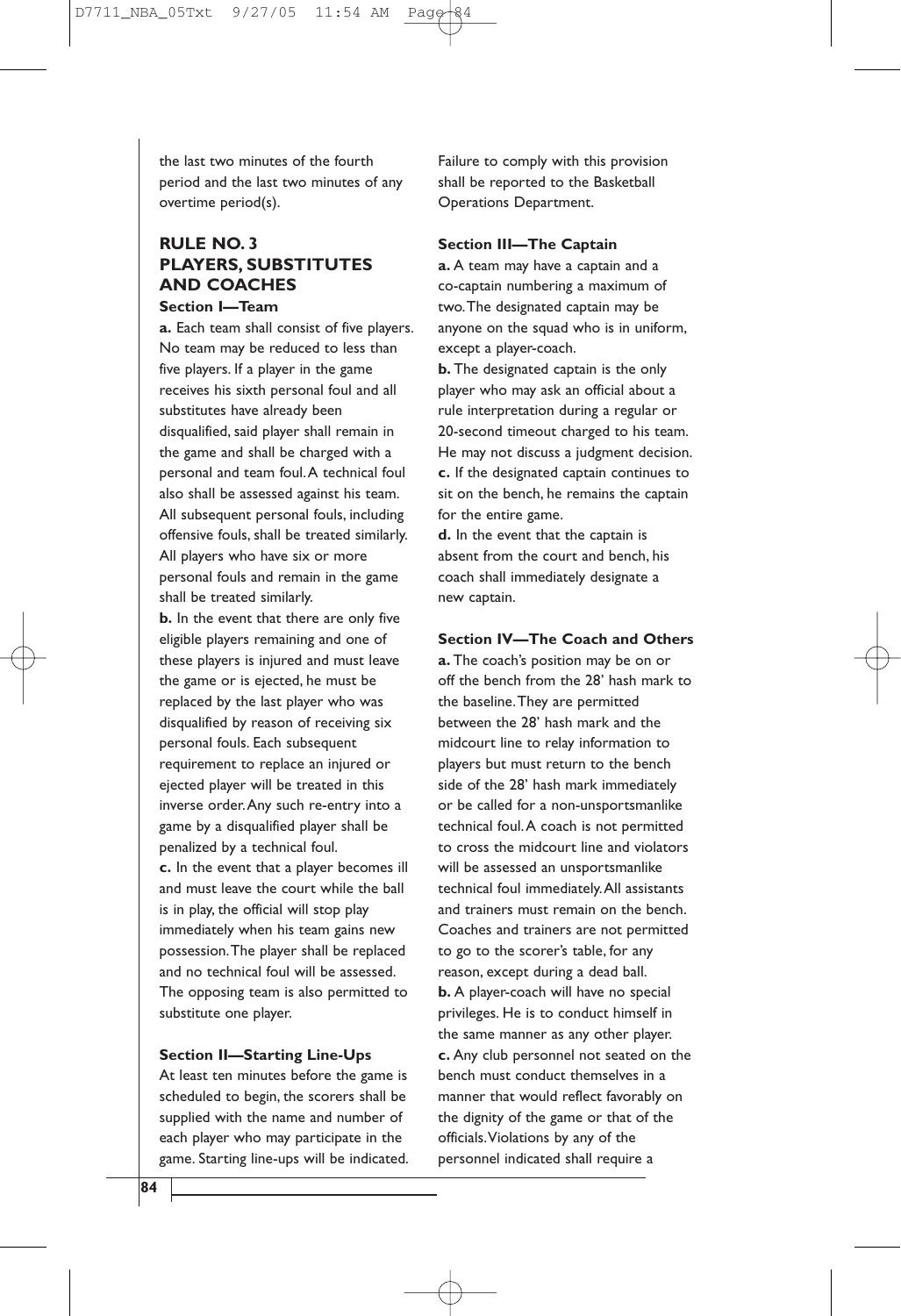written report to the Basketball Operations Department for subsequent action.

**d.** The bench shall be occupied only by a league-approved head coach, a maximum of three assistant coaches, players and trainer. During an altercation, the head and assistant coaches are permitted on the court as 'peacemakers.'

**e.** If a player, coach or assistant coach is suspended from a game or games, he shall not at any time before, during or after such game or games appear in any part of the arena or stands where his team is playing.A player, coach or assistant coach who is ejected may only remain in the dressing room of his team during the remainder of the game, or leave the building.A violation of this rule shall call for an automatic fine of \$500.

#### **Section V—Substitutes**

**a.** A substitute shall report to the scorer and position himself in the 8' Substitution Box located in front of the scorer's table. He shall inform the scorer whom he is going to replace. The scorer shall sound the horn as soon as the ball is dead to indicate a substitution.The horn does not have to be sounded if the substitution occurs between periods or during timeouts. No substitute may enter the game after a successful field goal by either team, unless the ball is dead due to a personal foul, technical foul, timeout or violation. He may enter the game after the first of multiple free throws, whether made or missed.

**b.** The substitute shall remain in the Substitution Box until he is beckoned onto the court by an official. If the ball is about to become live, the beckoning signal shall be withheld.Any player who enters the court prior to being beckoned by an official shall be assessed a non-unsportsmanlike technical foul. **c.** A substitute must be ready to enter the game when beckoned. No delays for

removal of warm-up clothing will be permitted.

**d.** The substitute shall not replace a free throw shooter or a player involved in a jump ball unless dictated to do so by an injury, whereby he is selected by the opposing coach.At no time may he be allowed to attempt a free throw awarded as a result of a technical foul. **e.** A substitute shall be considered as being in the game when he is beckoned onto the court or recognized as being in the game by an official. Once a player is in the game, he cannot be removed until the ball is legally touched by a player on the court unless:

(1) a personal or technical foul is called,

(2) there is a change of possession or (3) administration of infection control rule.

**f.** A substitute may be recalled from the scorer's table prior to being beckoned onto the court by an official.

**g.** A player may be replaced and allowed to re-enter the game as a substitute during the same dead ball.

**h.** A player must be in the Substitution Box at the time a violation occurs if the throw-in is to be administered in the backcourt. If a substitute fails to meet this requirement, he may not enter the game until the next legal opportunity. EXCEPTION: In the last two minutes of each period or overtime, a reasonable amount of time will be allowed for a substitution.

**i.** Notification of all above infractions and ensuing procedures shall be in accordance with Rule 2—Section VII. **j.** No substitutes are allowed to enter the game during an official's suspension-of-play for (1) a delay-ofgame warning, (2) retrieving an errant ball (3) an inadvertent whistle or (4) any other unusual circumstance. EXCEPTION: Suspension of play for a player bleeding. See Comments on the Rules—N.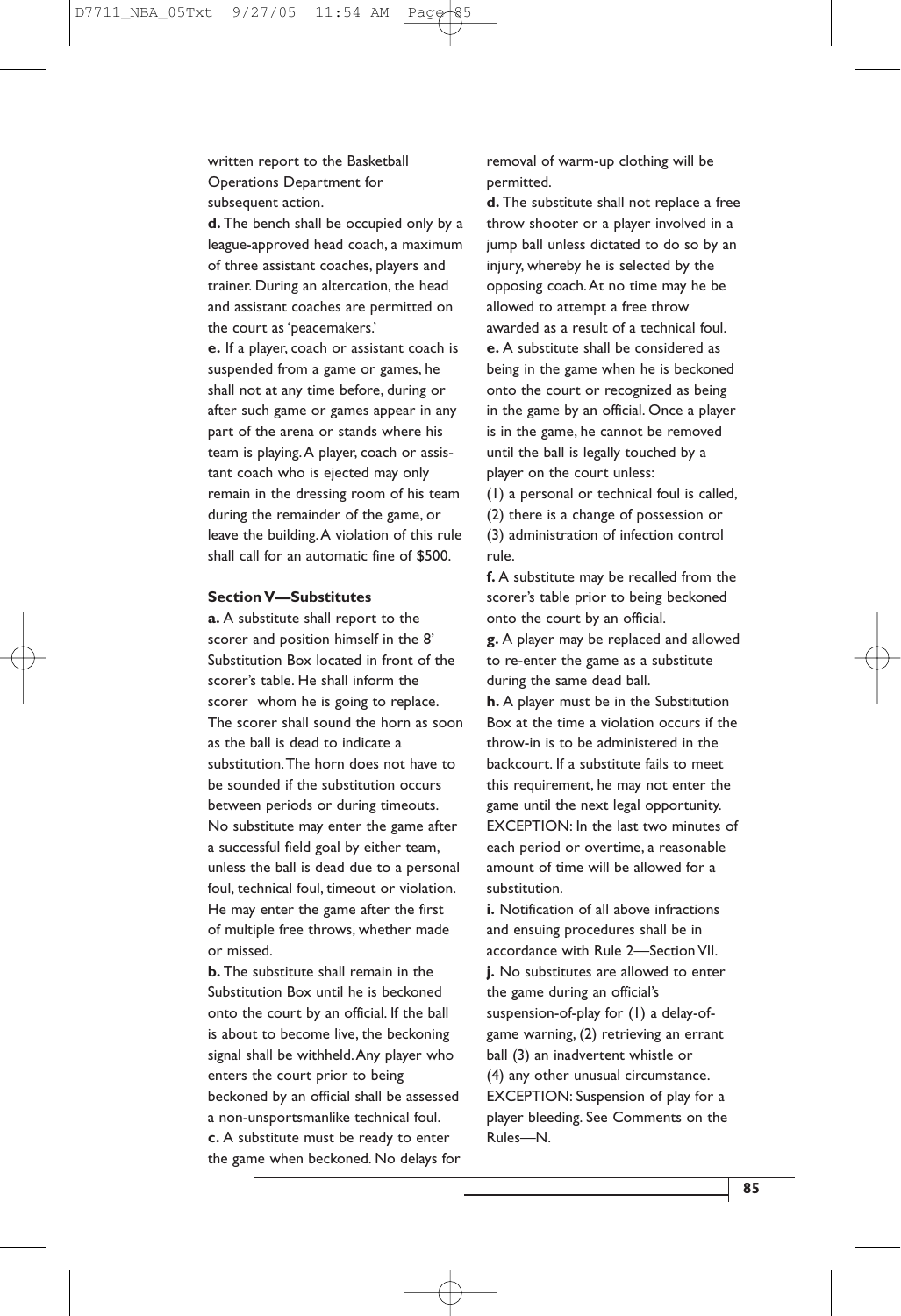### **Section VI—Uniforms (Players Jerseys)**

**a.** Each player shall be numbered on the front and back of his jersey with a number of solid color contrasting with the color of the shirt.

**b.** Each number must be not less than 3/4" in width and not less than 6" in height on both the front and back. Each player shall have his surname affixed to the back of his game jersey in letters at least 2" in height.

**c.** The home team shall wear light color jerseys, and the visitors dark jerseys. For neutral court games and doubleheaders, the second team named in the official schedule shall be regarded as the home team and shall wear the light colored jerseys.

# **RULE NO. 4 DEFINITIONS**

#### **Section I—Basket/Backboard**

**a.** A team's basket consists of the basket ring and net through which its players try to shoot the ball.The visiting team has the choice of baskets for the first half.The basket selected by the visiting team when it first enters onto the court shall be its basket for the first half. **b.** The teams change baskets for the second half.All overtime periods are considered extensions of the second half.

**c.** Five sides of the backboard (front, two sides, bottom and top) are considered in play when contacted by the basketball.The back of the backboard and the area directly behind it are out-of-bounds.

### **Section II—Blocking**

Blocking is illegal personal contact which impedes the progress of an opponent.

### **Section III—Dribble**

A dribble is movement of the ball, caused by a player in control, who throws or taps the ball to the floor.

a.The dribble ends when the dribbler: (1) Touches the ball simultaneously with both hands (2) Permits the ball to come to rest while he is in control of it (3) Tries for a field goal (4) Throws a pass (5) Touches the ball more than once while dribbling, before it touches the floor (6) Loses control (7) Allows the ball to become dead.

### **Section IV—Fouls**

**a.** A common personal foul is illegal physical contact which occurs with an opponent after the ball has become live or before the horn sounds to end the period. If time expires before the personal foul occurs, the personal foul should be disregarded, unless it was unsportsmanlike.

EXCEPTION: If the foul is committed on or by a player in the act of shooting, and the shooter released the ball prior to the expiration of time on the game clock, then the foul should be administered in the same manner as with any similar play during the course of the game.

(See Rule 13—Section II—a(6)) **b.** A technical foul is the penalty for unsportsmanlike conduct or violations by team members on the floor or seated on the bench. It may be assessed for illegal contact which occurs with an opponent before the ball becomes live. **c.** A double foul is a situation in which any two opponents commit personal fouls at approximately the same time. **d.** An offensive foul is illegal contact, committed by an offensive player, after the ball is live and there is team control. **e.** A loose ball foul is illegal contact, after the ball is alive, when team control does not exist.

**f.** An elbow foul is making contact with the elbow in an unsportsmanlike manner whether the ball is dead or alive.

**g.** A flagrant foul is unnecessary and/or excessive contact committed by a player against an opponent whether the ball is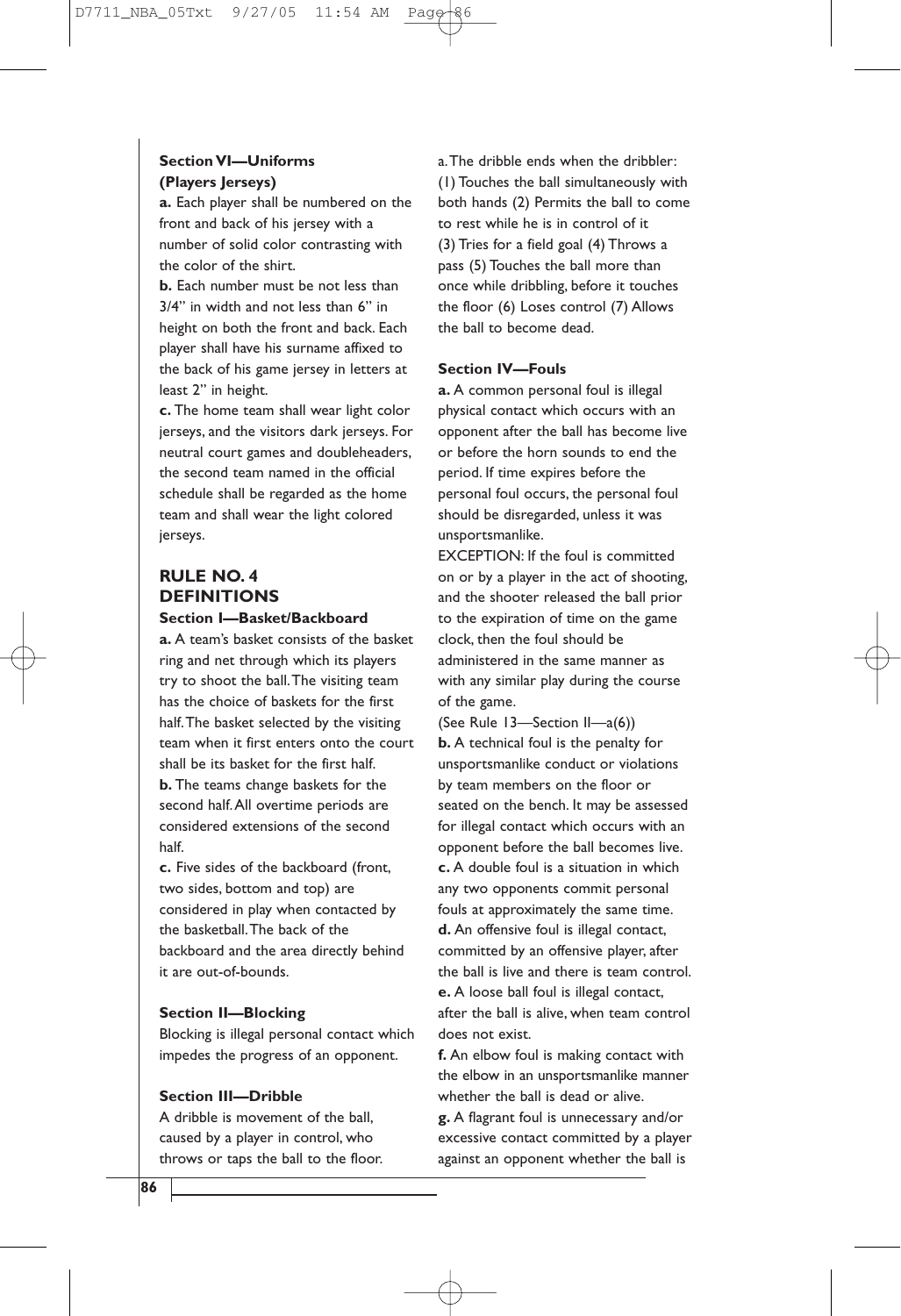dead or alive.

**h.** A punching foul is a punch by a player which makes contact with an opponent whether the ball is dead or alive. **i.** An away-from-the-play foul is illegal contact by the defense in the last two minutes of the game, and/or overtime, which occurs (1) deliberately away from the immediate area of offensive action, and/or (2) prior to the ball being released on a throw-in.

#### **Section V—Free Throw**

A free throw is the privilege given a player to score one point by an unhindered attempt for the goal from a position directly behind the free throw line.This attempt must be made within 10 seconds.

### **Section VI—Frontcourt/Backcourt**

**a.** A team's frontcourt consists of that part of the court between its endline and the nearer edge of the midcourt line, including the basket and inbounds part of the backboard.

**b.** A team's backcourt consists of the entire midcourt line and the rest of the court to include the opponent's basket and inbounds part of the backboard.

**c.** A ball being held by a player: (1) is in the frontcourt if neither the ball nor the player is touching the backcourt, (2) is in the backcourt if either the ball or player is touching the backcourt.

**d.** A ball being dribbled is (1) in the frontcourt when the ball and both feet of the player are in the frontcourt, (2) in the backcourt if the ball or either foot of the player is in the backcourt.

**e.** The ball is considered in the frontcourt once it has broken the plane of the midcourt line and is not in player control.

**f.** The team on offense must bring the ball across the midcourt line within 8 seconds.

EXCEPTION: (1) kicked ball, (2) punched ball, (3) personal or technical foul on the defensive team, (4) delay-ofgame warning on the defensive team or (5) infection control.

**g.** Frontcourt/backcourt status is not attained until a player with the ball has established a positive position in either half during (1) a jump ball, (2) a steal by a defensive player, (3) a throw-in in the last two minutes of the fourth period and/or any overtime period or (4) any time the ball is loose.

### **Section VII—Held Ball**

A held ball occurs when two opponents have one or both hands firmly on the ball or anytime a defensive player touches the ball causing the offensive player to return to the floor with the ball in his continuous possession. A held ball should not be called until both players have hands so firmly on the ball that neither can gain sole possession without undue roughness. If a player is lying or sitting on the floor while in possession, he should have an opportunity to throw the ball, but a held ball should be called if there is danger of injury.

### **Section VIII—Pivot**

**a.** A pivot takes place when a player, who is holding the ball, steps once or more than once in any direction with the same foot, with the other foot (pivot foot) in contact with the floor. **b.** If the player wishes to dribble after a pivot, the ball must be out of his hand before the pivot foot is raised off the floor. If the player raises his pivot off the floor, he must pass or attempt a field goal before the foot is returned to the floor.

If he fails to follow these guidelines, he has committed a traveling violation.

#### **Section IX—Traveling**

Traveling is progressing in any direction while in possession of the ball, which is in excess of prescribed limits as noted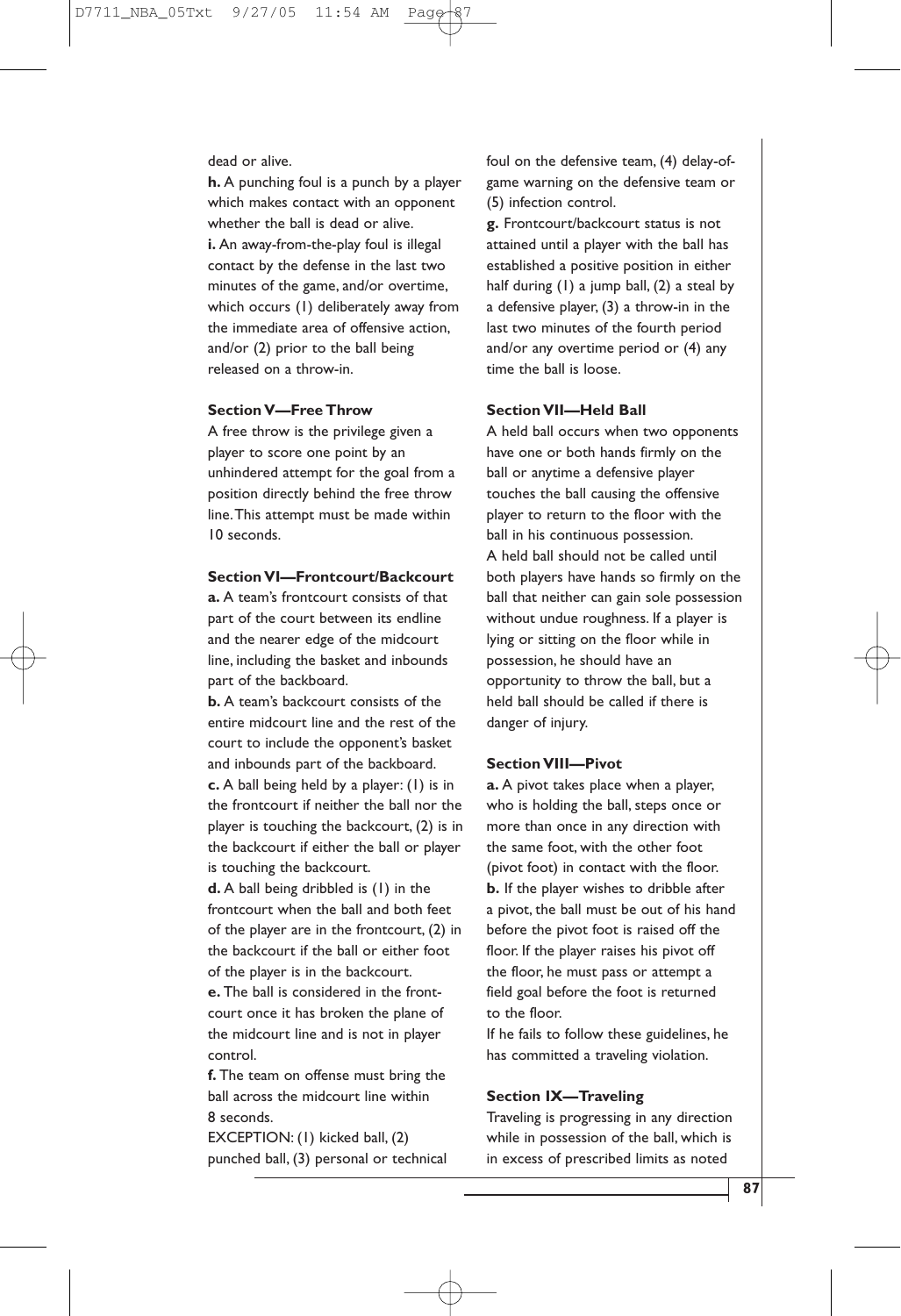in Rule 4—Section VIII and Rule 10— Section XIII.

### **Section X—Screen**

A screen is the legal action of a player who, without causing undue contact, delays or prevents an opponent from reaching a desired position.

#### **Section XI—Field Goal Attempt**

A field goal attempt is a player's attempt to shoot the ball into his basket for a field goal.The act of shooting starts when, in the official's judgment, the player has started his shooting motion and continues until the shooting motion ceases and he returns to a normal floor position. It is not essential that the ball leave the shooter's hand. His arm(s) might be held so that he cannot actually make an attempt.

The term is also used to include the flight of the ball until it becomes dead or is touched by a player.A tap during a jump ball or rebound is not considered a field goal attempt. However, anytime a live ball is in flight from the playing court, the goal, if made, shall count, even if time expires or the official's whistle sounds.The field goal will not be scored if time on the game clock expires before the ball leaves the player's hand.

### **Section XII—Throw-In**

A throw-in is a method of putting the ball in play from out-of-bounds in accordance with Rule 8—Section III. The throw-in begins when the ball is at the disposal of the team or player entitled to it, and ends when the ball is released by the thrower-in.

### **Section XIII—Last Two Minutes**

When the game clock shows 2:00, the game is considered to be in the two-minute period.

**Section XIV—Suspension of Play** An official can suspend play for

retrieving an errant ball, re-setting the timing devices, delay-of-game warning, inadvertent whistle or any other unusual circumstance. During such a suspension, neither team is permitted to substitute and the defensive team may not be granted a timeout. Play shall be resumed at the point of interruption. EXCEPTION: See Comments on Rules—N.

# **Section XV—Point of Interruption**

Where the ball is located when the whistle sounds.

### **Section XVI—Team Control**

A team is in control when a player is holding, dribbling or passing the ball. Team control ends when the defensive team deflects the ball or there is a field goal attempt.

### **Section XVII—Team Possession**

A team is in possession when a player is holding, dribbling or passing the ball. Team possession ends when the defensive team gains possession or there is a field goal attempt which hits the rim.

#### **Section XVIII—Fumble**

A player who is holding the ball and fumbles it out of his control may recover the ball. If his pivot foot moves to recover the ball, he must then pass or shoot the ball. If he fumbles and recovers it without moving his pivot foot and before the ball touches the floor, he retains his status before the fumble.

# **RULE NO. 5 SCORING AND TIMING Section I—Scoring**

**a.** A legal field goal or free throw attempt shall be scored when a live ball from the playing area enters the basket from above and remains in or passes through the net.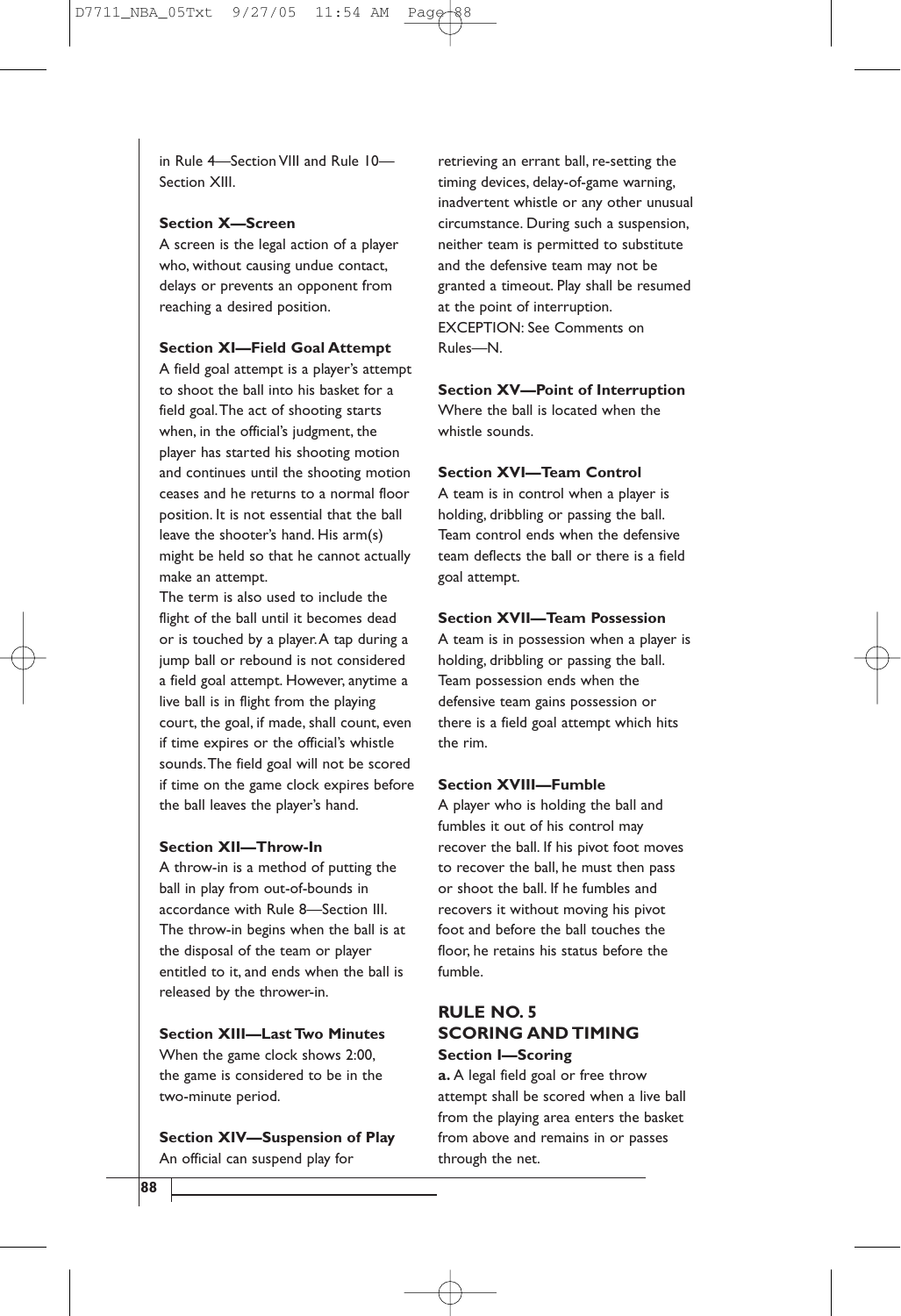**b.** A successful field goal attempt from the area on or inside the three-point field goal line shall count two points. **c.** A successful field goal attempt from the area outside the three-point field goal line shall count three points. (1) The shooter must have at least one foot on the floor outside the threepoint field goal line prior to the attempt. (2) The shooter may not be touching the floor on r inside the three-point field goal line. (3) The shooter may contact the three-point field goal line, or land in the two-point field goal area, after the ball is released.

**d.** A field goal accidentally scored in an opponent's basket shall be added to the opponent's score, credited to the opposing player nearest the shooter and mentioned in a footnote.

**e.** It is a violation for a player to attempt a field goal at an opponent's basket.The opposing team will be awarded the ball at the free throw line extended.

**f.** A successful free throw attempt shall count one point.

**g.** An unsuccessful free throw attempt which is tapped into the basket shall count two points and shall be credited to the player who tapped the ball in. **h.** If there is a discrepancy in the score and it cannot be resolved, the running score shall be official.

#### **Section II—Timing**

**a.** All periods of regulation play in the NBA will be twelve minutes.

**b.** All overtime periods of play will be five minutes.

**c.** Fifteen minutes will be permitted between halves of all games.

**d.** 130 seconds will be permitted between the first and second periods, the third and fourth periods and before any overtime period.

**e.** A team is permitted a total of 30 seconds to replace a disqualified player. **f.** The game is considered to be in the

two-minute part when the game clock shows 2:00 or less time remaining in the period.

**g.** The public address operator is required to announce that there are two minutes remaining in each period. **h.** The game clock shall be equipped to show tenths-of-a-second during the last minute of each period.

#### **Section III—End of Period**

**a.** Each period ends when time expires. EXCEPTIONS: (1) If a live ball is in flight towards the basket, the period ends when the goal is made, missed or touched by an offensive player. (2) If the official's whistle sounds prior to the horn or :00.0 on the clock, the period is not over and time must be added to the clock. (3) If a live ball is in flight towards the basket when the horn sounds ending a period, and it subsequently is touched by: (a) a defensive player, the goal, if successful, shall count; or (b) an offensive player, the period has ended. (4) If a timeout request is made at approximately the instant time expires for a period, the period ends and the timeout shall not be granted. (5) If there is a foul called on or by a player in the act of shooting the period will end after the foul is penalized.

(See Rule 13—II—a[6])

**b.** If the ball is dead and the game clock shows :00.0, the period has ended even though the horn may not have sounded.

EXCEPTION: See Rule 13—II—a(6)

### **Section IV—Tie Score—Overtime**

If the score is tied at the end of the fourth period, play shall resume in 130 seconds without change of baskets for any of the overtime periods required. (See Rule 5—Section II—d for the amount of time between overtime periods.)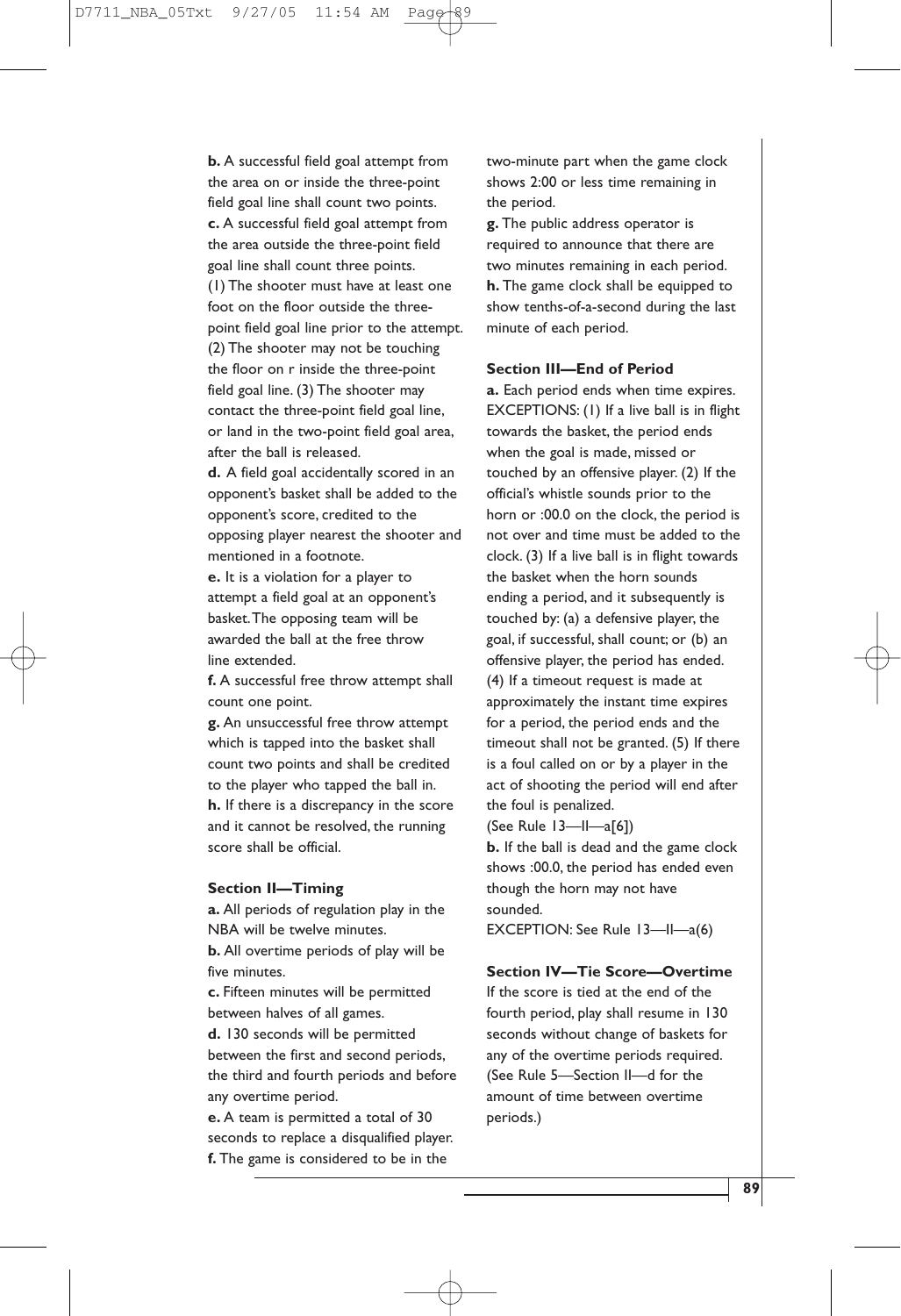# **Section V—Stoppage of Timing Devices**

**a.** The timing devices shall be stopped whenever the official's whistle sounds indicating one of the following:

(1) A personal or technical foul.

- (2) A jump ball.
- (3) A floor violation.
- (4) An unusual delay.
- (5) A suspension-of-play.

(6) A regular or 20-second timeout. **b**.The timing devices shall be stopped: (1) During the last minute of the first, second and third periods following a successful field goal attempt.

(2) During the last two minutes of regulation play and/or overtime(s) following a successful field goal attempt.

**c.** Officials may not use official time to permit a player to change or repair equipment.

### **Section VI—20-Second Timeout**

A player's request for a 20-second timeout shall be granted only when the ball is dead or in control of a player on the team making the request.A request at any other time shall be ignored. EXCEPTION:The head coach may request a 20-second timeout if there is a suspension of play to administer Comments on the Rules—N— Guidelines for Infection Control. **a.** Each team is entitled to one (1) 20 second timeout per half for a total of two (2) per game, including overtimes. **b.** During a 20-second timeout a team may only substitute for one player. If the team calling the 20-second timeout replaces a player, the opposing team may also replace one player. EXCEPTION: In the last two minutes of

the fourth period and/or any overtime period, free substitution is permitted by both teams.

**c.** If a second 20-second timeout is requested during a half (including overtimes), it shall be granted. It will automatically become a charged regular timeout. Overtimes are considered to be an extension of the second half. **d.** The official shall instruct the timer to record the 20 seconds and to inform him when the time has expired. If a team calls a 20-second timeout because one of its players is injured and, at the expiration of the 20-second timeout limit, play is unable to resume due to that player's injury, a full timeout will be charged to that team and the 20-second timeout returned.

EXCEPTION: If a team does not have any full timeouts remaining, only the 20-second timeout will be charged. Play will resume when playing conditions are safe.

**e.** This rule may be used for any reason, including a request for a rule interpretation. If the correction is sustained, no timeout shall be charged. **f.** Players should say "20-second timeout" when requesting this time. **g.** If a 20-second timeout is charged to the offensive team during the last two minutes of the fourth period and/or any overtime period and (1) the ball is outof-bounds in the backcourt (except for a suspension of play after the team had advanced the ball), or (2) after securing the ball from a rebound in the backcourt and prior to any advance of the ball, or (3) after the offensive team secures the ball from a change of possession in the backcourt and prior to any advance of the ball, the timeout should be granted. Upon resumption of play, the team granted the timeout shall have the option of putting the ball into play at the 28' hash mark in the frontcourt or at the designated spot out-of-bounds. If the ball is put into play at the hash mark, the ball may be passed into either the frontcourt or backcourt. If it is passed into the backcourt, the team will receive a new 8-second count. **h.** If a 20-second timeout has been granted and a mandatory timeout by the same team is due, only the mandatory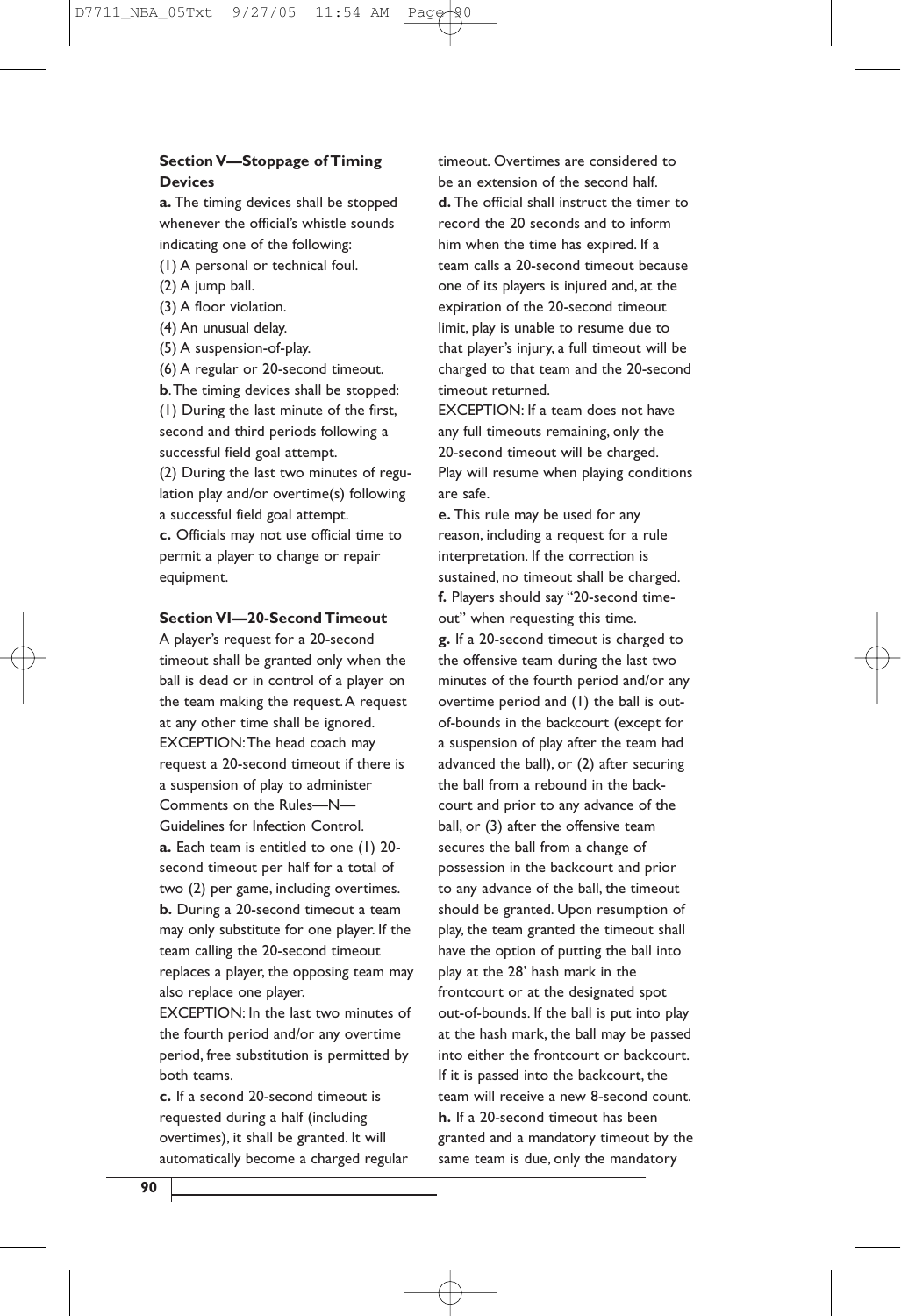timeout will be charged.

**i.** A 20-second timeout shall not be granted to the defensive team during an official's suspension-of-play for (1) delay-of-game warning, (2) retrieving an errant ball, (3) an inadvertent whistle or (4) any other unusual circumstance. EXCEPTION: Suspension of play for a player bleeding.

See Comments on the Rules—N.

### **Section VII—Regular Timeout— 100/60 Seconds**

A player's request for a timeout shall be granted only when the ball is dead or in control of a player on the team making the request.A request at any other time shall be ignored.

EXCEPTION:The head coach may request a regular timeout if there is a suspension of play to administer Comments on the Rules—N— Guidelines for Infection Control. **a.** Each team is entitled to six (6) charged timeouts during regulation play. Each team is limited to no more than three (3) timeouts in the fourth period and no more than two (2) timeouts in the last two minutes of regulation play. (This is in addition to one 20-second timeout per half.)

**b.** During a regular timeout, both teams may have unlimited substitutions. **c.** In overtime periods each team shall be allowed three (3) 60-second timeouts regardless of the number of timeouts called or remaining during regulation play or previous overtimes. Teams are permitted no more than two timeouts in the last two minutes of the period.

**d.** There must be two 100-second timeouts in the first and third periods and three 100-second timeouts in the second and fourth periods. If neither team has taken a timeout prior to 5:59 of the first or third period, it shall be mandatory for the Official Scorer to take it at the first dead ball

and charge it to the home team. If no subsequent timeouts are taken prior to 2:59, it shall be mandatory for the Official Scorer to take it and charge it to the team not previously charged. If neither team has taken a timeout prior to 8:59 of the second or fourth period, a mandatory timeout will be called by the Official Scorer and charged to neither team. If there are no subsequent timeouts taken prior to 5:59, it shall be mandatory for the Official Scorer to take it at the first dead ball and charge it to the home team. If no subsequent timeouts are taken prior to 2:59, it shall be mandatory for the Official Scorer to take it and charge it to the team not previously charged.

The Official Scorer shall notify a team when it has been charged with a mandatory timeout.

Any additional timeouts in a period beyond those which are mandatory shall be 60 seconds.

No mandatory timeout may be charged and the defensive team may not be granted a timeout during an official's suspension-of-play for (1) a delay-ofgame warning, (2) retrieving an errant ball, (3) an inadvertent whistle, or (4) any other unusual circumstance. EXCEPTION: Suspension-of-play for Infection Control. See Comments on the Rules—N.

**e.** If a regular or mandatory timeout is charged to the offensive team during the last two minutes of the fourth period and/or any overtime period and (1) the ball is out-of-bounds in the backcourt (except for a suspension of play after the team had advanced the ball), or (2) after securing the ball from a rebound in the backcourt and prior to any advance of the ball, or (3) after securing the ball from a change of possession in the backcourt and prior to any advance of the ball, the timeout shall be granted. Upon resumption of play, the team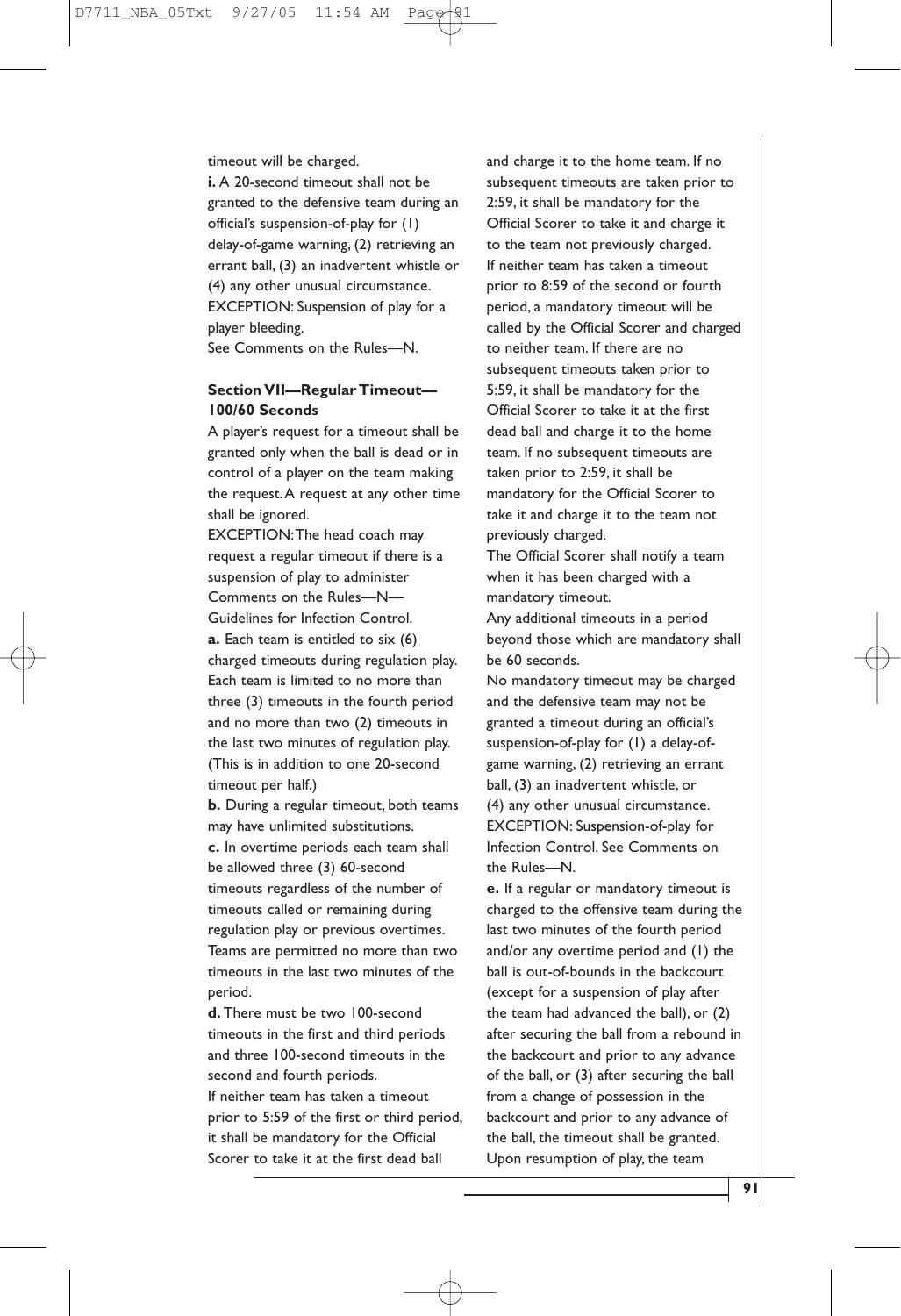granted the timeout shall have the option of putting the ball into play at the 28' hash mark in the frontcourt, or at the designated spot out-of-bounds. If the ball is put into play at the hash mark, the ball may be passed into either the frontcourt or backcourt. If the ball is passed into the backcourt, the team will receive a new 8-second count. However, once the ball is (1) thrown in from out-of-bounds, or (2) dribbled or passed after receiving it from a rebound or a change of possession, the timeout shall be granted, and, upon resumption of play, the ball shall be in-bounded on the sideline where play was interrupted. The option to advance is also not available following a timeout which is charged to neither team.

The time on the game clock and the 24-second clock shall remain as when the timeout was called. In order for the option to be available under the conditions in paragraph #2 above, the offensive team must call two successive timeouts.

**f.** No timeout shall be charged if it is called to question a rule interpretation and the correction is sustained. **g.** If a player is injured and an opponent is charged with a flagrant foul or any unsportsmanlike act, no timeout will be charged and play will resume when playing conditions are safe. Neither team will be charged with a timeout. Once the player is up and brought to the bench area or he leaves the court (goes to locker room), play will resume. If that player must shoot his free throws and he is not ready, the team will then need to call a timeout.

**h.** Requests for a timeout in excess of the authorized number shall be granted and a technical foul shall be assessed. Following the timeout, the ball will be awarded to the opposing team and play shall resume with a throw-in nearest the spot where play was interrupted. If a player is injured and cannot be removed

from the playing court during a stoppage of play, no excessive timeout will be charged and play will resume when playing conditions are safe.

#### **Section VIII—Timeout Requests**

**a.** If an official, upon receiving a timeout request (regular or 20-second) by the defensive team, inadvertently signals while the play is in progress, play shall be suspended and the team in possession shall put the ball in play immediately at the sideline nearest where the ball was when the signal was given.The team in possession shall have only the time remaining of the original eight seconds in which to move the ball into the frontcourt.The 24-second clock shall remain the same.

**b.** If an official, upon receiving a timeout request (regular or 20-second) from the defensive team, inadvertently signals for a timeout during: (1) a successful field goal or free throw attempt, the point(s) shall be scored; (2) an unsuccessful field goal attempt, play shall be resumed with a jump ball at the center circle between any two opponents; (3) an unsuccessful free throw attempt, the official shall rule disconcerting and award a substitute free throw.

**c.** If an official inadvertently blows his whistle during (1) a successful field goal or free throw attempt, the points shall be scored, or (2) an unsuccessful field goal or free throw attempt, play shall be resumed with a jump ball at the center circle between any two opponents. **d.** When a team is granted a regular or 20-second time-out, play shall not resume until the full 100 seconds, 60 seconds, or 20 seconds have elapsed. The throw-in shall be nearest the spot where play was suspended.The throw-in shall be on the sideline, if the ball was in play when the request was granted. **e.** A player shall not be granted a timeout (regular or 20-second) if both of his feet are in the air and any part of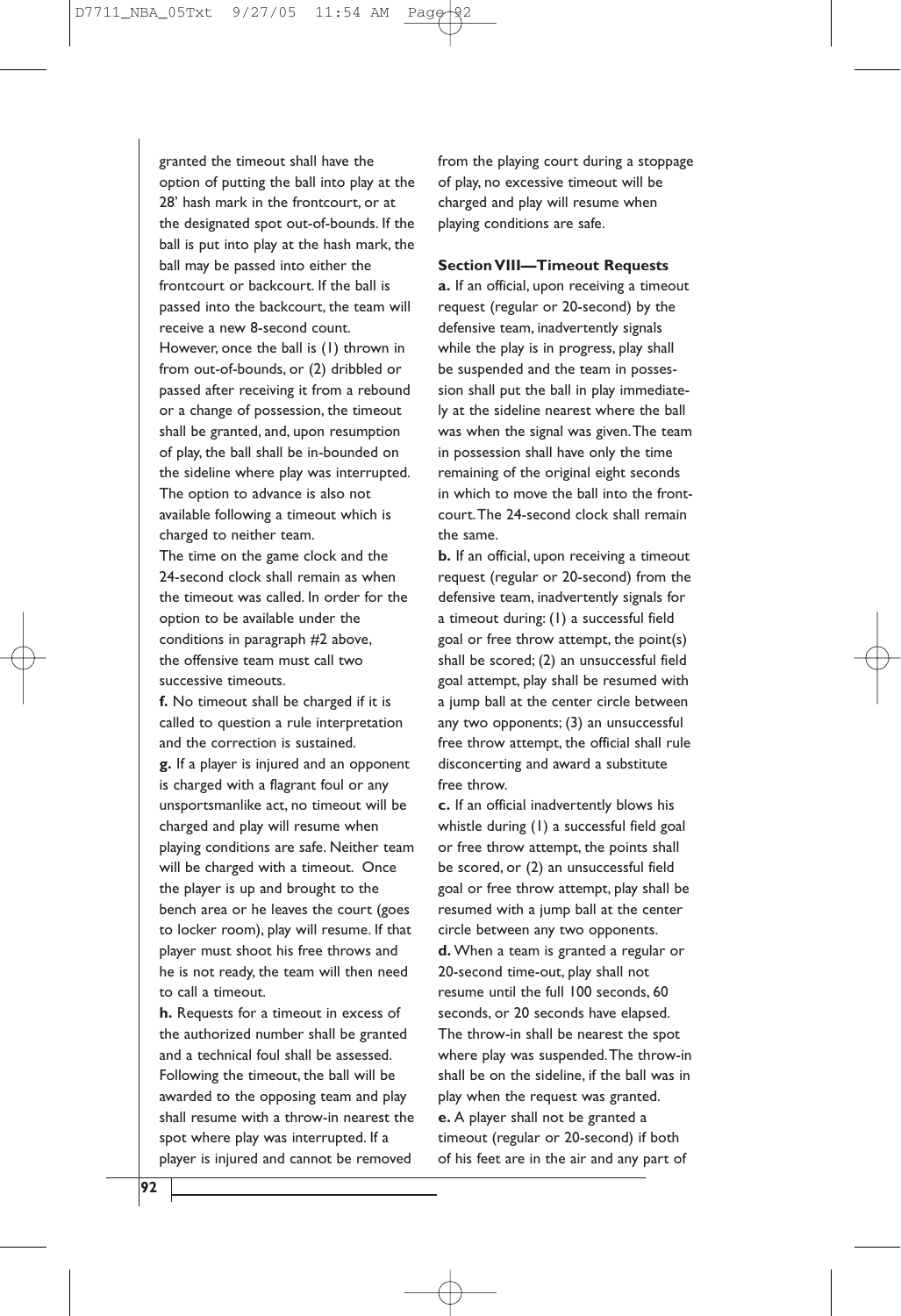his body has broken the vertical plane of the boundary line (including the midcourt line).

### **Section IX—Time-In**

**a.** After time has been out, the game clock shall be started when the ball is legally touched by any player within the playing area of the court.

**b.** On a free throw that is unsuccessful and the ball continues in play, the game clock shall be started when the missed free throw is legally touched by any player. **c.** If play is resumed by a throw-in from out-of-bounds, the game clock shall be started when the ball is legally touched by any player within the playing area of the court.

**d.** If play is resumed with a jump ball, the game clock shall be started when the ball is legally tapped.

# **RULE NO. 6 PUTTING BALL IN PLAY— LIVE/DEAD BALL**

### **Section I—Start of Games/Periods and Others**

**a.** The game and overtimes shall be started with a jump ball in the center circle.

**b.** The team which gains first possession of the game will put the ball into play at their opponent's endline to begin the fourth period.The other team will put the ball into play at their opponent's endline at the beginning of the second and third periods.

**c.** In putting the ball into play, the thrower-in may run along the endline or pass it to a teammate who is also out-of-bounds at the endline—as after a score.

**d.** After any dead ball, play shall be resumed by a jump ball, a throw-in or by placing the ball at the disposal of a free-thrower.

**e.** On the following infractions, the ball shall be awarded to the opposing team out-of-bounds on the nearest sideline at the free throw line extended:

(1) Three-seconds (offensive)

(2) Ball entering basket from below

(3) Illegal assist in scoring

(4) Offensive screen set out-of-bounds

(5) Free throw violation by the offensive team

(6) Flagrant foul-penalty (1) or (2)

(7) Defensive three-seconds

(8) Jump ball violation at free throw circle

(9) Ball passing directly behind backboard

(10) Offensive basket interference

(11) Ball hitting horizontal basket support

(12) Loose ball fouls which occur inside the free throw line extended

(13) Five second back-to-the-basket violation

**f.** On the following infractions, the ball shall be awarded to the opposing team on the baseline at the nearest spot outside the three-second area extended:

(1) Ball out-of-bounds on baseline

(2) Ball hitting vertical basket support (3) Defensive goaltending (all privileges remain)

(4) During a throw-in violation on the baseline

**g.** On the following infractions, the ball shall be awarded to the opposing team on the sideline at the nearest spot but no nearer to the baseline than the free throw line extended:

(1) Traveling

(2) Double dribble

(3) Striking or kicking the ball on any situation except a throw-in

(4) Swinging of elbows

(5) 24-second violation

**h.** If the ball is kicked or punched during any throw-in, the ball will be returned to the original throw-in spot with all privileges, if any, remaining.

**i.** On any play where the ball goes out-of-bounds on the sideline, the ball shall be awarded to the opposing team at that spot.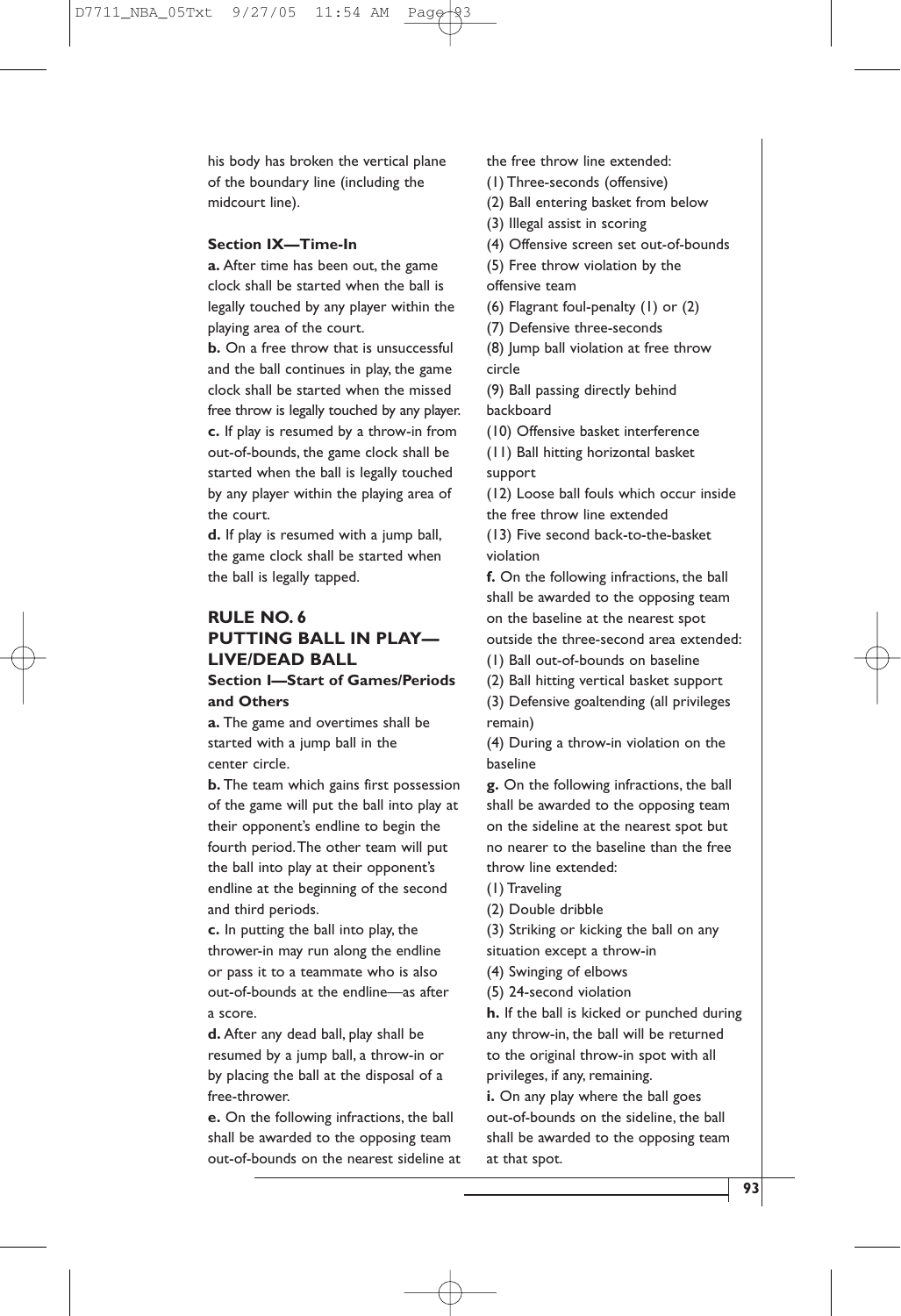**j.** Following a regular or 20-second timeout that was called while the ball was alive, the ball shall be awarded out-of-bounds on the sideline at the nearest spot upon resumption of play. For all other timeouts, play shall resume where it was interrupted. EXCEPTION: Rule 5—Section VII—e. **k.** On a violation which requires putting the ball in play in the backcourt, the official will give the ball to the offensive player as soon as he is in a position outof-bounds and ready to accept the ball. EXCEPTION: In the last two minutes of each period or overtime, a reasonable amount of time shall be allowed for a substitution.

### **Section II—Live Ball**

**a.** The ball becomes live when:

(1) It is tossed by an official on any jump ball

(2) It is at the disposal of the offensive player for a throw-in

(3) It is placed at the disposal of a free throw shooter

#### **Section III—Ball is Alive**

**a.** The ball becomes alive when: (1) It is legally tapped by one of the participants of a jump ball (2) It is released by the thrower-in (3) It is released by the free throw shooter on a free throw which will remain in play

### **Section IV—Dead Ball**

**a.** The ball becomes dead and/or remains dead when the following occurs:

(1) Official blows his/her whistle

(2) Free throw which will not remain in play (free throw which will be followed by another free throw, technical, flagrant, etc.)

(3) Following a successful field goal or free throw that will remain in play, until player possession out-of-bounds. Contact which is NOT considered unsportsmanlike shall be ignored.

#### (Rule 12A—Section V—i)

(4) Time expires for the end of any period EXCEPTION: If a live ball is in flight, the ball becomes dead when the goal is made, missed or touched by an offensive player.

### **Section V—Jump Balls in Center Circle**

**a.** The ball shall be put into play in the center circle by a jump ball between any two opponents:

(1) At the start of the game

(2) At the start of each overtime period

(3) A double free throw violation

(4) Double foul during a loose ball situation

(5) The ball becomes dead when neither team is in control and no field goal or infraction is involved

(6) The ball comes to rest on the basket flange or becomes lodged between the basket ring and the backboard

(7) A double foul which occurs as a result of a difference in opinion between officials

(8) A suspension of play occurs during a loose ball

(9) A fighting foul occurs during a loose ball situation

**b.** In all cases above, the jump ball shall be between any two opponents in the game at that time. If injury, ejection or disqualification makes it necessary for any player to be replaced, his substitute may not participate in the jump ball.

### **Section VI—Other Jump Balls**

**a.** The ball shall be put into play by a jump ball at the circle which is closest to the spot where:

(1) A held ball occurs

(2) A ball out-of-bounds caused by both teams

(3) An official is in doubt as to who last touched the ball

**b.** The jump ball shall be between the two involved players unless injury or ejection precludes one of the jumpers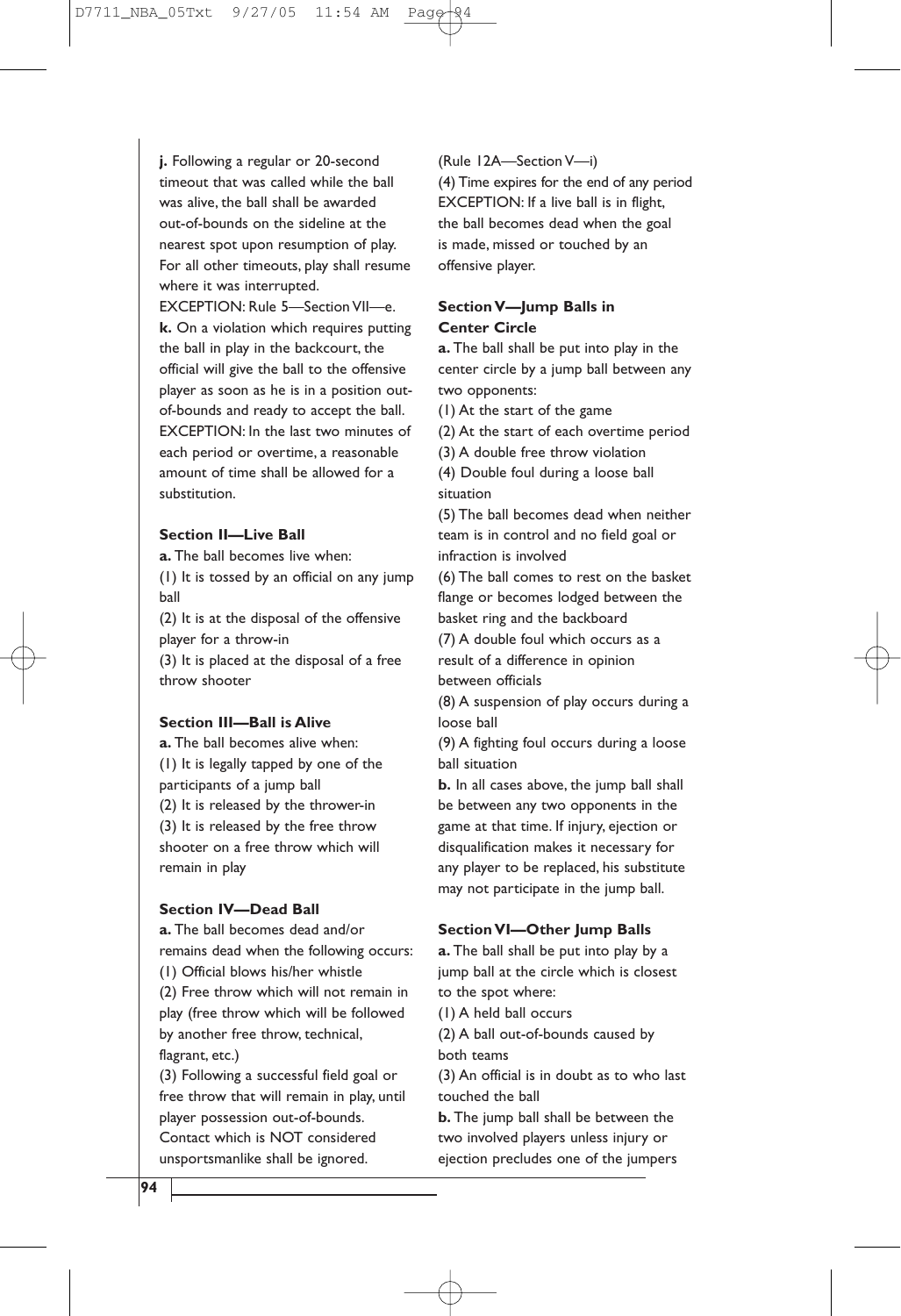from participation. If the injured or ejected player must leave the game, the coach of the opposing team shall select from his opponent's bench a player who will replace the injured or ejected player.The injured player will not be permitted to re-enter the game.

### **Section VII—Restrictions Governing Jump Balls**

**a.** Each jumper must have at least one foot on or inside that half of the jumping circle which is farthest from his own basket. Each jumper must have both feet within the restraining circle. **b.** The ball must be tapped by one or both of the players participating in the jump ball after it reaches its highest point. If the ball falls to the floor without being tapped by at least one of the jumpers, the official off the ball shall whistle the ball dead and signal another toss.

**c.** Neither jumper may tap the tossed ball before it reaches its highest point. **d.** Neither jumper may leave his half of the jumping circle until the ball has been tapped.

**e.** Neither jumper may catch the tossed or tapped ball until it touches one of the eight non-jumpers, the floor, the basket or the backboard.

**f.** Neither jumper is permitted to tap the ball more than twice on any jump ball.

**g.** The eight non-jumpers will remain outside the restraining circle until the ball has been tapped.Teammates may not occupy adjacent positions around the restraining circle if an opponent desires one of the positions. No player may position himself immediately behind an opponent on the restraining circle. Penalty for c., d., e., f., g.: Ball awarded out-of-bounds to the opponent.

**h.** Player position on the restraining circle is determined by the direction of a player's basket.The player whose basket is nearest shall have first choice of position, with position being

alternated thereafter.

# **RULE NO. 7 24-SECOND CLOCK Section I—Definition**

For the purpose of clarification the 24-second device shall be referred to as "the 24-second clock."

# **Section II—Starting and Stopping of 24-Second Clock**

**a.** The 24-second clock will start when a team gains new possession of a ball which is in play.

**b.** On a throw-in, the 24-second clock shall start when the ball is legally touched on the court by a player. **c.** A team must attempt a field goal within 24 seconds after gaining possession of the ball.To constitute a legal field goal attempt, the following conditions must be complied with:

(1) The ball must leave the player's hand prior to the expiration of 24 seconds. (2) After leaving the player's hand(s), the ball must make contact with the basket ring.

**d.** A team is considered in possession of the ball when holding, passing or dribbling.The team is considered in possession of the ball even though the ball has been batted away but the opponent has not gained possession. **e.** Team possession ends when:

(1) There is a legal field goal attempt

(2) The opponent gains possession

**f.** If a ball is touched by a defensive player who does not gain possession of the ball, the 24-second clock shall continue to run.

**g.** If a defensive player causes the ball to go out-of-bounds or causes the ball to enter the basket ring from below, the 24-second clock is stopped and the offensive team shall be awarded the ball. The offensive team shall have only the unexpired time remaining on the 24-second clock in which to attempt a field goal. If the 24-second clock reads 0,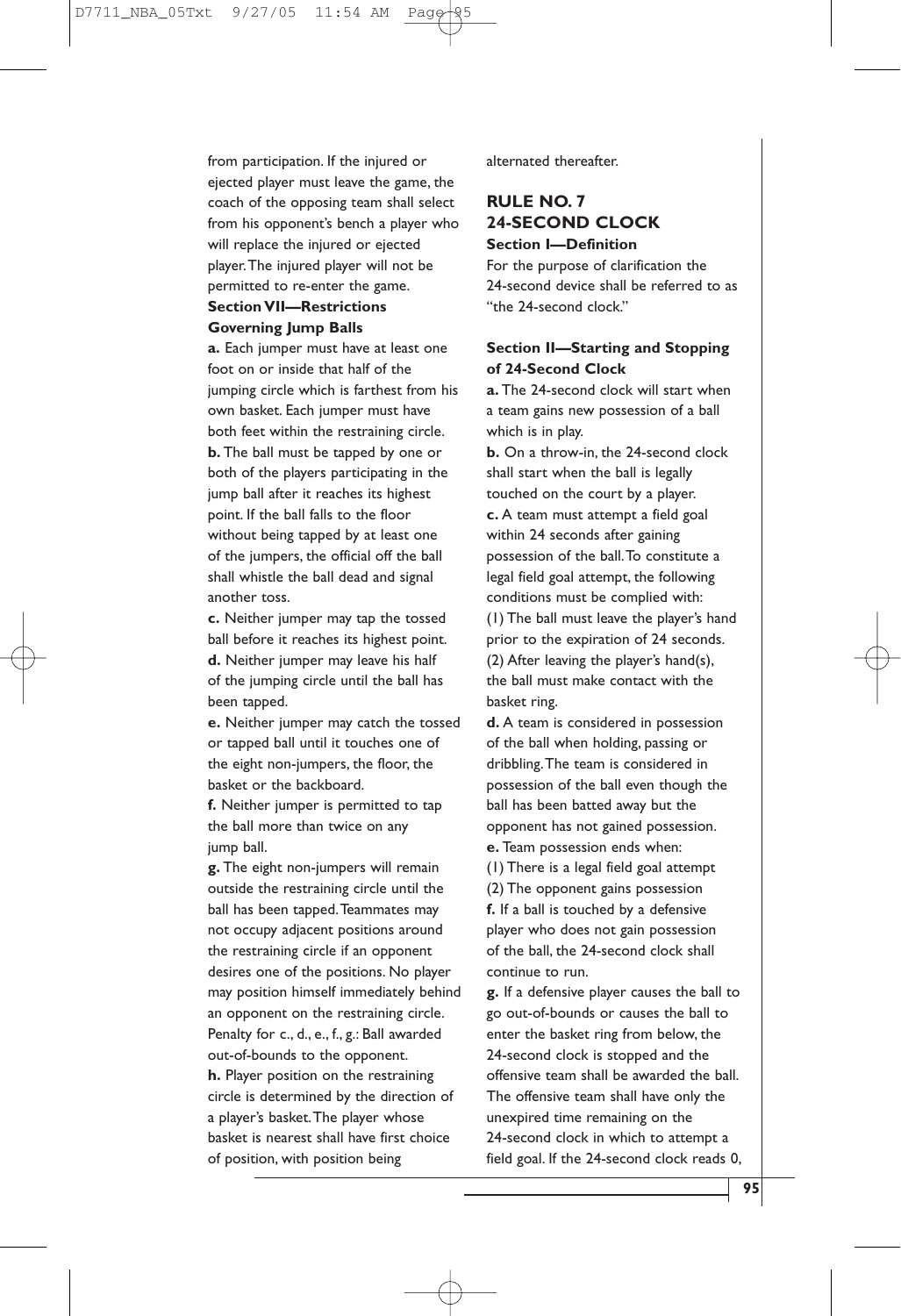a 24-second violation has occurred, even though the horn may not have sounded. **h.** If during any period there are 24 seconds OR LESS left to play in the period, the 24-second clock shall not function following a change of possession.

**i.** If an official inadvertently blows his whistle and the 24-second clock buzzer sounds while the ball is in the air, play shall be suspended and play resumed by a jump ball between any two opponents at the center circle, if the shot hits the rim and is unsuccessful. If the shot does not hit the rim, a 24-second violation has occurred. If the shot is successful, the goal shall count and the ball inbounded as after any successful field goal. It should be noted that even though the official blows his whistle, all provisions of the above rule apply. **j.** If there is a question whether or not an attempt to score has been made within the 24 seconds allowed, the final decision shall be made by the officials. **k.** Whenever the 24-second clock reads 0 and the ball is dead for any reason other than a defensive three-second violation, kicking violation, punched ball violation, personal foul or a technical foul by the defensive team, a 24-second violation has occurred.

# **Section III—Putting Ball In Play After Violation**

If a team fails to attempt a field goal within the time allotted, a 24-second violation shall be called.The ball is awarded to the defensive team at the sideline, nearest the spot where play was suspended but no nearer to the baseline than the free throw line extended.

### **Section IV—Resetting 24-Second Clock**

**a.** The 24-second clock shall be reset when a special situation occurs which warrants such action.

**b.** The 24-second clock is never reset on technical fouls and/or delay-of-game warnings called on the offensive team. **c.** The 24-second clock shall be reset to 24 seconds anytime the following occurs:

(1) Change of possession

(2) Ball from the playing court contacting the basket ring of the team which is in possession

(3) Personal foul where ball is being inbounded in backcourt

(4) Violation where ball is being inbounded in backcourt

(5) Jump balls which are not the result

of a held ball caused by the defense

(6) All flagrant and punching fouls **d.** The 24-second clock shall remain the same as when play was interrupted or reset to 14 seconds, whichever is greater, anytime the following occurs: (1) Personal foul by the defense where

- ball is being inbounded in frontcourt
- (2) Defensive three-second violation
- (3) Technical fouls and/or delay-of-game

warnings on the defensive team (4) Kicked or punched ball by the defensive team with the ball being inbounded in the offensive team's frontcourt

(5) Infection control

(6) Jump balls retained by the offensive team as the result of any violation by the defensive team during a jump ball which results in a frontcourt throw-in. **e.** The 24-second clock shall remain the same as when play was interrupted or reset to 5 seconds, whichever is greater, any time on jump balls retained by the offensive team as the result of a held ball caused by the defense.

# **RULE NO. 8 OUT-OF-BOUNDS AND THROW-IN Section I—Player**

The player is out-of-bounds when he touches the floor or any object on or outside a boundary. For location of a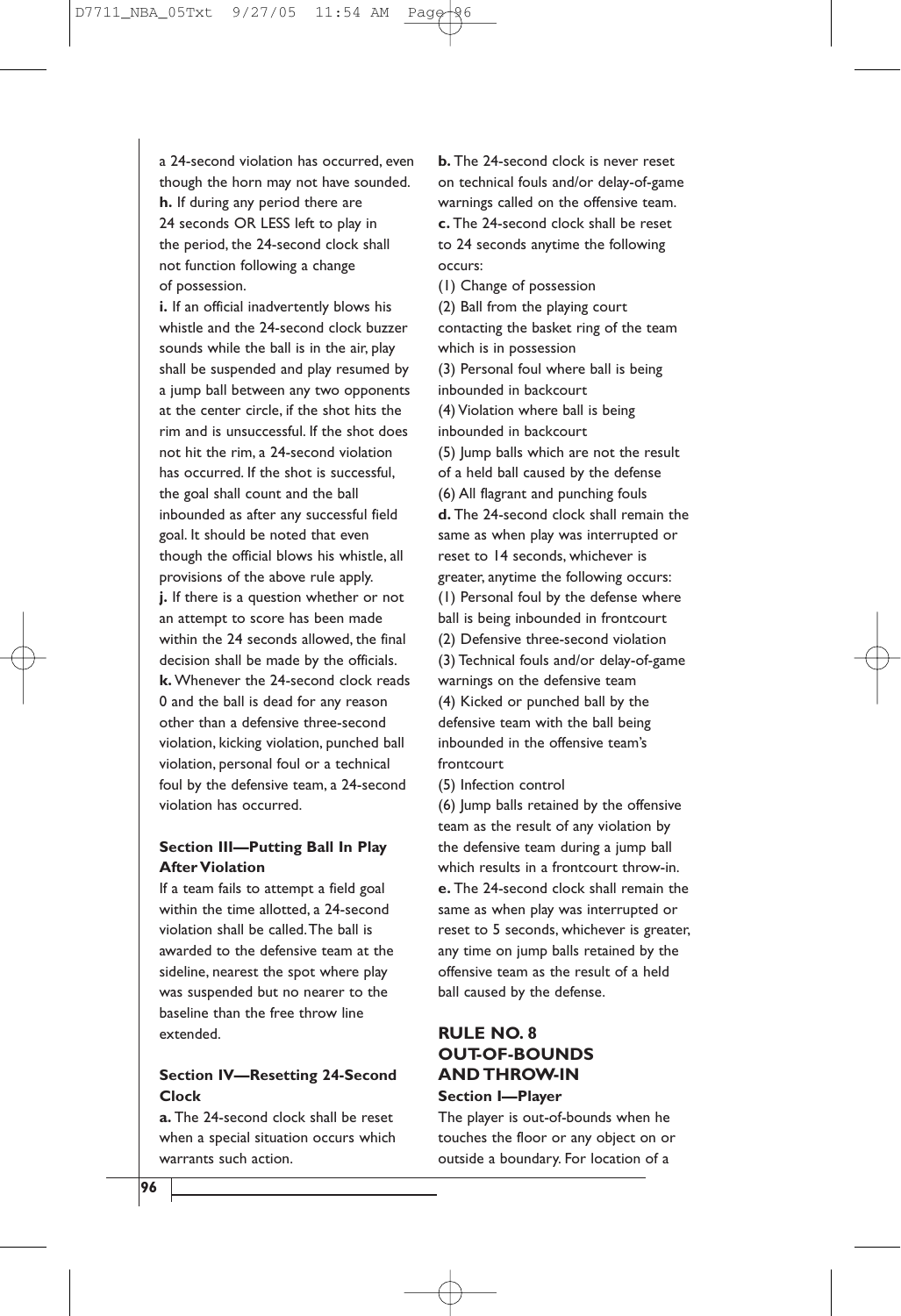player in the air, his position is that from which he last touched the floor.

### **Section II—Ball**

**a.** The ball is out-of-bounds when it touches a player who is out-of-bounds or any other person, the floor, or any object on, above or outside of a boundary or the supports or back of the backboard.

**b.** Any ball that rebounds or passes directly behind the backboard, in either direction, from any point is considered out-of-bounds.

**c.** The ball is caused to go out-ofbounds by the last player to touch it before it goes out, provided it is out-ofbounds because of touching something other than a player. If the ball is out-ofbounds because of touching a player who is on or outside a boundary, such player caused it to go out.

**d.** If the ball goes out-of-bounds and was last touched simultaneously by two opponents, both of whom are inbounds or out-of-bounds, or if the official is in doubt as to who last touched the ball, or if the officials disagree, play shall be resumed by a jump ball between the two involved players in the nearest restraining circle.

**e.** After the ball is out-of-bounds, the team shall designate a player to make the throw-in. He shall make the throw-in at the spot out-of-bounds nearest where the ball crossed the boundary.The designated thrower-in shall not be changed unless the offensive team makes a substitution or there is a regular or 20-second timeout. **f.** If the ball is interfered with by an opponent seated on the bench or standing on the sideline (Rule 12A—

Section II-a[7]), it shall be awarded to the offended team out-of-bounds nearest the spot of the violation.

### **Section III—The Throw-In**

**a.** The throw-in starts when the ball is at the disposal of a player entitled to

the throw-in. He shall release the ball inbounds within 5 seconds from the time the throw-in starts. Until the passed ball has crossed the plane of the boundary, no player shall have any part of his person over the boundary line and teammates shall not occupy positions parallel or adjacent to the baseline if an opponent desires one of those positions.The defensive man shall have the right to be between his man and the basket.

**b.** On a throw-in which goes out of bounds and is not touched by a player in the game, the ball is returned to the original throw-in spot.

**c.** After a score, field goal or free throw, the latter coming as the result of a personal foul, any player of the team not credited with the score shall put the ball into play from any point out-ofbounds at the endline of the court where the point(s) were scored. He may pass the ball to a teammate behind the endline; however, the five-second throw-in rule applies.

**d.** After a free throw violation by the shooter or his teammate, the throw-in is made from out-of-bounds at either end of the free throw line extended. **e.** Any ball out-of-bounds in a team's frontcourt or at the midcourt line cannot be passed into the backcourt. On all backcourt and midcourt violations, the ball shall be awarded to the opposing team at the midcourt line, and must be passed into the frontcourt. EXCEPTION: During the last two minutes of the fourth period and/or any overtime period, the ball may be passed anywhere (frontcourt or backcourt) on the court.

**f.** A throw-in which touches the floor, or any object on or outside the boundary line, or touches anything above the playing surface is a violation.The ball must be thrown directly inbounds. EXCEPTION: Rule 8—Section III—c. PENALTY:Violation of this rule is loss of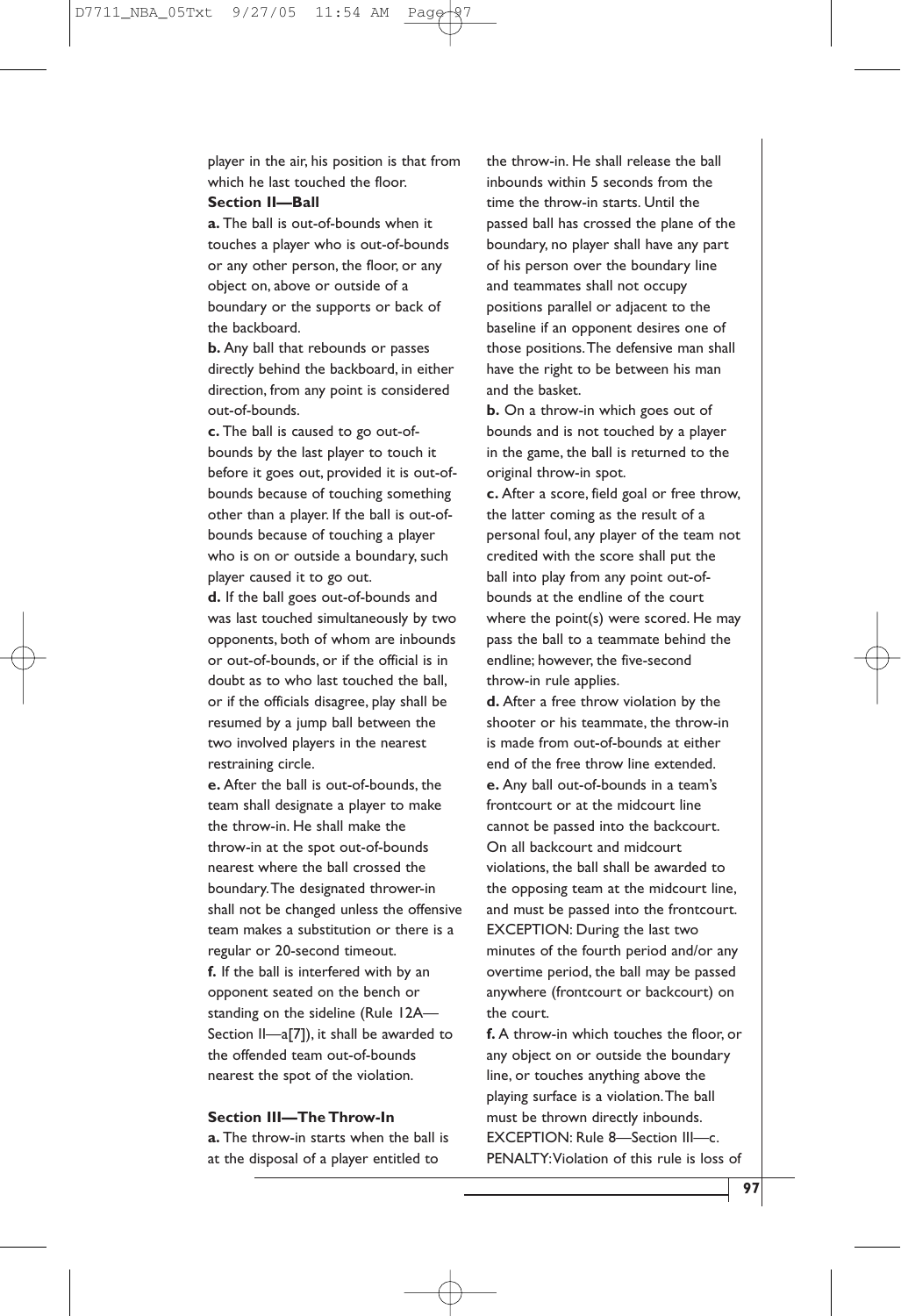possession, and the ball must be inbounded at the previous spot of the throw-in.

### **RULE NO. 9 FREE THROWS AND PENALTIES Section I—Positions and Violations**

**a.** When a free throw is awarded, an official shall put the ball in play by placing it at the disposal of the free throw shooter.The shooter shall be above the free throw line and within the upper half of the free throw circle. He shall attempt the free throw within 10 seconds in such a way that the ball enters the basket or touches the ring. PENALTY: If there is a violation and the free throw attempt is to remain in play, the opposing team shall inbound on either sideline at the free throw line extended. If both teams commit a violation during this free throw, a jump ball shall be administered at midcourt between any two opponents in the game. If the opponent's violation is disconcertion, then a substitute free throw shall be awarded. If there is a violation and the free throw attempt is not to remain in play, then play will continue from that point. If an opponent also commits a violation (double violation), then play will also continue from that point. If the opponent's violation is disconcertion, then a substitute free throw shall be awarded. **b.** The free throw shooter may not step over the plane of the free throw line until the ball touches the basket ring, backboard or the free throw ends. PENALTY:This is a violation by the shooter on all free throw attempts and no point can be scored. If there is a violation and the free throw attempt is to remain in play, the opposing team shall inbound on either sideline at the free throw line extended. If both teams commit a violation during this free throw, a jump ball shall be administered

at midcourt between any two opponents in the game. If there is a violation and the free throw attempt is not to remain in play, then play will continue from that point. If an opponent also commits a violation (double violation), then play will also continue from that point.

**c.** The free throw shooter shall not purposely fake a free throw attempt. PENALTY:This is a violation by the shooter on all free throw attempts and a double violation should not be called if an opponent violates any free throw rules. If the free throw attempt is to remain in play, the opposing team shall inbound on either sideline at the free throw line extended. If the free throw attempt is not to remain in play, then play will continue from that point. **d.** During a free throw attempt for a personal foul, each of the spaces nearest the end-line must be occupied by an opponent of the free throw shooter. Teammates of the free throw shooter must occupy the next adjacent spaces on each side. Only one of the third spaces may be occupied by an opponent of the free throw shooter. It is not mandatory that either of the third spaces be occupied by an opponent but may not be occupied by a teammate. If there is a discrepancy, teammates of the free throw shooter will occupy the spaces first. Players occupying lane spaces may not be touching the lane line or floor inside the line when the ball is released by the shooter.They may not vacate their lane space more than 3' from the lane line before the ball is released. Players not occupying lane spaces must remain on the court behind the three point line and may not be touching the line or floor inside the line when the ball is released. PENALTY: If the free throw attempt is

to remain in play and a teammate of the shooter violates, no point can be scored and the opposing team will inbound on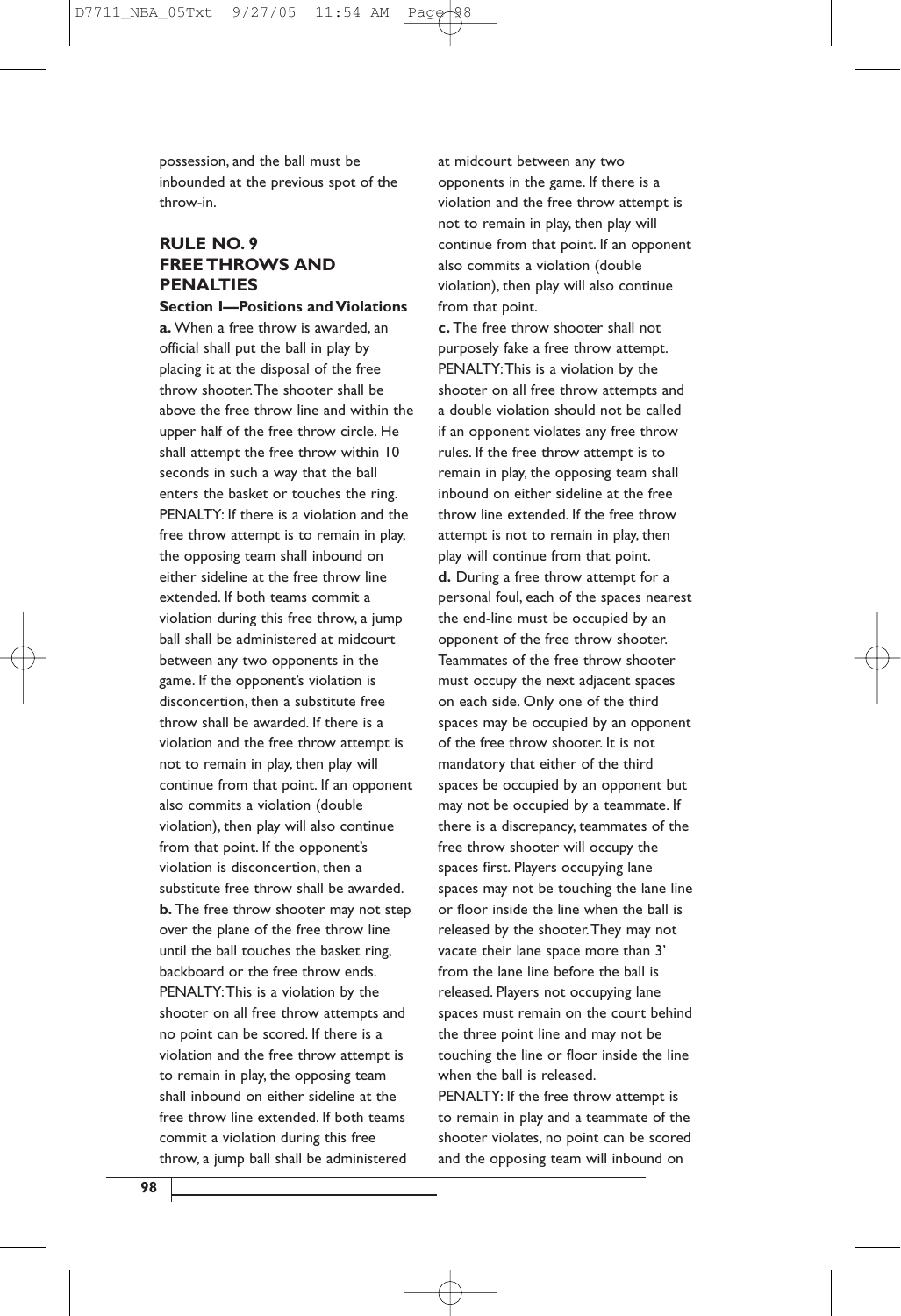either sideline at the free throw line extended. If an opponent violates, the shooter shall receive a substitute free throw if his attempt is unsuccessful but shall be ignored if the attempt is successful. If a teammate and opponent both violate, a jump ball shall be administered at midcourt between any two opponents in the game. If the free throw attempt is not to remain in play, no violation can occur regardless of which player or players violate since no advantage is gained unless there is a disconcertion violation by an opponent to which a substitute free throw will be awarded.

**e.** If the ball is to become dead after the last free throw attempt, player shall not occupy positions along the free throw lanes.All players must remain on the court behind the three point line above the free throw line extended until the ball is released.

PENALTY: No violations can occur regardless of which player or players violate since no advantage is gained unless there is a disconcertion violation by an opponent to which a substitute free throw will be awarded.

**f.** During all free throw attempts, no opponent in the game shall disconcert the shooter once the ball is placed at his disposal.The following are acts of disconcertion:

(1) raising his arms when positioned on the lane line on a free throw which will not remain in play,

(2) waving his arms or making a sudden movement when in the visual field of the shooter during any free throw attempt,

(3) talking to the free throw shooter or talking in a loud disruptive manner during any free throw attempt.

PENALTY: No penalty is assessed if the free throw is successful. a substitute free throw will be administered if the attempt is unsuccessful.

**g.** A player shall not touch the ball or

the basket ring when the ball is using the basket ring as its lower base nor touch the ball while it is in the imaginary cylinder above the ring after touching the basket ring or backboard. PENALTY: If the free throw attempt is to remain in play and a teammate of the shooter violates, no point can be scored and the opposing team will inbound on either sideline at the free throw line extended. If an opponent violates, one point shall be scored and play will continue as after any successful free throw with the official administering the throw-in. If the free throw attempt is not to remain in play, no point can be scored if the violation is by a teammate and the shooter will attempt his next free throw. One point shall be scored if the violation is by an opponent and the shooter will attempt his next free throw.

**h.** No player shall touch the ball before it touches the basket ring or backboard. PENALTY: If the free throw attempt is to remain in play and a teammate of the shooter violates, no point can be scored and the opposing team will inbound on either sideline at the free throw line extended. If an opponent violates, one point shall be scored and an additional free throw shall be awarded the same shooter. If the free throw attempt is not to remain in play, no point can be scored if the violation is by a teammate and the shooter will attempt his next free throw. One point shall be scored if the violation is by an opponent and the shooter will attempt his next free throw.

**i.** During all free throw attempts, if an official suspends play before the free throw attempt is released, no violations can occur.

#### **Section II—Shooting of Free Throw**

**a.** The free throw(s) awarded because of a personal foul shall be attempted by the offended player.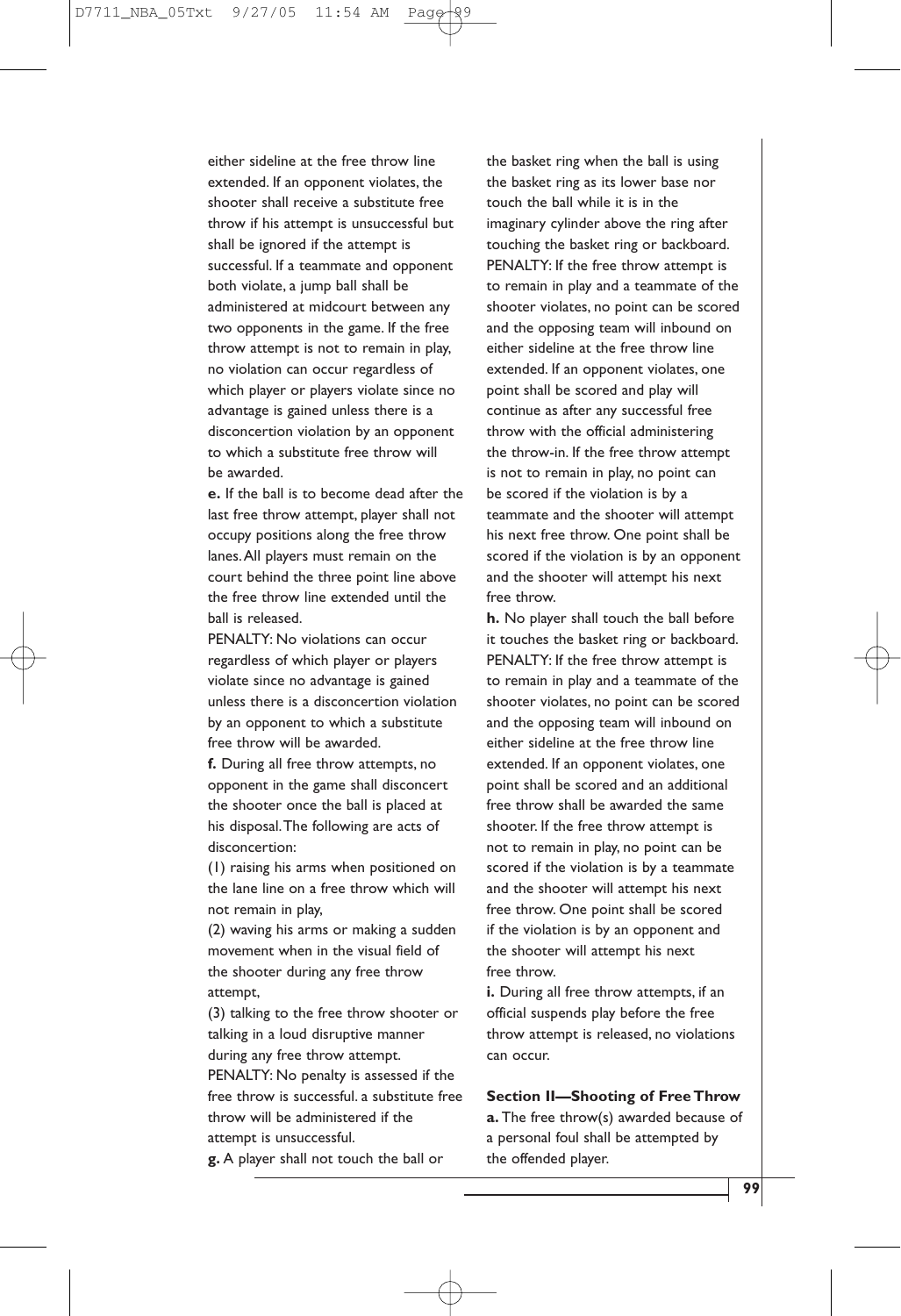EXCEPTIONS: (1) If the offended player is injured or is ejected from the game and cannot attempt the awarded free throw(s), the opposing coach shall select, from his opponent's bench, the replacement player.That player will attempt the free throw(s) and the injured player will not be permitted to re-enter the game.The substitute must remain in the game until the ball is legally touched by a player on the court. EXCEPTION: Rule 3—Section V—e (2) If the offended player is injured and unable to attempt the awarded free throw(s) due to any unsportsmanlike act, his coach may designate any eligible member of the squad to attempt the free throw(s).The injured player will be permitted to re-enter the game. (3) If the offended player is disqualified and unable to attempt the awarded free throw(s), his coach shall designate an eligible substitute from the bench.That substitute will attempt the free throw(s) and cannot be removed until the ball is legally touched by a player on the court. EXCEPTION: Rule 3—Section V—e (4) Away from play foul—Rule 12B— Section X-a(1). **b.** A free throw attempt, personal or

technical, shall be illegal if an official does not handle the ball and is in the free throw lane area during the actual attempt.

**c.** If multiple free throws are awarded, all those which remain must be attempted, if the first and/or second attempt is nullified by an offensive player's violation.

### **Section III—Next Play**

After a successful free throw which is not followed by another free throw, the ball shall be put into play by a throw-in, as after any successful field goal. EXCEPTION:After a free throw for a foul which occurs during a dead ball which immediately precedes any period, the ball shall be put into play by the

team entitled to the throw-in in the period which follows. (See Rule 6— Section I—b).This includes flagrant and punching fouls.

# **RULE NO. 10 VIOLATIONS AND PENALTIES**

### **Section I—Out-of-Bounds**

**a.** A player shall not cause the ball to go out-of-bounds.

PENALTY: Loss of ball. The ball is awarded to the opposing team at the boundary line nearest the spot of the violation.

EXCEPTION: On a throw-in which goes out of bounds and is not touched by a player in the game, the ball is returned to the original throw-in spot.

### **Section II—Dribble**

**a.** A player shall not run with the ball without dribbling it.

**b.** A player in control of a dribble who steps on or outside a boundary line, even though not touching the ball while on or outside that boundary line, shall not be allowed to return inbounds and continue his dribble. He may not even be the first player to touch the ball after he has re-established a position inbounds.

**c.** A player may not dribble a second time after he has voluntarily ended his first dribble.

**d.** A player may dribble a second time if he lost control of the ball because of: (1) A field goal attempt at his basket, provided the ball touches the backboard or basket ring

(2) An opponent touching the ball (3) A pass or fumble which touches his backboard, basket ring or is touched by another player.

PENALTY: Loss of ball. Ball is awarded to the opposing team at the sideline nearest the spot of the violation but no nearer the baseline than the foul line extended.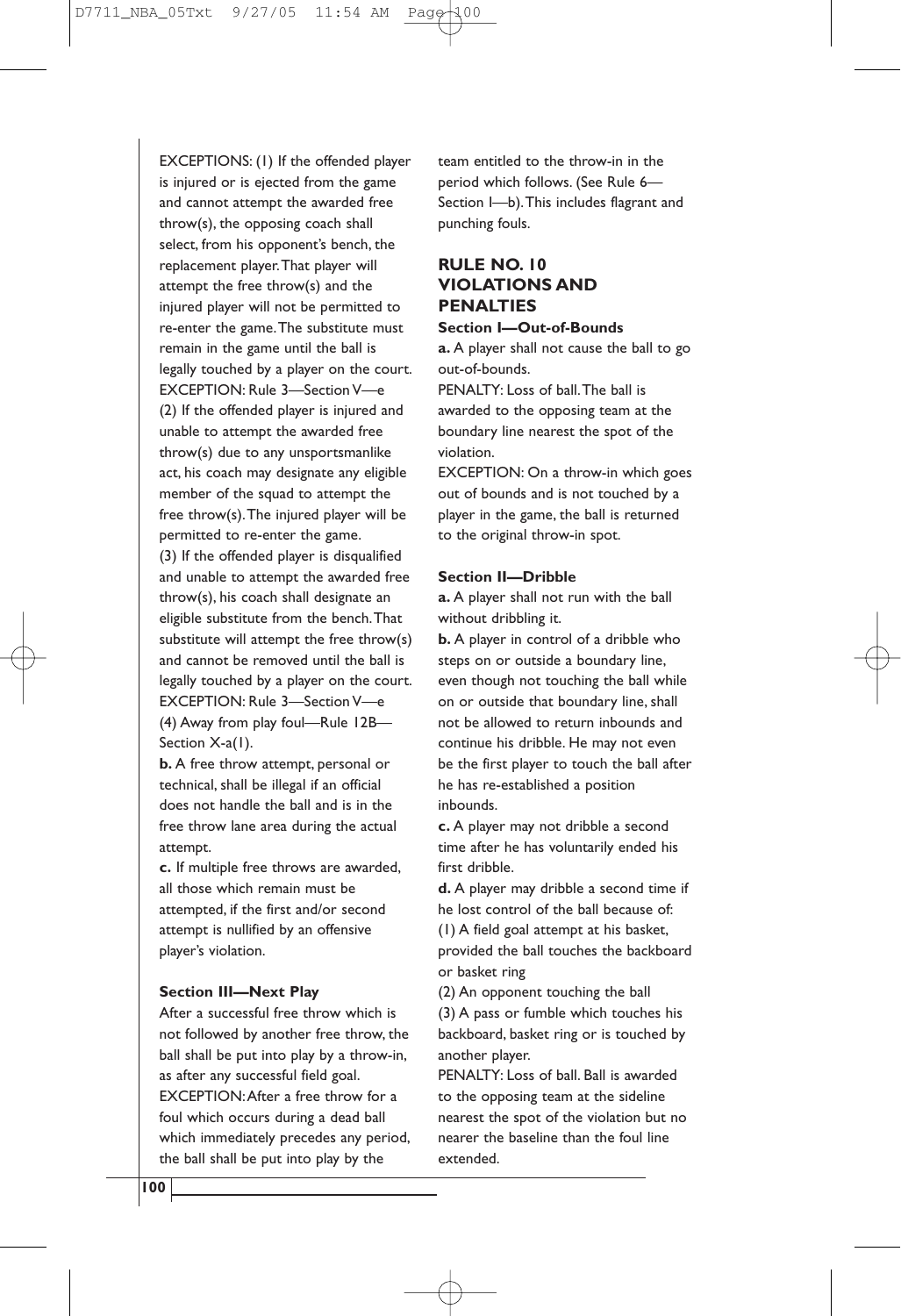#### **Section III—Thrower-in**

**a.** A thrower-in shall not (1) carry the ball onto the court; (2) fail to release the ball within 5 seconds; (3) touch it on the court before it has touched another player; (4) leave the designated throw-in spot; (5) throw the ball so that it enters the basket before touching anyone on the court; (6) step on the court over the boundary line before the ball is released; (7) cause the ball to go out-ofbounds without being touched by a player in the game; (8) leave the playing surface to gain an advantage on a throw-in; (9) hand the ball to a player on the court.

EXCEPTION:After a field goal or free throw as a result of a personal foul, the thrower-in may run the end line or pass to a teammate behind the end line. **b.** Once an official recognizes the designated player to throw the ball in, there shall be no change of the thrower-in unless the offensive team makes a substitution, there is a regular or 20-second timeout or a suspension of play.

PENALTY: Loss of ball.The ball is awarded to the opposing team at the original spot of the throw-in.

#### **Section IV—Strike the Ball**

**a.** A player shall not kick the ball or strike it with the fist.

**b.** Kicking the ball or striking it with any part of the leg is a violation when it is an intentional act.The ball accidentally striking the foot, the leg or fist is not a violation.

**c.** A player may not use any part of his leg to intentionally move or secure the ball.

PENALTY: (1) If the violation is by the offense, the ball is awarded to the opposing team at the sideline nearest the spot of the violation but no nearer to the baseline than the free throw line extended. (2) If the violation is by the defense while the ball is in play, the

offensive team retains possession of the ball at the sideline nearest the spot of the violation but no nearer the baseline than the foul line extended. (3) If the violation occurs during a throw-in, the opposing team retains possession at the spot of the original throw-in with all privileges, if any, remaining.

#### **Section V—Jump Ball**

**a.** A player shall not violate the jump ball rule (Rule 6—Section VII). **b.** During a jump ball, a personal foul committed prior to either team obtaining possession, shall be ruled a "loose ball" foul.

If the violation or foul occurs prior to the ball being legally tapped, neither the game clock or 24-second clock shall be started.

PENALTY: (1) In (a) above, the ball is awarded to the opposing team at the sideline nearest the spot of the violation. (2) In (a) above, if there is a violation by each team, or if the official makes a bad toss, the toss shall be repeated with the same jumpers. (3) In (b) above, free throws may or may not be awarded, consistent with whether the penalty is in effect (Rule 12B— Section VIII).

### **Section VI—Offensive Three-Second Rule**

**a.** An offensive player shall not remain for more than three seconds in that part of his free throw lane between the endline and extended 4' (imaginary) off the court and the farther edge of the free throw line while the ball is in control of his team.

**b.** Allowance may be made for a player who, having been in this area for less than three seconds, is in the act of shooting at the end of the third second. Under these conditions, the 3-second count is discontinued while his continuous motion is toward the basket. If that continuous motion ceases, the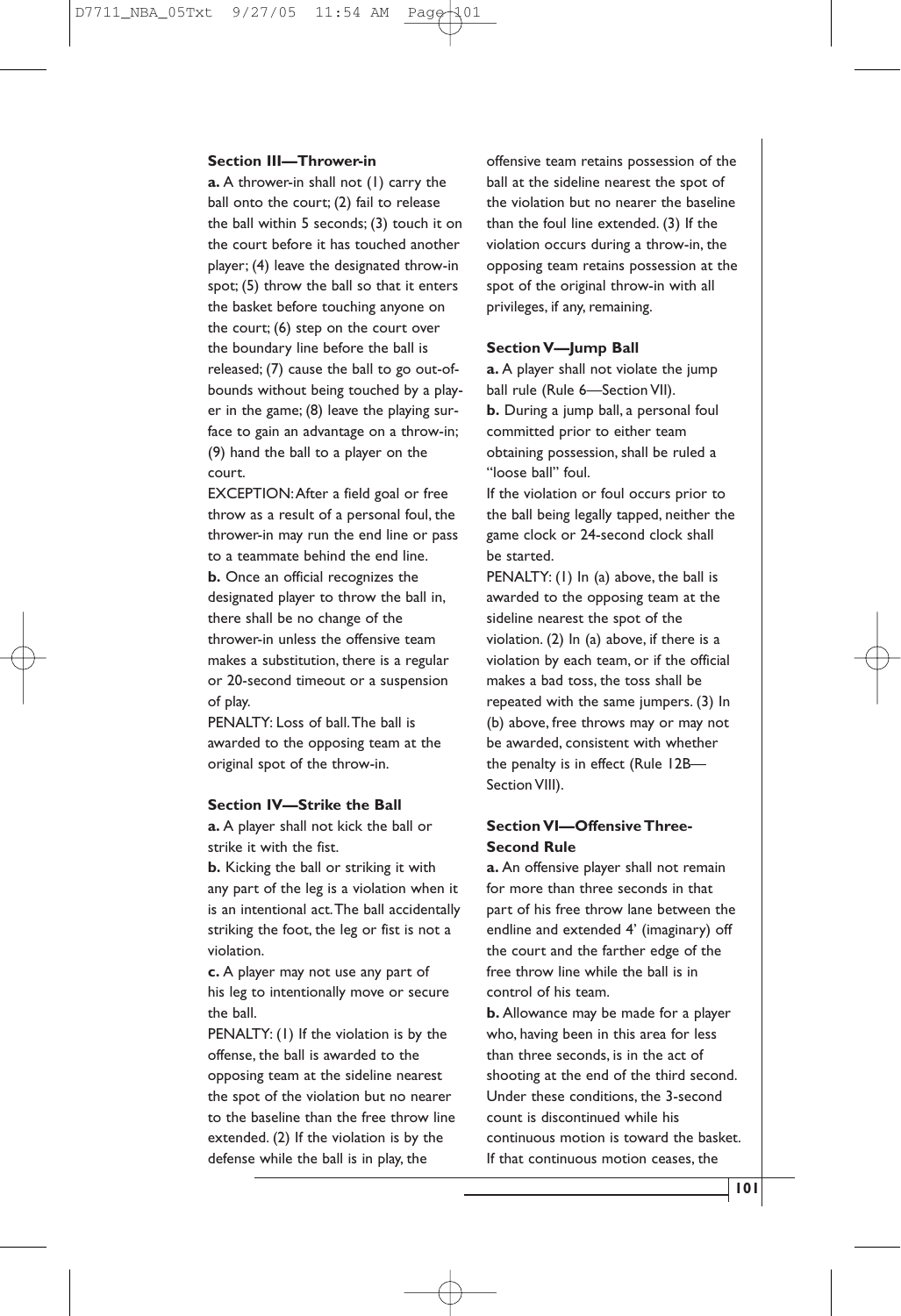previous 3-second count is continued. This is also true if it is imminent the offensive player will exit this area.

**c.** The 3-second count shall not begin until the ball is in control in the offensive team's frontcourt. No violation can occur if the ball is batted away by an opponent.

PENALTY: Loss of ball.The ball is awarded to the opposing team at the sideline at the free throw line extended.

### **Section VII—Defensive Three-Second Rule**

**a.** The count starts when the offensive team is in control of the ball in the frontcourt.

**b.** Any defensive player, who is positioned in the 16-foot lane or the area extending 4 feet past the lane endline, must be actively guarding an opponent within three seconds.Actively guarding means being within arms length of an offensive player and in a guarding position.

**c.** Any defensive player may play any offensive player.The defenders may double-team any player.

**d.** The defensive three-second count is suspended when: (1) a player is in the act of shooting, (2) there is a loss of team control, (3) the defender is actively guarding an opponent, (4) the defender completely clears the 16-foot lane or (5) it is imminent the defender will become legal.

**e.** If the defender is guarding the player with the ball, he may be located in the 16-foot lane.This defender is not required to be in an actively guarding/arms distance position. If another defender actively guards the player with the ball, the original defender must actively guard an opponent or exit the 16-foot lane. Once the offensive player passes the ball, the defender must actively guard an opponent or exit the 16-foot lane. PENALTY:A technical foul shall be

assessed.The offensive team retains possession on the sideline at the free throw line extended nearest the point of interruption.The shot clock shall remain the same as when play was interrupted or reset to 14 seconds, whichever is greater. If a violation is whistled during a successful field goal attempt, the violation shall be ignored and play shall resume as after any successful basket.

#### **Section VIII—Eight-Second Rule**

A team shall not be in continuous possession of a ball which is in its backcourt for more than 8 consecutive seconds.

EXCEPTION (1):A new 8 seconds is awarded if the defense: (1) kicks or punches the ball, (2) is assessed a personal or technical foul, or (3) is issued a delay of game warning. EXCEPTION (2):A new 8 seconds is awarded if play is suspended to administer Comments on the Rules— N—Infection Control and all jump balls. PENALTY: Loss of ball.The ball is awarded to the opposing team at the midcourt line.

#### **Section IX—Ball in Backcourt**

**a.** A player shall not be the first to touch a ball which he or a teammate caused to go from frontcourt to backcourt while his team was in control of the ball.

EXCEPTION: Rule 8—Section III—e (EXCEPTION).

**b.** During a jump ball, a try for a goal, or a situation in which a player taps the ball away from a congested area, as during rebounding, in an attempt to get the ball out where player control may be secured, the ball is not in control of either team. Hence, the restriction on first touching does not apply. PENALTY: Loss of ball.The ball is awarded to the opposing team at the midcourt line.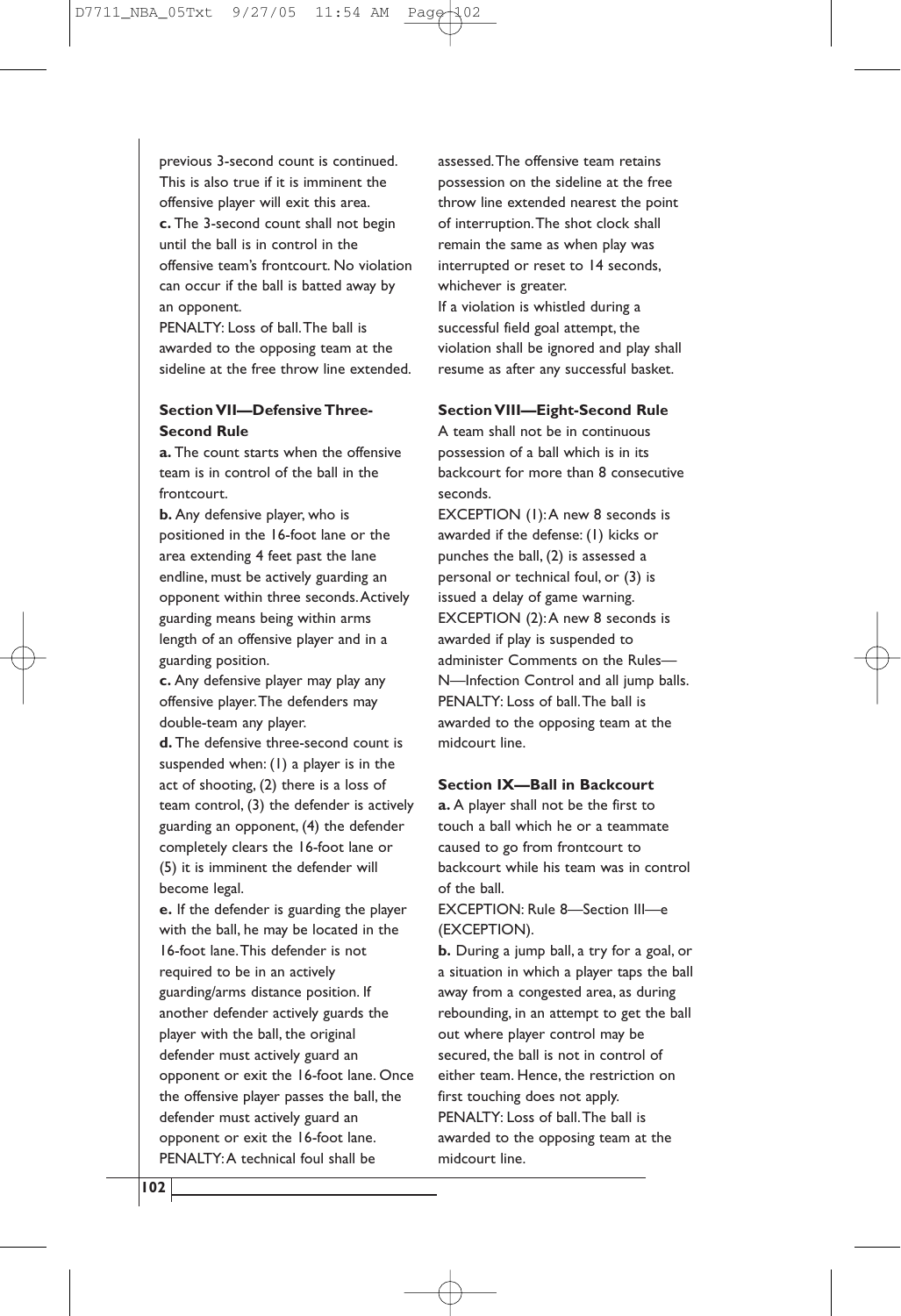#### **Section X—Swinging of Elbows**

A player shall not be allowed excessive and/or vigorous swinging of the elbows in a swinging motion (no contact) when a defensive player is nearby and the offensive player has the ball. PENALTY: Loss of ball.The ball is awarded to the opposing team at the sideline, nearest the spot of the violation but no nearer the baseline than the foul line extended. If the violation occurs on a throw-in, the game clock shall not be started.

### **Section XI—Entering Basket From Below**

A player shall not cause the ball to enter the basket from below. PENALTY: Loss of ball.The ball is awarded to the opposing team at the sideline, at the free throw line extended.

### **Section XII—Illegal Assist in Scoring**

**a.** A player may not assist himself to score by using any part of the rim, net, backboard or basket support to lift, hold or raise himself.

b.A player may not assist a teammate to gain height while attempting to score. PENALTY: Loss of ball.The ball is awarded to the opposing team at the free throw line extended.

#### **Section XIII—Traveling**

**a.** A player who receives the ball while standing still may pivot, using either foot as the pivot foot.

**b.** A player who receives the ball while he is progressing or upon completion of a dribble, may use a two-count rhythm in coming to a stop, passing or shooting the ball.A player who receives the ball while he is progressing may use a twocount rhythm to start his dribble. The first count occurs:

(1) As he receives the ball, if either foot is touching the floor at the time he receives it.

(2) As the foot touches the floor, or as both feet touch the floor simultaneously after he receives the ball, if both feet are off the floor when he receives it. The second occurs:

(1) After the count of one when either foot touches the floor, or both feet touch the floor simultaneously.

A player who comes to a stop on the count of one when both feet are on the floor or touch the floor simultaneously, may pivot using either foot as his pivot. If he alights with both feet he must release the ball before either foot touches the floor.

A player who has one foot on the floor or lands with one foot first to the floor, may only pivot with that foot. Once that foot is lifted from the floor it may not return until the ball is released. A player who jumps off one foot on the count of one may land with both feet simultaneously for count two. In this situation, the player may not pivot with either foot and if one or both feet leave the floor the ball must be released before either returns to the floor.

**c.** In starting a dribble after (1) receiving the ball while standing still, or (2) coming to a legal stop, the ball must be out of the player's hand before the pivot foot is raised off the floor.

**d.** If a player, with the ball in his possession, raises his pivot foot off the floor, he must pass or shoot before his pivot foot returns to the floor. If he drops the ball while in the air, he may not be the first to touch the ball. **e.** A player who falls to the floor while holding the ball, or while coming to a stop, may not gain an advantage by sliding.

**f.** A player who attempts a field goal may not be the first to touch the ball if it fails to touch the backboard, basket ring or another player.

**g.** A player may not be the first to touch his own pass unless the ball touches his backboard, basket ring or another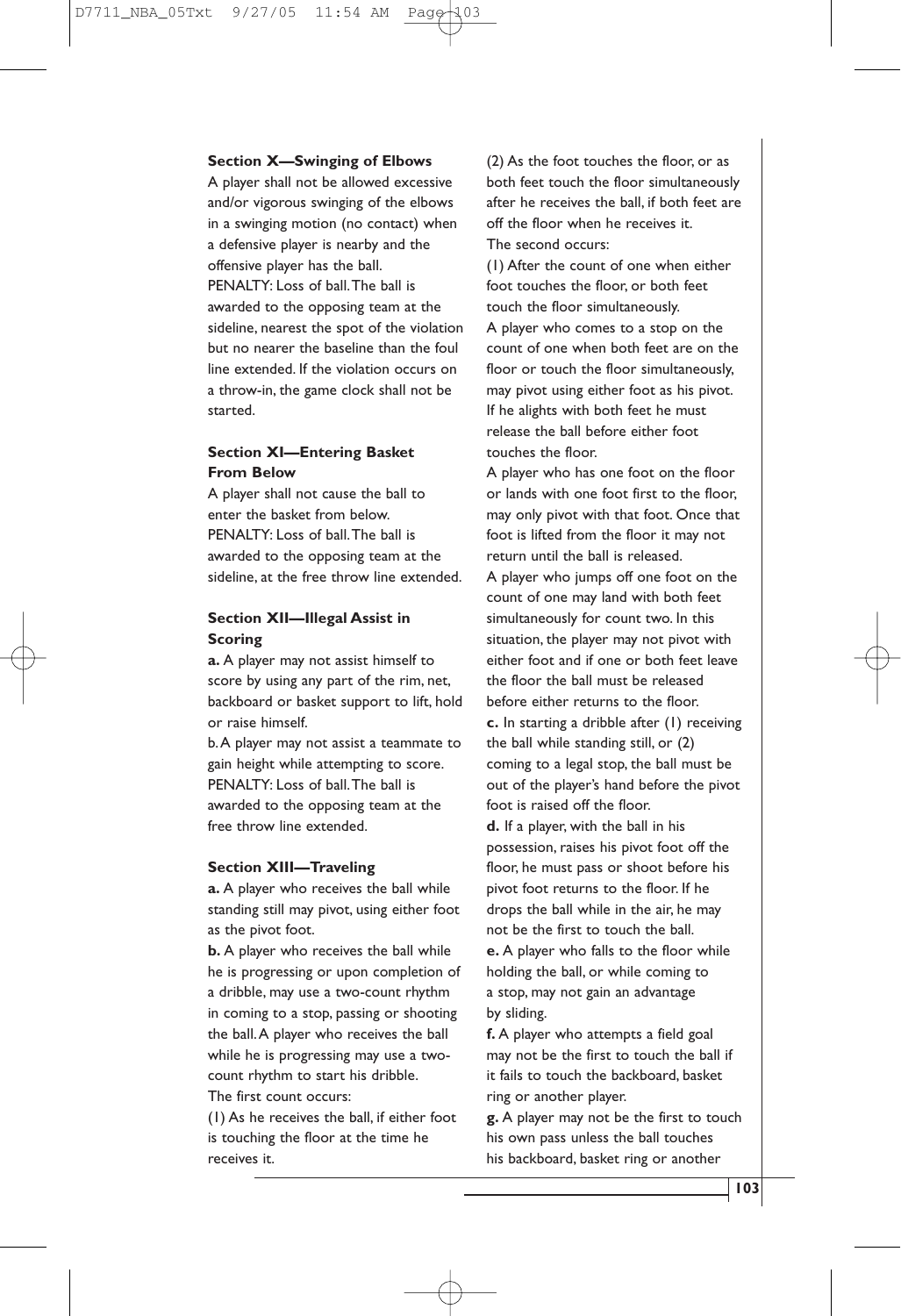#### player.

**h.** Upon ending his dribble or gaining control of the ball, a player may not touch the floor consecutively with the same foot (hop).

PENALTY: Loss of ball.The ball is awarded to the opposing team at the sideline, nearest spot of the violation but no nearer the baseline than the foul line extended.

### **Section XIV—Offensive Screen Set Out-of-Bounds**

An offensive player shall not leave the playing area of the floor on the endline in the frontcourt for the purpose of setting a screen.

PENALTY: Loss of ball.The ball is awarded to the opposing team at the sideline at the free throw line extended.

### **Section XV—Five-Second Backto-the-Basket Violation**

An offensive player in his frontcourt below the free throw line extended shall not be permitted to dribble with his back or side to the basket for more than five seconds.

The count ends when (1) the player picks up the ball, (2) dribbles above the free throw line extended or (3) a defensive player deflects the ball away. PENALTY: Loss of ball.The ball is awarded to the opposing team out-ofbounds on the nearest sideline at the free throw line extended.

# **RULE NO. 11 BASKET INTERFERENCE— GOALTENDING**

**Section I—A Player Shall Not:**

**a.** Touch the ball or the basket ring when the ball is using the basket ring as its lower base or hang on the rim while the ball is passing through.

EXCEPTION: If a player near his own basket has his hand legally in contact with the ball, it is not a violation if his contact with the ball continues after the ball enters the cylinder, or if, in such action, he touches the basket. **b.** Touch the ball when it is above the basket ring and within the imaginary cylinder.

**c.** During a field goal attempt, touch a ball after it has touched any part of the backboard above ring level, whether the ball is considered on its upward or downward flight.

**d.** During a field goal attempt, touch a ball after it has touched the backboard below the ring level and while the ball is on its upward flight.

**e.** Trap the ball against the face of the backboard after it has been released. (To be a trapped ball, three elements must exist simultaneously.The hand, the ball and the backboard must all occur at the same time.A batted ball against the backboard is not a trapped ball.) **f.** Touch any live ball from within the playing area that is on its downward flight with an opportunity to score.This is considered to be a "field goal attempt" or trying for a goal.

**g.** Touch the ball at any time with a hand which is through the basket ring. h.Vibrate the rim, net or backboard so as to cause the ball to make an unnatural bounce.

**i.** Touch the rim, net or ball while the ball is in the net preventing it from clearing the basket.

PENALTY: If the violation is at the opponent's basket, the offended team is awarded two points, if the attempt is from the two point zone and three points if it is from the three point zone. The crediting of the score and subsequent procedure is the same as if the awarded score has resulted from the ball having gone through the basket, except that the official shall hand the ball to a player of the team entitled to the throw-in. If the violation is at a team's own basket, no points can be scored and the ball is awarded to the offended team at the free throw line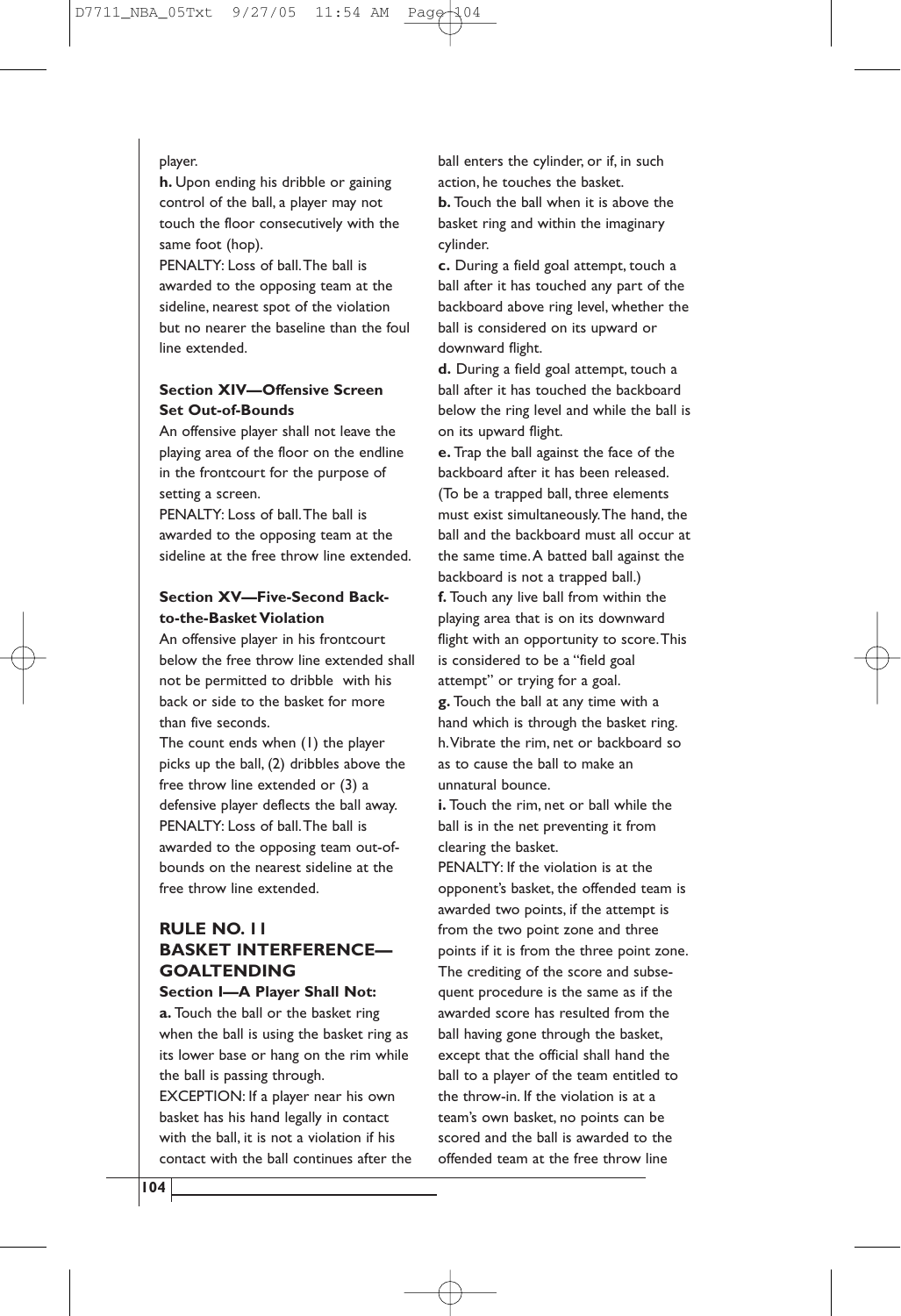extended on either sideline. If there is a violation by both teams, play shall be resumed by a jump ball between any two opponents at the center circle.

# **RULE NO. 12—FOULS AND PENALTIES A.Technical Foul**

#### **Section I—Excessive Timeouts**

**a.** Requests for a timeout in excess of the authorized number shall be granted and a technical foul shall be assessed. Following the timeout and free throw attempt, the ball will be awarded to the team which shot the free throw and play shall resume with a throw-in nearest the spot where play was interrupted.

**b.** If the excessive timeout is granted prior to free throw attempt(s), there will be no lineup for the remaining free throws and play shall resume with a throw-in at the point of interruption by the team which shot the technical foul. **c.** If the excessive timeout is granted prior to a jump ball, the ball shall be awarded to the team shooting the technical foul at the point of interruption.

#### **Section II—Delay-of-Game**

**a.** (1) Preventing the ball from being promptly put into play. (2) Interfering with the ball after a successful field goal or free throw. (3) Failing to immediately pass the ball to the nearest official when a personal foul or violation is assessed. (4) Touching the ball before the throw-in has been released. (5) A defender crossing the boundary line prior to the ball being released on a throw-in. (6) A team preventing play from commencing at any time. (7) Any player, coach or trainer

interfering with a ball which has crossed the boundary line

(Rule 8—Section II—f).

PENALTY:The first offense is a warning. A technical foul shall be assessed with each successive offense and charged to the team.An announcement will be made by the public address announcer. The 24-second clock shall remain the same or reset to 14, whichever is greater, if the violation is assessed against the defensive team.The offensive team shall be awarded a new 8 seconds to advance the ball if it is in the backcourt. If repeated acts become a travesty, the head coach shall be notified that he is being held responsible. EXCEPTION (5): In the last two minutes of the fourth period and/or any overtime period, a technical foul will be assessed if the defender crosses or breaks the plane of the boundary line when an offensive player is in a position to inbound and prior to the ball being released on a throw-in.

#### **Section III—Substitutions**

**a.** A substitute shall report to the official scorer while standing in the "substitution box."

**b.** A substitute shall not enter onto the court until he is beckoned by an official. **c.** A substitute shall not be allowed to re-enter the game after being disqualified.

EXCEPTION: Rule 3—Section I—**b. d.** It is the responsibility of each team to have the proper number of players on the court when the ball is alive. Failure to do so will result in a technical foul being assessed and charged to the team.

EXCEPTION: If the violation occurs on (1) a free throw attempt which is to be followed by another free throw attempt, or (2) a free throw attempt that is not going to remain in play (3) throw-in before the ball is released.

# **Section IV—Basket Ring, Backboard or Support**

**a.** An offensive player who deliberately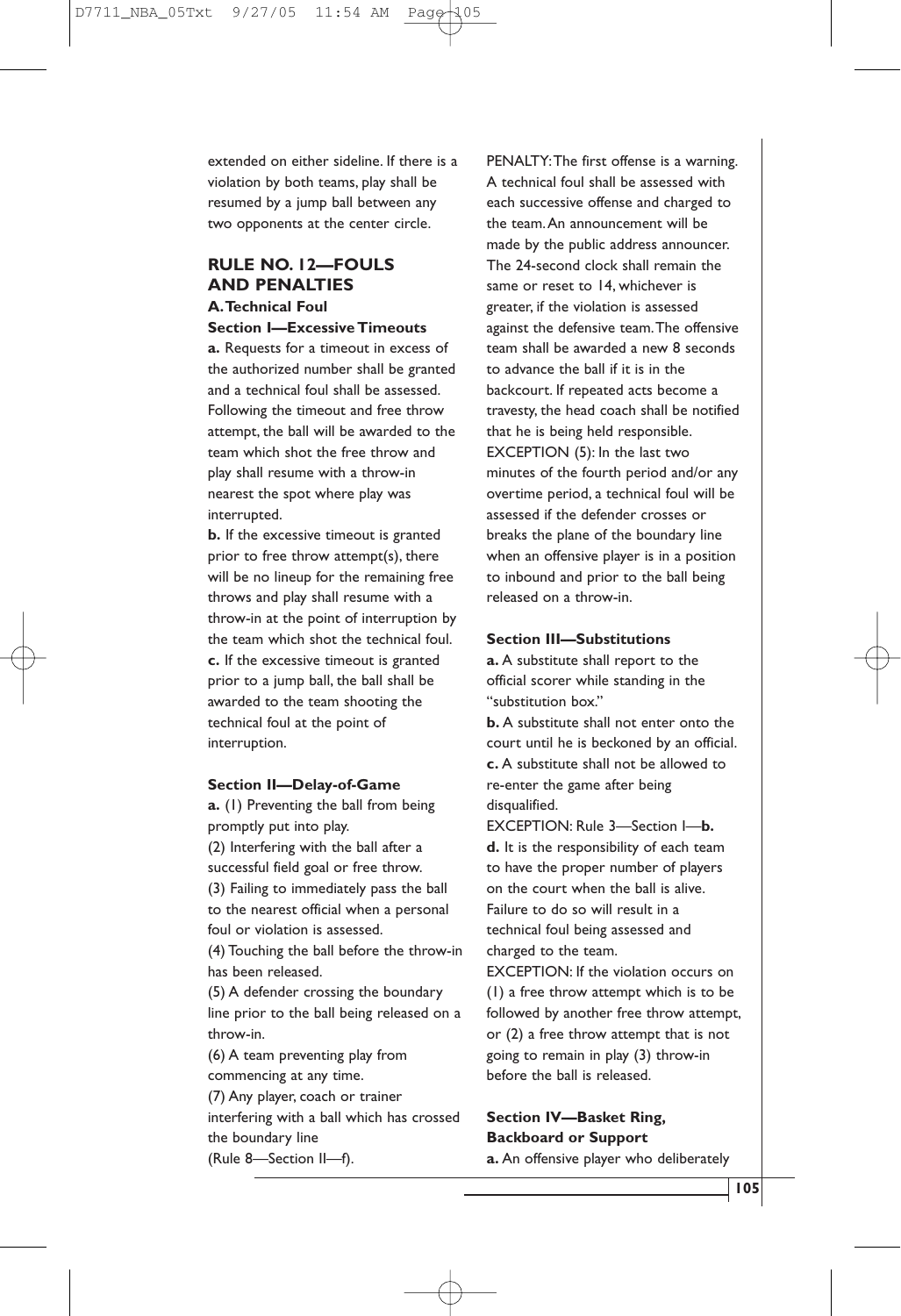hangs on his basket ring, net, backboard or support during the game shall be assessed a non-unsportsmanlike technical foul and a \$500 fine. **b.** A defensive player who deliberately gains or maintains height or hangs on his opponent's basket ring, net, backboard or support shall be assessed a non-unsportsmanlike technical foul. If he touches the ball during a field goal attempt, points shall be awarded consistent with the type of shot. EXCEPTION:An offensive or defensive player may hang on the basket ring, backboard or support to prevent an injury to himself or another player, with no technical foul assessed. **c.** Should a defensive player deliberately

hang on the basket ring, backboard or support to successfully touch a ball which is in possession of an opponent, a non-unsportsmanlike technical foul shall be assessed.

#### **Section V—Conduct**

**a.** An official may assess a technical foul, without prior warning, at any time. A technical foul(s) may be assessed to any player on the court or anyone seated on the bench for conduct which, in the opinion of an official, is detrimental to the game.The technical foul must be charged to an individual.A technical foul cannot be assessed for physical contact when the ball is alive.

EXCEPTION: Fighting fouls and/or taunting with physical contact.

**b.** A maximum of two technicals for unsportsmanlike acts may be assessed any player, coach or trainer.Any of these offenders may be ejected for committing only one unsportsmanlike act, and they must be ejected for committing two unsportsmanlike acts.

**c.** A technical foul called for (1) delay of game, (2) coaches box violations, (3) defensive 3-seconds, (4) having a team total of less or more than five players when the ball is alive, or (5) a player

hanging on the basket ring or backboard is not considered an act of unsportsmanlike conduct.

**d.** A technical foul shall be assessed for unsportsmanlike tactics such as:

(1) Disrespectfully addressing an official (2) Physically contacting an official

(3) Overt actions indicating resentment to a call

(4) Use of profanity

(5) A coach entering onto the court without permission of an official

(6) A deliberately-thrown elbow or any attempted physical act with no contact involved

(7) Taunting

**e.** Cursing or blaspheming an official shall not be considered the only cause for imposing technical fouls. Running tirades, continuous criticism or griping may be sufficient cause to assess a technical. Excessive misconduct shall result in ejection from the game. **f.** Assessment of a technical foul shall be avoided whenever and wherever possible; but, when necessary they are to be assessed without delay or procrastination. Once a player has been ejected or the game is over, technicals cannot be assessed regardless of the provocation.Any additional unsportsmanlike conduct shall be reported by E-mail immediately to the Basketball Operations Department. **g.** If a technical foul is assessed to a team following a personal foul on the same team, the free throw attempt for the technical foul shall be administered first.

**h.** The ball shall be awarded to the team which had possession at the time the technical foul was assessed, whether the free throw attempt is successful or not. Play shall be resumed by a throw-in nearest the spot where play was interrupted.

EXCEPTION: Rule 12A—Section I. **i.** Anyone guilty of illegal contact which occurs during a dead ball may be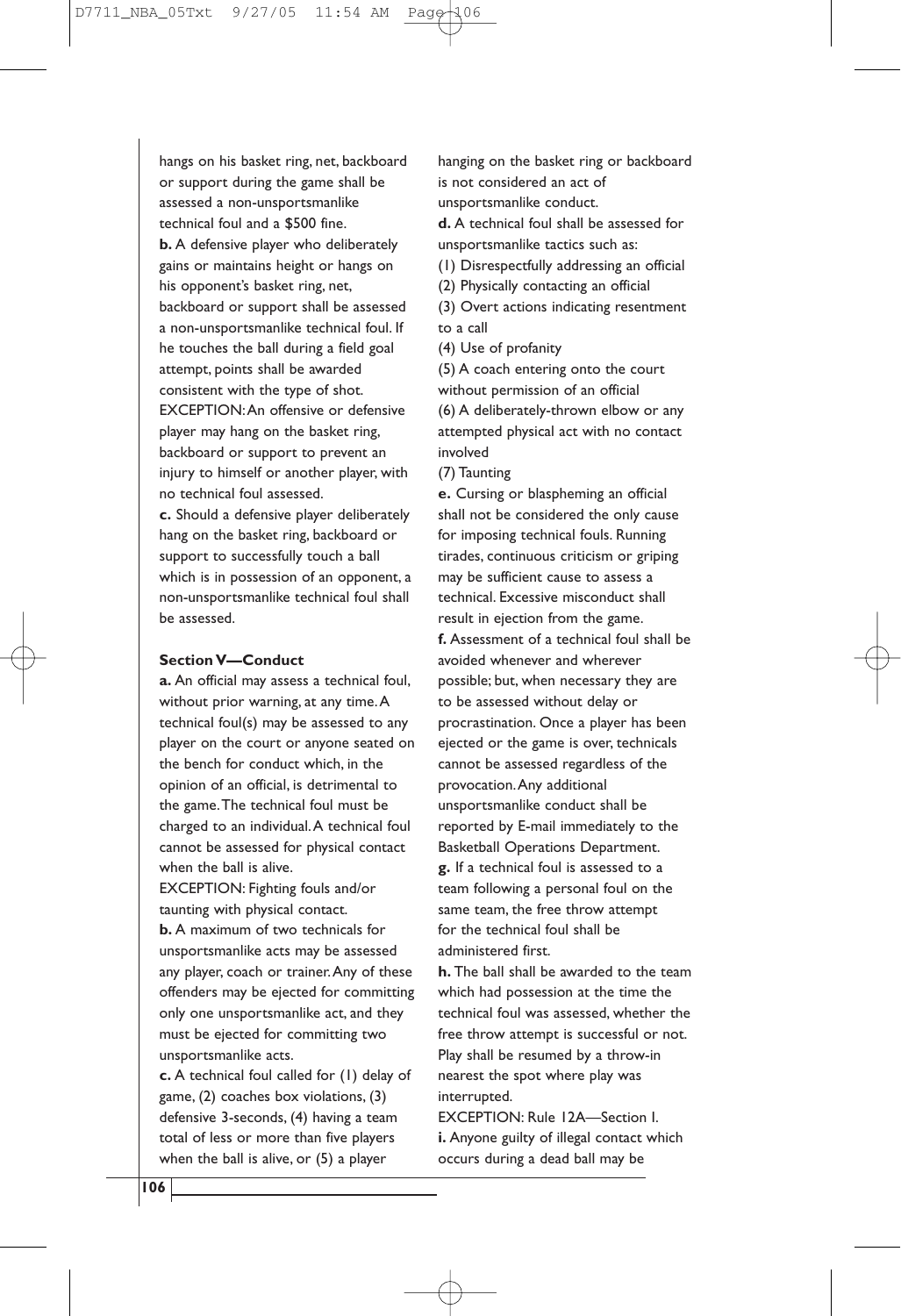assessed (1) a technical foul, if the contact is deemed to be unsportsmanlike in nature, or (2) a flagrant foul, if unnecessary and/or excessive contact occurs.

**j.** Free throws awarded for a technical foul must be attempted by a player in the game when the technical foul is assessed.

(1) If a substitute has been beckoned into the game or has been recognized by the officials as being in the game prior to a technical foul being assessed, he is eligible to attempt the free throw(s).

(2) If the technical foul is assessed before the opening tap, any player listed in the scorebook as a starter is eligible to attempt the free throw(s).

(3) If a technical foul is assessed before the starting lineup is indicated, any player on the squad may attempt the free throw(s).

**k.** A technical foul, unsportsmanlike act or flagrant foul must be called for a participant to be ejected.A player, coach or trainer may be ejected for:

(1) An elbow foul which makes contact shoulder level or below

(2) Any unsportsmanlike conduct where a technical foul is assessed

(3) A flagrant foul where unnecessary and/or excessive contact occurs

EXCEPTION: Rule 12A—Section V—l(5) **l.** A player, coach or trainer must be

ejected for:

(1) A punching foul

(2) A fighting foul

(3) An elbow foul which makes contact above shoulder level

(4) An attempted punch which does not make contact

(5) Deliberately entering the stands other than as a continuance of play **m.** Eye guarding (placing a hand in front of the opponent's eyes when guarding from the rear) a player who does not have possession of the ball is illegal and an unsportsmanlike technical shall be

assessed.

**n.** A free throw attempt is awarded when one technical foul is assessed. **o.** No free throw attempts are awarded when a double technical foul is assessed. Technical fouls assessed to opposing teams during the same dead ball and prior to the administering of any free throw attempt for the first technical foul, shall be interpreted as a double technical foul.

**p.** The deliberate act of throwing the ball or any object at an official by a player, coach or trainer is a technical foul and violators are subject to ejection from the game.

**q.** Elbow fouls, which make contact above shoulder level, and punching fouls, although recorded as both personal and team fouls, are unsportsmanlike acts. The player will be ejected immediately.

#### **Section VI—Fighting Fouls**

**a.** Technical fouls shall be assessed players, coaches or trainers for fighting. No free throws will be attempted.The participants will be ejected immediately. **b.** This rule applies whether play is in progress or the ball is dead.

**c.** If a fighting foul occurs with a team in possession of the ball, that team will retain possession on the sideline nearest the spot where play was interrupted but no nearer to the baseline than the free throw line extended.

**d.** If a fighting foul occurs with neither team in possession, play will be resumed with a jump ball between any two opponents who were in the game at the center circle.

**e.** A fine not exceeding \$35,000 and/or suspension may be imposed upon such person(s) by the Commissioner at his sole discretion.

### **Section VII—Fines**

**a.** Recipients of technical fouls for unsportsmanlike conduct will be assessed a \$500 fine for the first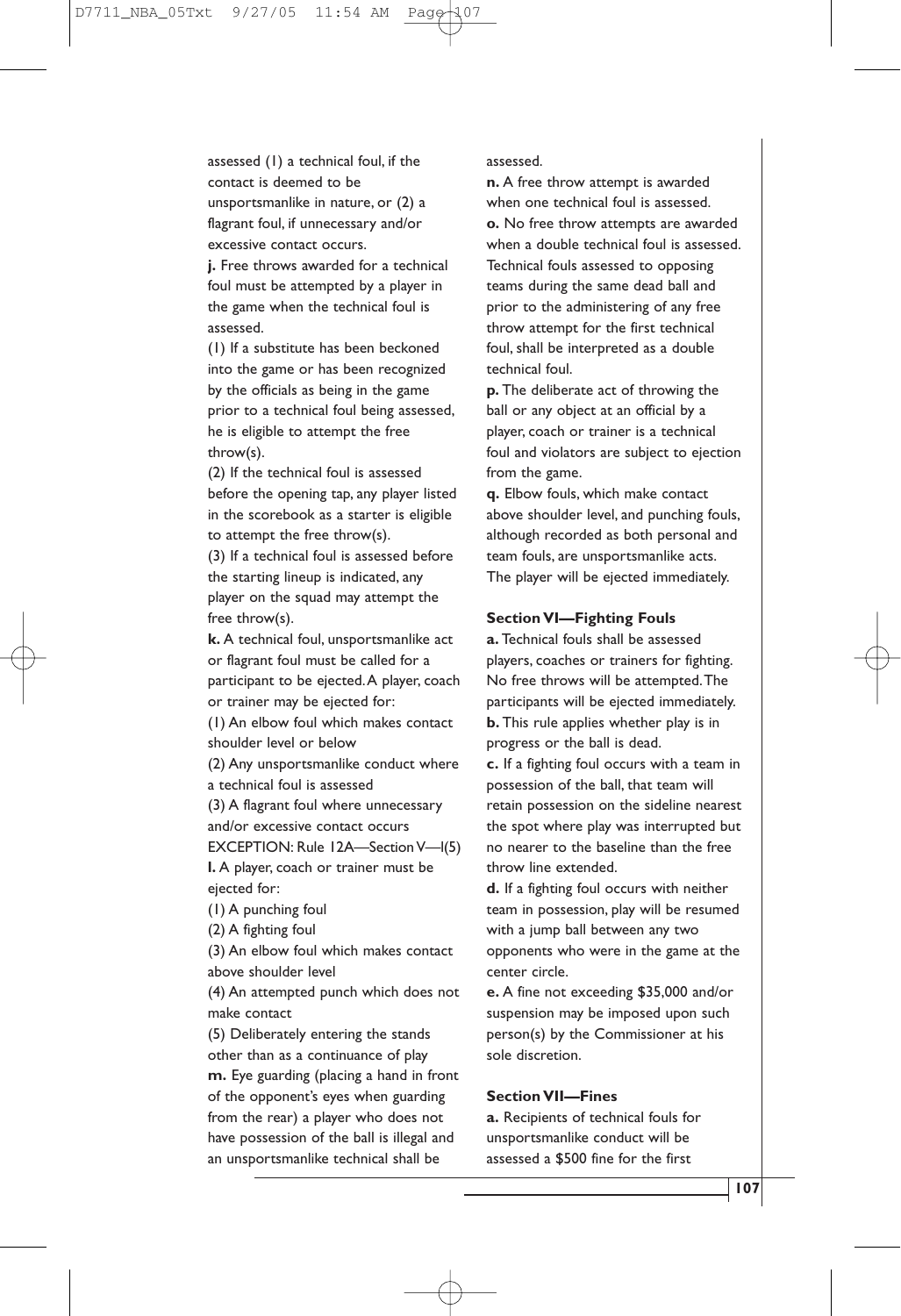offense, and an additional \$500 for the second offense in any one given game, for a minimum total of \$1,000. If a player is ejected on (1) the first technical foul for unsportsmanlike conduct, (2) a punching foul, (3) a fighting foul, (4) an elbow foul, or

(5) a flagrant foul, he shall be fined a minimum of \$1,000.

**b.** Whether or not said player(s) is ejected, a fine not exceeding \$35,000 and/or suspension may be imposed upon such player(s) by the

Commissioner at his sole discretion. **c.** During an altercation, all players not participating in the game must remain in the immediate vicinity of their bench. Violators will be suspended, without pay, for a minimum of one game and fined up to \$35,000.

The suspensions will commence prior to the start of their next game.

A team must have a minimum of eight players dressed and ready to play in every game.

If five or more players leave the bench, the players will serve their suspensions alphabetically, according to the first letters of their last name.

If seven bench players are suspended (assuming no participants are included), four of them would be suspended for the first game following the altercation. The remaining three would be suspended for the second game following the altercation.

**d.** A player, coach or assistant coach, upon being notified by an official that he has been ejected from the game, must leave the playing area IMMEDIATELY and remain in the dressing room of his team during such suspension until completion of the game or leave the building.Violation of this rule shall call for an automatic fine of \$500.A fine not to exceed \$35,000 and possible forfeiture of the game may be imposed for any violation of this rule.

**e.** Any player who in the opinion of the

officials has deliberately hung on the basket ring shall be assessed a non-unsportsmanlike technical foul and a fine of \$500.

EXCEPTION:An offensive or defensive player may hang on the basket ring, backboard or support to prevent an injury to himself or another player, with no penalty.

**f.** At halftime and the end of each game, the coach and his players are to leave the court and go directly to their dressing room, without pause or delay. There is to be absolutely no talking to game officials.

PENALTY—\$500 fine to be doubled for any additional violation.

**g.** A \$500 fine shall be assessed to any player(s) hanging on the rim during pre-game warm-up. Officials shall be present during warm-up to observe violations.

**h.** Any player who is assessed a flagrant foul—penalty (2) must be ejected and will be fined a minimum of \$1,000.The incident will be reported to the Basketball Operations Department.

# **B. Personal Foul Section I—Types**

**a.** A player shall not hold, push, charge into, impede the progress of an opponent by extending a hand, forearm, leg or knee or by bending the body into a position that is not normal. Contact that results in the re-routing of an opponent is a foul which must be called immediately.

**b.** Contact initiated by the defensive player guarding a player with the ball is not legal.This contact includes, but is not limited to, forearm, hands, or body check.

### EXCEPTIONS:

(1) A defender may apply contact with a forearm to an offensive player with the ball who has his back to the basket below the free throw line extended outside the Lower Defensive Box.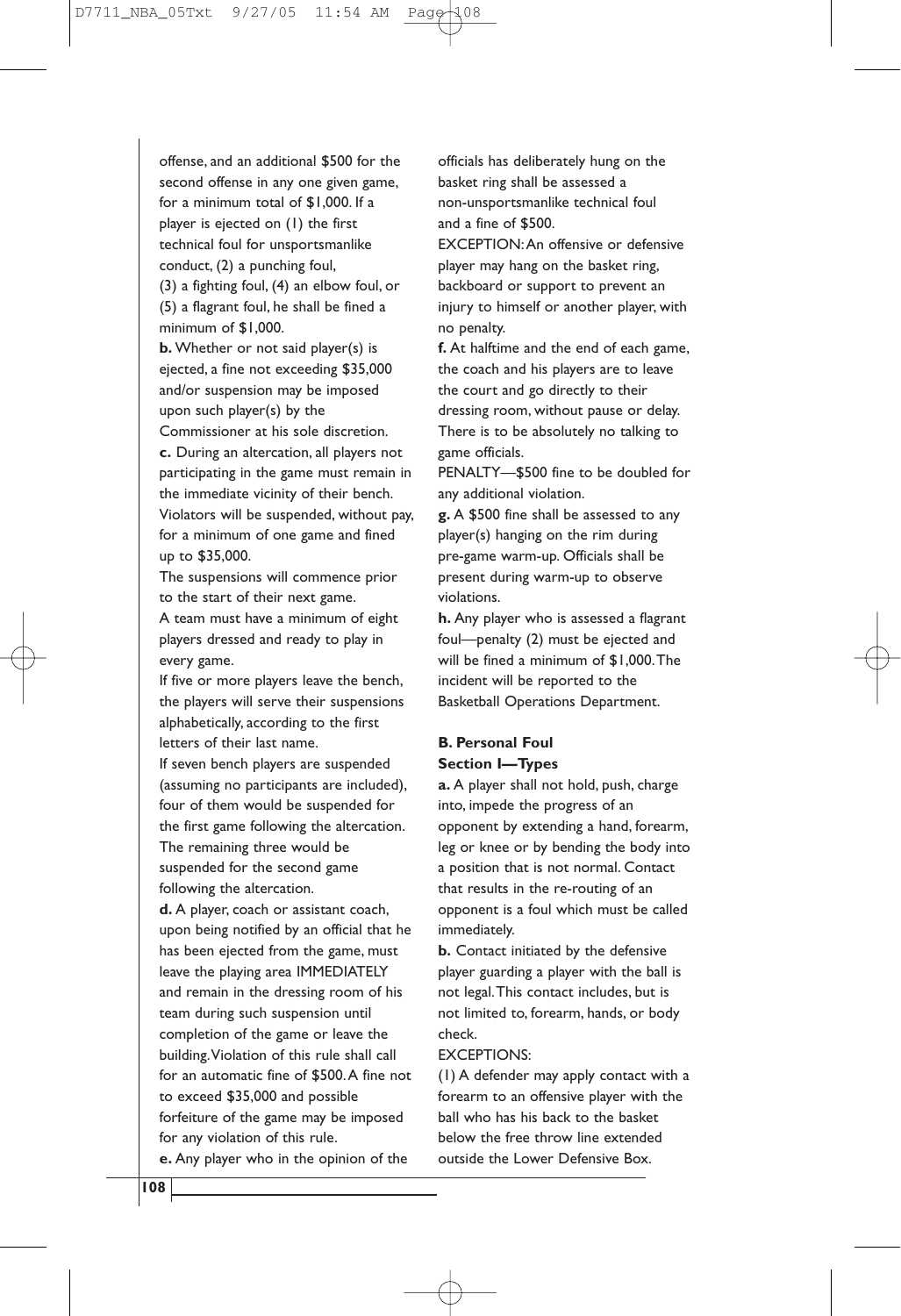(2) A defender may apply contact with a forearm and/or one hand with a bent elbow to an offensive player in a post-up position with the ball in the Lower Defensive Box.

(3) A defender may apply contact with a forearm to an offensive player with the ball at any time in the Lower Defensive Box.

The forearm in the above exceptions is solely for the purpose of maintaining a defensive position.

(4) A defender may position his leg between the legs of an offensive player in a post-up position in the Lower Defensive Box for the purpose of maintaining defensive position. If his foot leaves the floor in an attempt to dislodge his opponent, it is a foul immediately.

(5) Incidental contact with the hand against an offensive player shall be ignored if it does not affect the player's speed, quickness, balance and/or rhythm. **c.** Any player whose actions against an opponent cause illegal contact with yet another opponent has committed the personal foul.

**d.** A personal foul committed by the offensive team during a throw-in shall be an offensive foul, regardless of whether the ball has been released.

**e.** Contact which occurs on the hand of the offensive player, while that hand is in contact with the ball, is legal. EXCEPTION: Flagrant, elbow and

punching fouls.

PENALTIES:The offender is charged with a personal foul.The offended team is charged with a team foul if the illegal contact was caused by the defender. There is no team foul if there are personal fouls on one member of each team or the personal foul is against an offensive player.The offended team is awarded:

(1) the ball out-of-bounds on the sideline at the nearest spot where play was interrupted but no nearer to the

baseline than the free throw line extended if an offensive foul is assessed. (2) the ball out-of-bounds on the sideline where play was interrupted but no nearer to the baseline than the free throw line extended if the personal foul is on the defender and if the penalty situation is not in effect.

(3) one free throw attempt if the personal foul is on the defender and there is a successful field goal or free throw on the play.

(4) two/three free throw attempts if the personal foul is on the defender and the offensive player is in the act of shooting an unsuccessful field goal.

(5) one free throw attempt plus a penalty free throw attempt if the personal foul is on the defender and the offensive player is not in the act of attempting a field goal if the penalty situation is in effect.

(6) one free throw attempt and possession of the ball on the sideline nearest the spot where play was interrupted if an offensive player, or a teammate, is fouled while having a clear-path-to-the-basket.The ball and an offensive player must be positioned between the tip-of-circle extended in the backcourt and the basket in the frontcourt, with no defender between the ball and the basket when the personal foul occurs.There must be team control and the new play must originate in the backcourt, including throw-ins, and the offended team must be deprived of an opportunity to score an uncontested basket.

(7) two free throw attempts if the personal foul is for illegal contact with an elbow.The elbow foul may be assessed whether the ball is dead or alive. Free throw attempts are awarded whether the ball is dead, alive, loose or away-from-the-play in the last two minutes of regulation or overtime(s). Contact must occur for an elbow foul to be assessed. It is an unsportsmanlike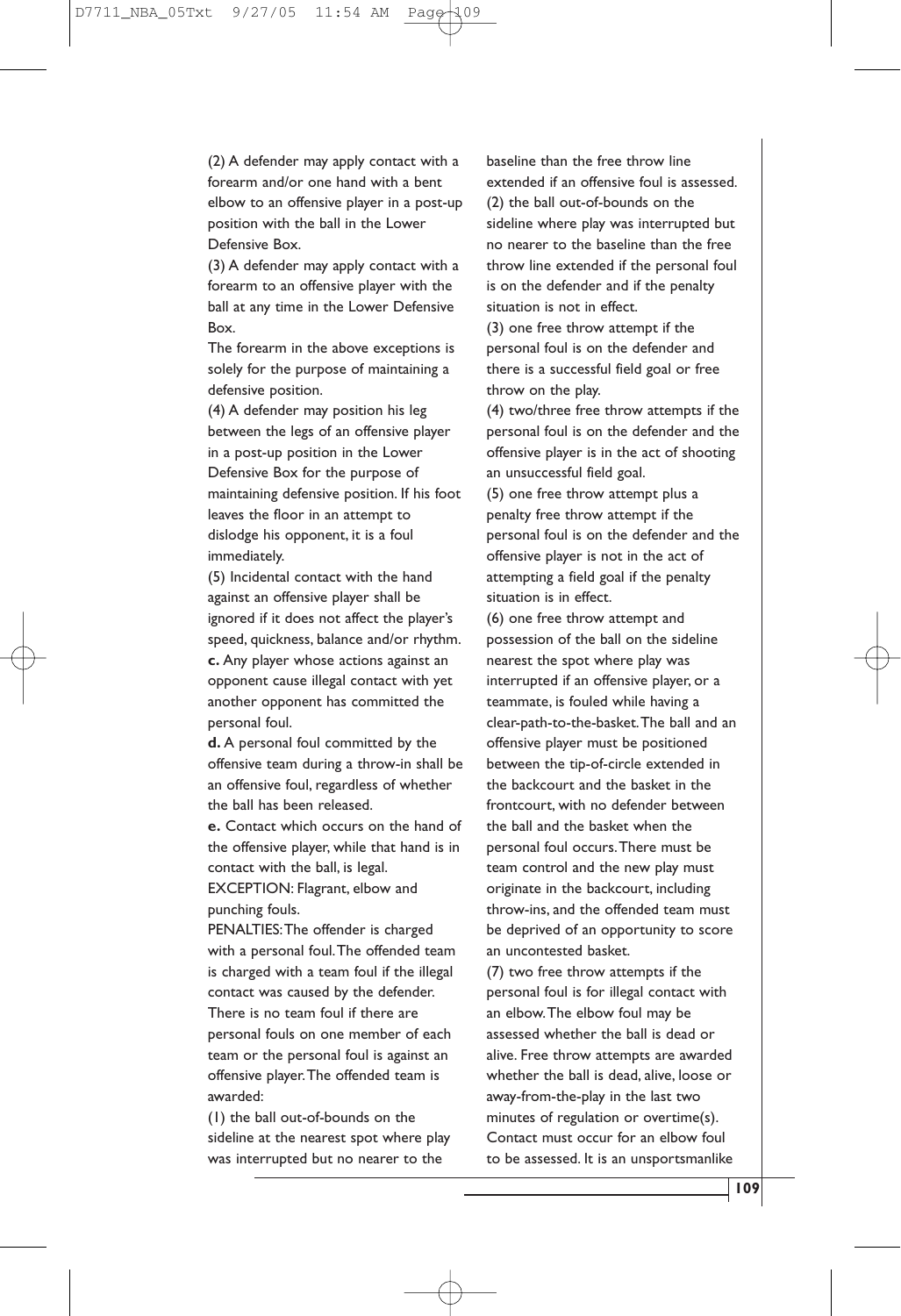act whether or not there is contact. (See Rule 12A—Section V—d(6) for non-contact.)

If the deliberate elbow contact is above shoulder level, the player will be ejected. If the elbow contact is shoulder level or below, the player may be ejected at the discretion of the official.

In all of these situations, the official has the discretion of assessing a flagrant foul (1) or (2).

(8) two free throw attempts if a personal foul is committed by a defender prior to the ball being released on a throw-in.

EXCEPTION: Rule 12B—Section X. (9) two free throw attempts if a personal foul is committed against an offensive player without the ball when his team has at least a one-man advantage on a fast break and the defensive player takes a foul to stop play.

#### **Section II—By Dribbler**

**a.** A dribbler shall not (1) charge into an opponent who has established a legal guarding position, or (2) attempt to dribble between two opponents, or (3) attempt to dribble between an opponent and a boundary, where sufficient space is not available for illegal contact to be avoided.

**b.** If a defender is able to establish a legal position in the straight line path of the dribbler, the dribbler must avoid contact by changing direction or ending his dribble.

**c.** The dribbler must be in control of his body at all times. If illegal contact occurs, the responsibility is on the dribbler.

PENALTY:The offender is assessed an offensive foul.There is no team foul.The ball is awarded to the offended team on the sideline nearest the spot where play was interrupted but no nearer to the baseline than the free throw line extended.

EXCEPTION: Rule 3—Section I—a.

**d.** If a dribbler has sufficient space to have his head and shoulders in advance of his defender, the responsibility for illegal contact is on the defender. **e.** If a dribbler has established a straight line path, a defender may not crowd him out of that path.

PENALTY:The defender shall be assessed a personal foul and a team foul. If the penalty is not in effect, the offended team is awarded the ball on the sideline nearest the spot where play was interrupted but no nearer to the baseline than the free throw line extended. If the penalty is in effect, one free throw attempt plus a penalty free throw attempt is awarded.

#### **Section III—By Screening**

A player who sets a screen shall not (1) assume a position nearer than a normal step from an opponent, if that opponent is stationary and unaware of the screener's position, or (2) make illegal contact with an opponent when he assumes a position at the side or front of an opponent, or (3) assume a position so near to a moving opponent that illegal contact cannot be avoided by the opponent without changing direction or stopping, or (4) move laterally or toward an opponent being screened, after having assumed a legal position.The screener may move in the same direction and path of the opponent being screened.

In (3) above, the speed of the opponent being screened will determine what the screener's stationary position may be. This position will vary and may be one to two normal steps or strides from his opponent.

#### **Section IV—Flagrant Foul**

**a.** If contact committed against a player, with or without the ball, is interpreted to be unnecessary, a flagrant foul penalty (1) will be assessed.A personal foul is charged to the offender and a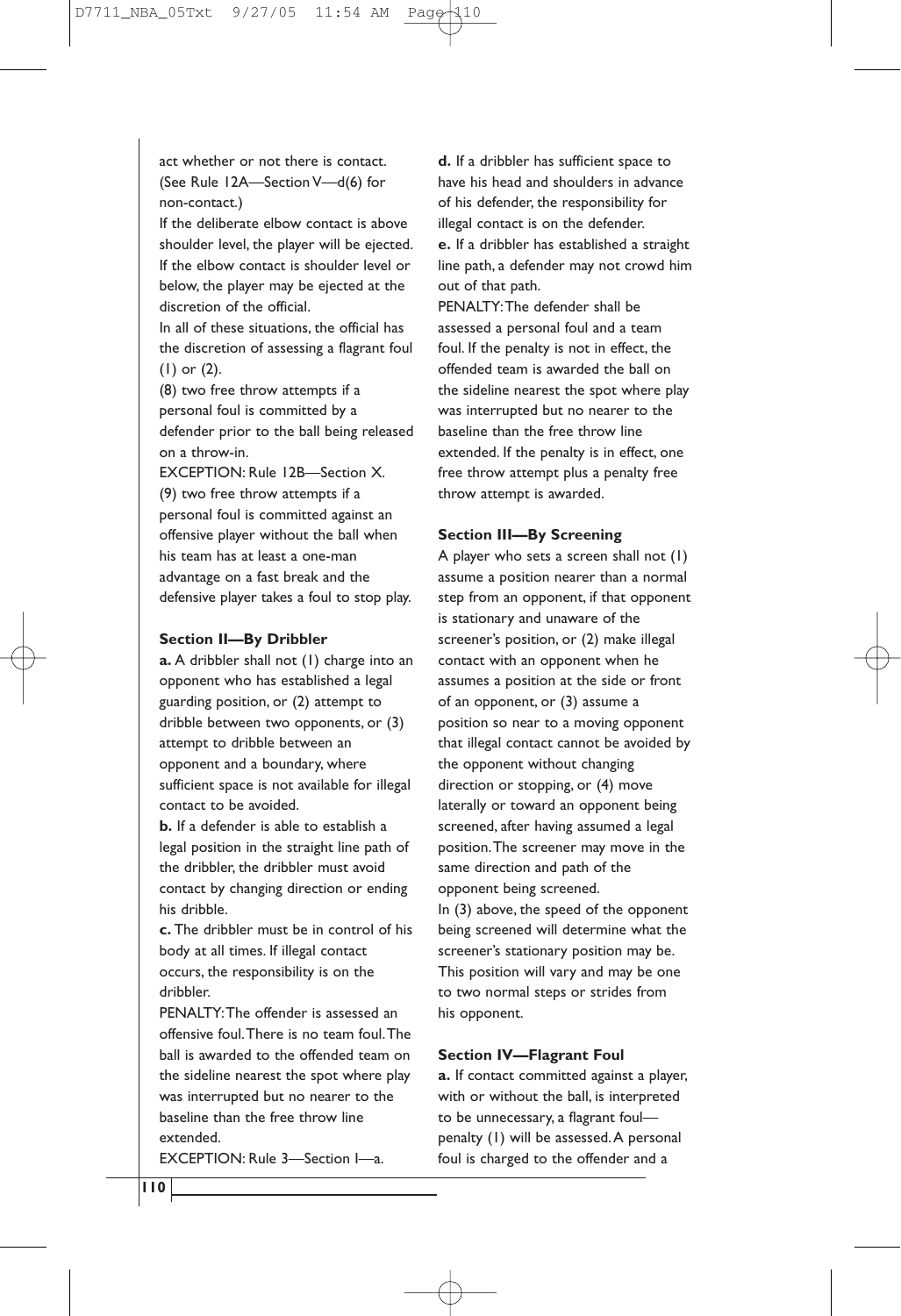team foul is charged to the team. PENALTY: (1) Two free throws shall be attempted and the ball awarded to the offended team on either side of the court at the free throw line extended. (2) If the offended player is injured and unable to attempt his free throws, the opposing coach will select any player from the bench to attempt the free throws. (3) This substitute may not be replaced until the ball is legally touched by a player on the court. (EXCEPTION: Rule 3—Section V—e.) (4) The injured player may not return to the game. (5) A player will be ejected if he commits two flagrant fouls in the same game. **b.** If contact committed against a player, with or without the ball, is interpreted to be unnecessary and excessive, a flagrant foul—penalty (2) will be assessed.A personal foul is charged to the offender and a team foul is charged to the team.

PENALTY: (1) Two free throws shall be attempted and the ball awarded to the offended team on either side of the court at the free throw line extended. (2) If the offended player is injured and unable to attempt his free throws, his coach will select a substitute and any player from the team is eligible to attempt the free throws. (3) This substitute may not be replaced until the ball is legally touched by a player on the court.

EXCEPTION: Rule 3—Section V—e. (4) The injured player may return to the game at any time after the free throws are attempted. (5) This is an unsportsmanlike act and the offender is ejected.

**c.** A flagrant foul may be assessed whether the ball is dead or alive.

### **Section V—Free Throw Penalty Situations**

**a.** Each team is limited to four team fouls per regulation period without additional penalties. Common fouls

charged as team fouls, in excess of four, will be penalized by one free throw attempt plus a penalty free throw attempt.

(1) The first four common fouls committed by a team in any regulation period shall result in the ball being awarded to the opposing team on the sideline nearest where play was interrupted.The ball shall be awarded no nearer to the baseline than the free throw line extended.

(2) The first three common fouls committed by a team in any overtime period, shall result in the ball being awarded to the opposing team on the sideline nearest where play was interrupted.The ball shall be awarded no nearer to the baseline than the free throw line extended.

(3) If a team has not committed its quota of four team fouls during the first ten minutes of any regulation period, or its quota of three team fouls during the first three minutes of any overtime period, it shall be permitted to incur one team foul during the last two minutes without penalty.

(4) During any overtime period, common fouls charged as team fouls in excess of three, will be penalized by one free throw plus a penalty free throw attempt.

(5) Personal fouls which are flagrant, punching, elbowing, away-from-the-play, or clear-path-to-the-basket will carry their own separate penalties and are included in the team foul total.

(6) Personal fouls committed during a successful field goal or free throw attempt, which result in one free throw attempt being awarded, will not result in an additional free throw attempt if the penalty situation exists.

**b.** A maximum of three points may be scored by the same team on a successful two-point field goal attempt. **c.** A maximum of four points may be scored by the same team on a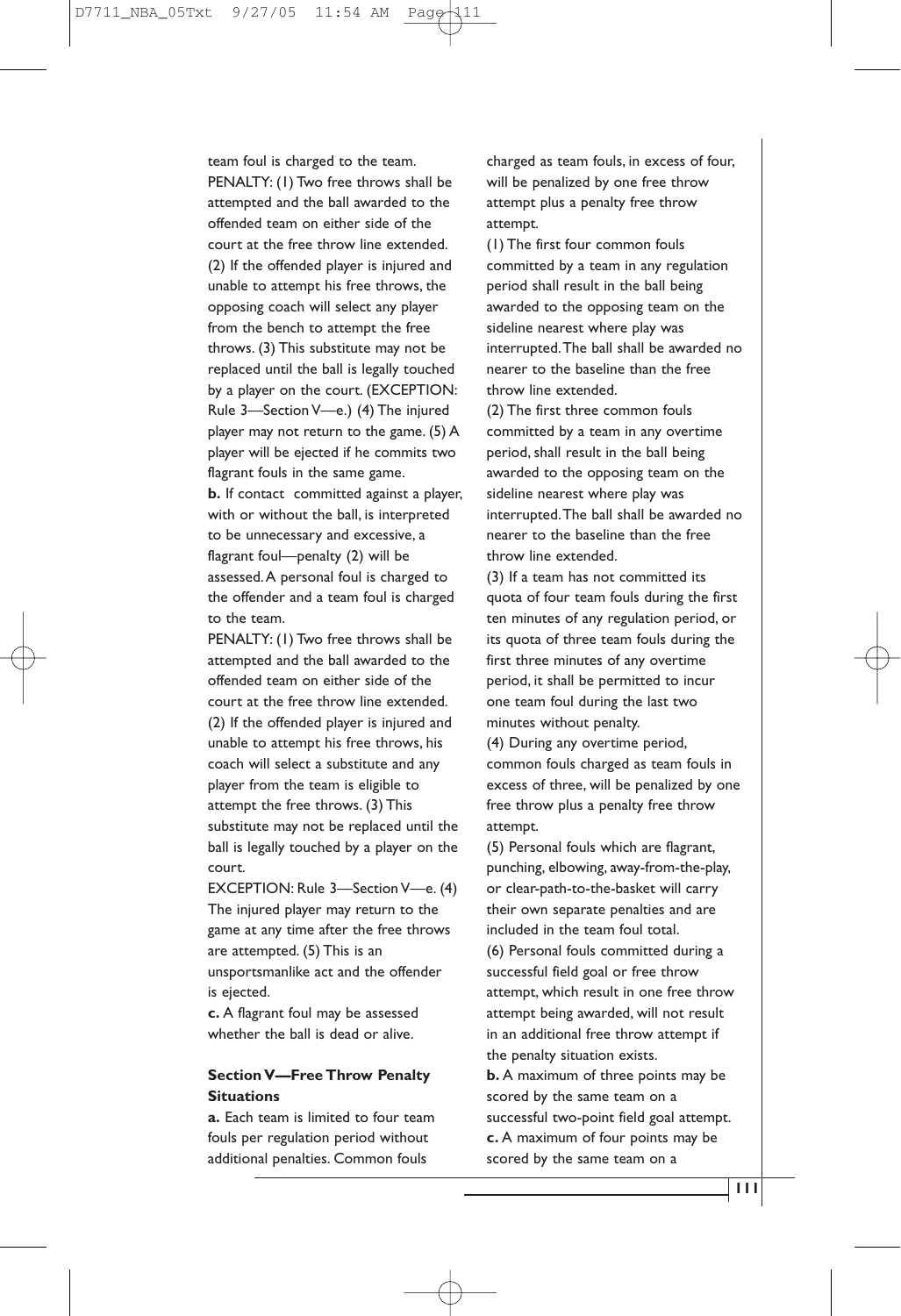successful three-point field goal attempt.

#### **Section VI—Double Fouls**

**a.** No free throw attempts will be awarded on double fouls, whether they are personal or technical.

**b.** Double personal fouls shall add to a player's total, but not to the team total. **c.** If a double foul occurs, the team in possession of the ball at the time of the call shall retain possession. Play is resumed on the sideline, nearest the point where play was interrupted but no nearer to the baseline than the free throw line extended.The 24-second clock is reset to 24 seconds if the ball is to be inbounded in the team's backcourt or stay the same or reset to 14, whichever is greater, if the ball is to be inbounded in the frontcourt. **d.** If a double foul occurs with neither team in possession, or when the ball is in the air on an unsuccessful field goal or free throw attempt, play will be resumed with a jump ball at the center circle between any two opponents in the game at that time. If injury, ejection or disqualification makes it necessary for any player to be replaced, no substitute may participate in the jump ball.The jumper shall be selected from one of the remaining players in the game. **e.** If a double foul occurs on a successful field goal or free throw attempt, the team that has been scored upon will inbound the ball at the baseline as after any other score. **f.** If a double foul occurs as a result of a difference in opinion by the officials, no points can be scored and play shall resume with a jump ball at the center circle between any two opponents in the game at that time. No substitute may participate in the jump ball.

#### **Section VII—Offensive Fouls**

**a.** A personal foul assessed against an offensive player which is neither an elbow, punching or flagrant shall be

penalized in the following manner: (1) No points can be scored by the

offensive team

(2) The offending player is charged with a personal foul

(3) The offending team is not charged with a team foul

EXCEPTION: Rule 3—Section I—a. No penalty free throws are awarded.

(4) The ball is awarded to the offended team out-of-bounds on the sideline at the nearest spot where play was interrupted but no nearer the baseline than the free throw line extended.

**b.** A personal foul assessed against an offensive players which is elbow, punching or flagrant shall be penalized in the following manner:

(1) No points can be scored by the offensive team

(2) The offending player is charged with a personal foul

(3) The offending team is charged with a team foul

(4) Free throws are awarded consistent with the type of foul committed (5) The ball would be put in play consistent with the foul committed

### **Section VIII—Loose Ball Fouls**

**a.** A personal foul, which is neither a punching, flagrant or an elbow foul, committed while there is no team control shall be administered in the following manner:

(1) Offending team is charged with a team foul

(2) Offending player is charged with a personal foul

(3) Offended team will be awarded possession at the sideline, nearest the spot where play was interrupted but no nearer the baseline than the foul line extended, if no penalty exists

(4) Offended player is awarded one free throw attempt plus a penalty free throw attempt if the offending team is in a penalty situation

**b.** If a "loose ball" foul called against the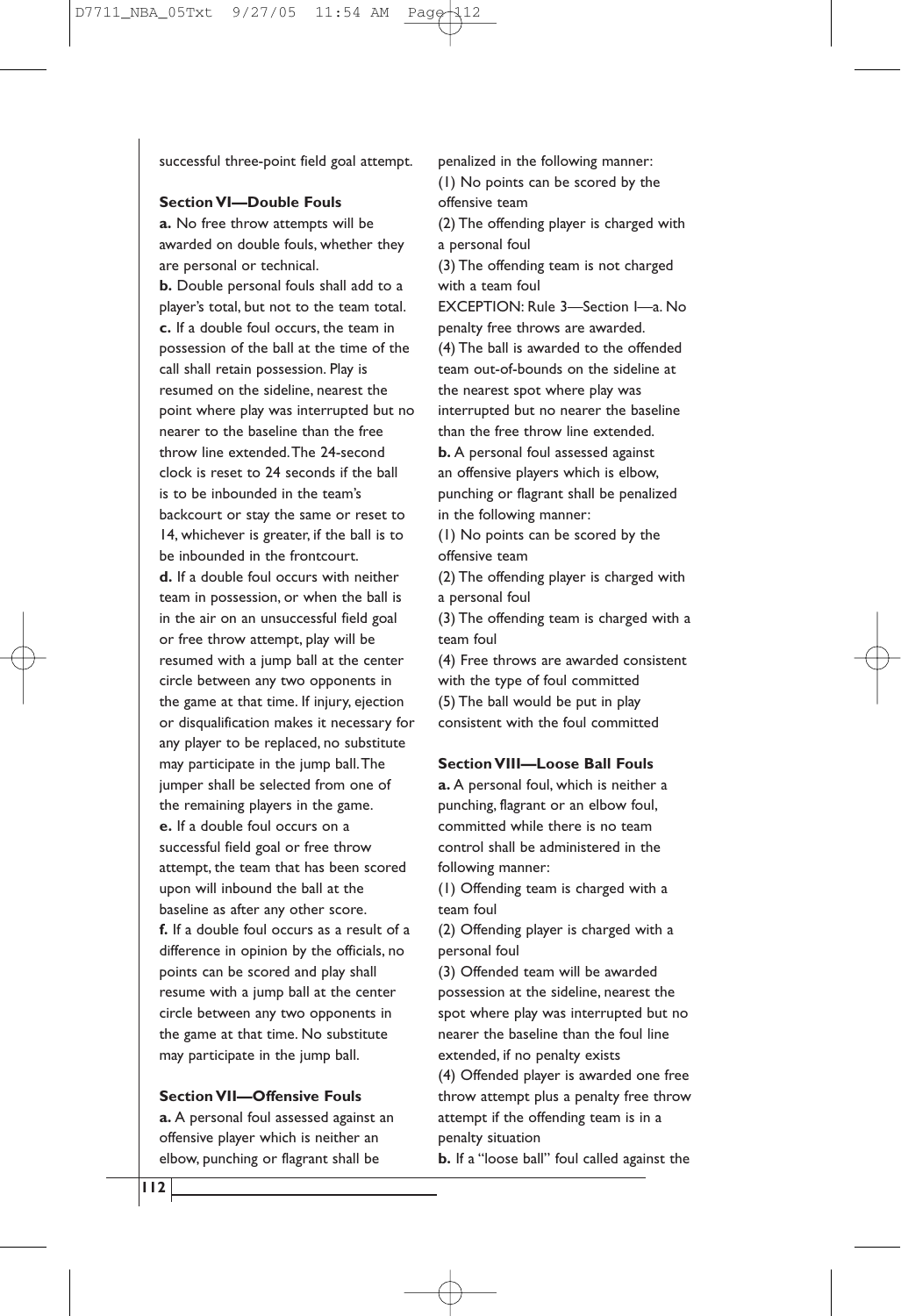defensive team is then followed by a successful field goal, one free throw attempt will be awarded to the offended player, allowing for the three point or four point play.

This interpretation applies:

(1) Regardless of which offensive player is fouled

(2) Whether or not the penalty situation exists.The ball can never be awarded to the scoring team out-of-bounds following a personal foul which occurs on the same play

**c.** If a "loose ball" foul called against the defensive team is followed by a successful free throw, one free throw will be awarded to the offended player whether or not the penalty is in effect. **d.** If a "loose ball" foul called against the offensive team is then followed by a successful field goal attempt by the same offensive player, no points may be scored.

#### **Section IX—Punching Fouls**

**a** Illegal contact called on a player for punching is a personal foul and a team foul. One free throw attempt shall be awarded, regardless of the number of previous fouls in the period.The ball shall be awarded to the offended team out-of-bounds on either side of the court at the free throw line extended whether the free throw is successful or unsuccessful.

**b.** Any player who throws a punch, whether it connects or not, has committed an unsportsmanlike act. He will be ejected immediately and suspended for a minimum of one game. **c.** This rule applies whether play is in progress or the ball is dead.

**d.** In the case where one punching foul is followed by another, all aspects of the rule are applied in both cases, and the team last offended is awarded possession on the sideline at the free throw line extended in the frontcourt. **e.** A fine not exceeding \$35,000 and/or

suspension may be imposed upon such player(s) by the Commissioner at his sole discretion.

### **Section X—Away-From-The-Play Foul**

**a.** During the last two minutes of the fourth period or overtime period(s) with the offensive team in possession of the ball, all personal fouls which are assessed against the defensive team prior to the ball being released on a throw-in and/or away-from-the-play, shall be administered as follows:

(1) A personal foul and team foul shall be assessed and one free throw attempt shall be awarded.The free throw may be attempted by any player in the game at the time the personal foul was committed.

(2) If the foul occurs when the ball is inbounds, the offended team shall be awarded the ball at the nearest point where play was interrupted but no nearer to the baseline than the free throw line extended.

(3) If the foul occurs prior to the release on a throw-in, the offended team shall be awarded the ball at the original throw-in spot, with all privileges, if any, remaining.

EXCEPTION: Rule 12-B—Section X b and c.

**b.** In the event that the personal foul committed is an elbow foul, the play shall be administered as follows:

(1) A personal foul and team foul shall be assessed and the free throw shooter shall be awarded two free throw attempts.The free throw(s) may be attempted by any player in the game at the time the personal foul was committed.

(2) In the event that the offended player is unable to participate in the game, the free throw shooter may be selected by his coach from any eligible player on the team.Any substitute must remain in the game until the ball is legally touched by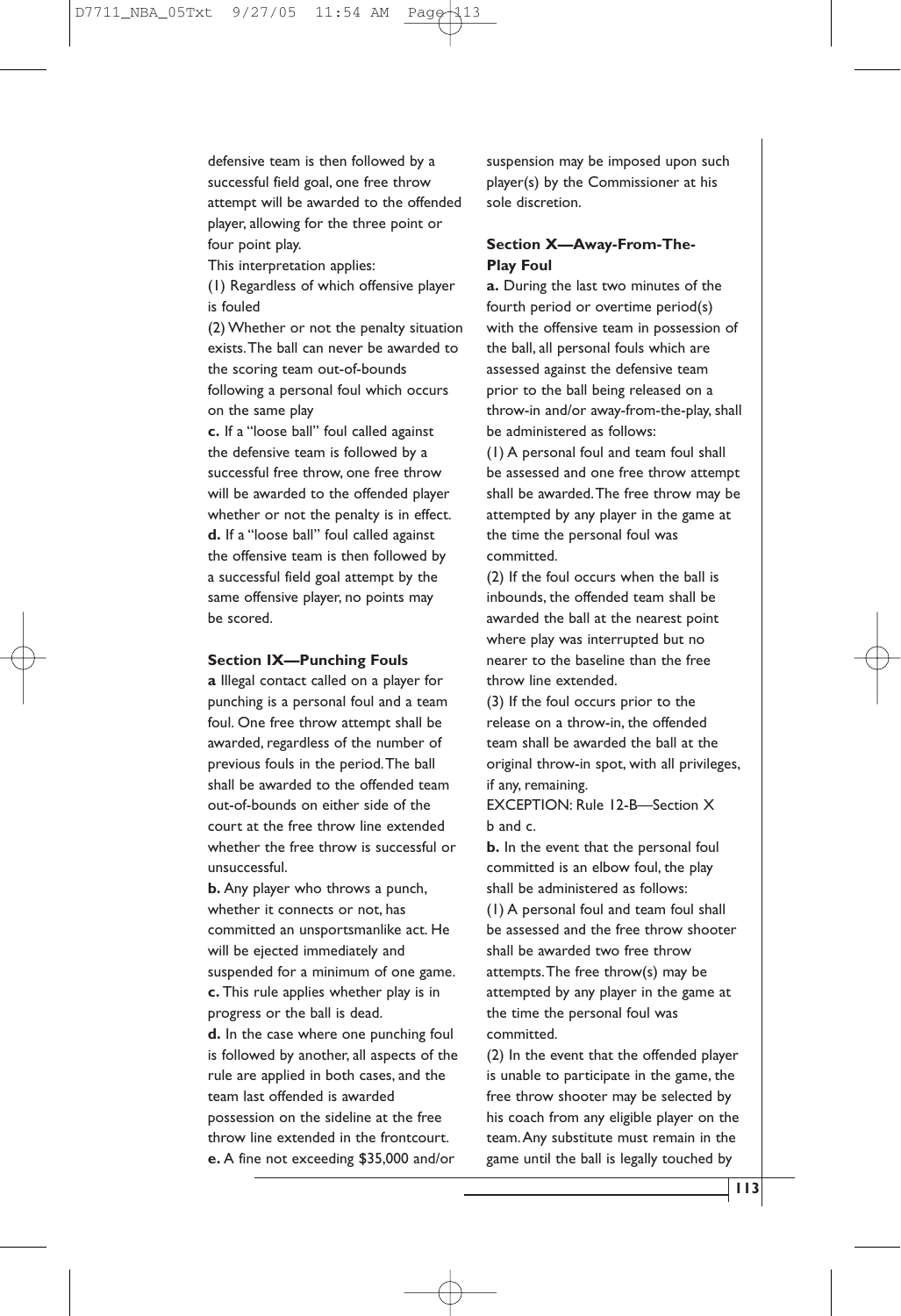#### a player on the court.

EXCEPTION: Rule 3—Section V—e. (3) The offended team shall be awarded the ball at the nearest point where play was interrupted with all privileges remaining.

**c.** In the event that the personal foul committed is a flagrant foul, the play shall be administered as follows: (1) A personal foul and team foul shall be assessed and the free throw shooter shall be awarded two free throw attempts.The free throws may be attempted by any player in the game at the time the flagrant foul was committed.

(2) If a flagrant foul—penalty (1) is assessed and the offended player is unable to participate in the game, the substitute will be selected by his coach. The two free throws may be attempted by any of the four remaining players in the game.The ball will be awarded to the offended team at the free throw line extended in the frontcourt.The injured player may return to the game. (3) If a flagrant foul—penalty (2) is assessed and the offended player is unable to participate in the game, the substitute will be selected by his coach. The two free throws may be attempted by the substitute or any of the four remaining players in the game.The ball will be awarded to the offended team at the free throw line extended in the frontcourt.The injured player may return to the game.

# **RULE NO. 13 INSTANT REPLAY Section I—Instant Replay Review**

**Triggers**

**a.** Instant replay would be triggered automatically in the following situations: (1) A field goal made with no time remaining on the clock (0:00) at the end of the fourth period or any overtime period that, if scored, would affect or potentially could affect, the outcome of

the game.

(2) A field goal made with no time remaining on the clock (0:00) at the end of the first, second and third periods. (3) A foul called with no time remaining on the clock (0:00) at the end of the fourth period or any overtime period, provided that it could affect the outcome of the game.

(4) A foul called with no time remaining on the clock (0:00) at the end of the first, second or third periods.

**b.** Instant replay would NOT be used to check a successful basket in 1 and 2 above if the throw-in, free throw attempt or jump ball started with .2 or .1 on the game clock.The officials will judge the legality of the basket in these situations based on the guidelines as set forth in Comments on the Rules L.

#### **Section II—Reviewable Matters**

**a.** If an instant replay review is triggered as described in Section I—a (1) and (2) above, the officials would review the tape to determine only the following issues:

(1) Whether time on the game clock expired before the ball left the shooter's hand.

(2) If the shot was timely, whether the successful field goal was scored correctly as a two-point or three-point field goal.

(3) If the shot was timely, whether the shooter committed a boundary line violation. For purposes of this review, the official would look only at the position of the shooter's feet at the moment they last touched the floor immediately prior to (or, if applicable, during) the release of the shot.

(4) Whether the 24-second clock expired before the ball left the shooter's hand.

(5) Whether an 8-second backcourt violation occurred before the ball left the shooter's hand.

(6) Whether a called foul that is not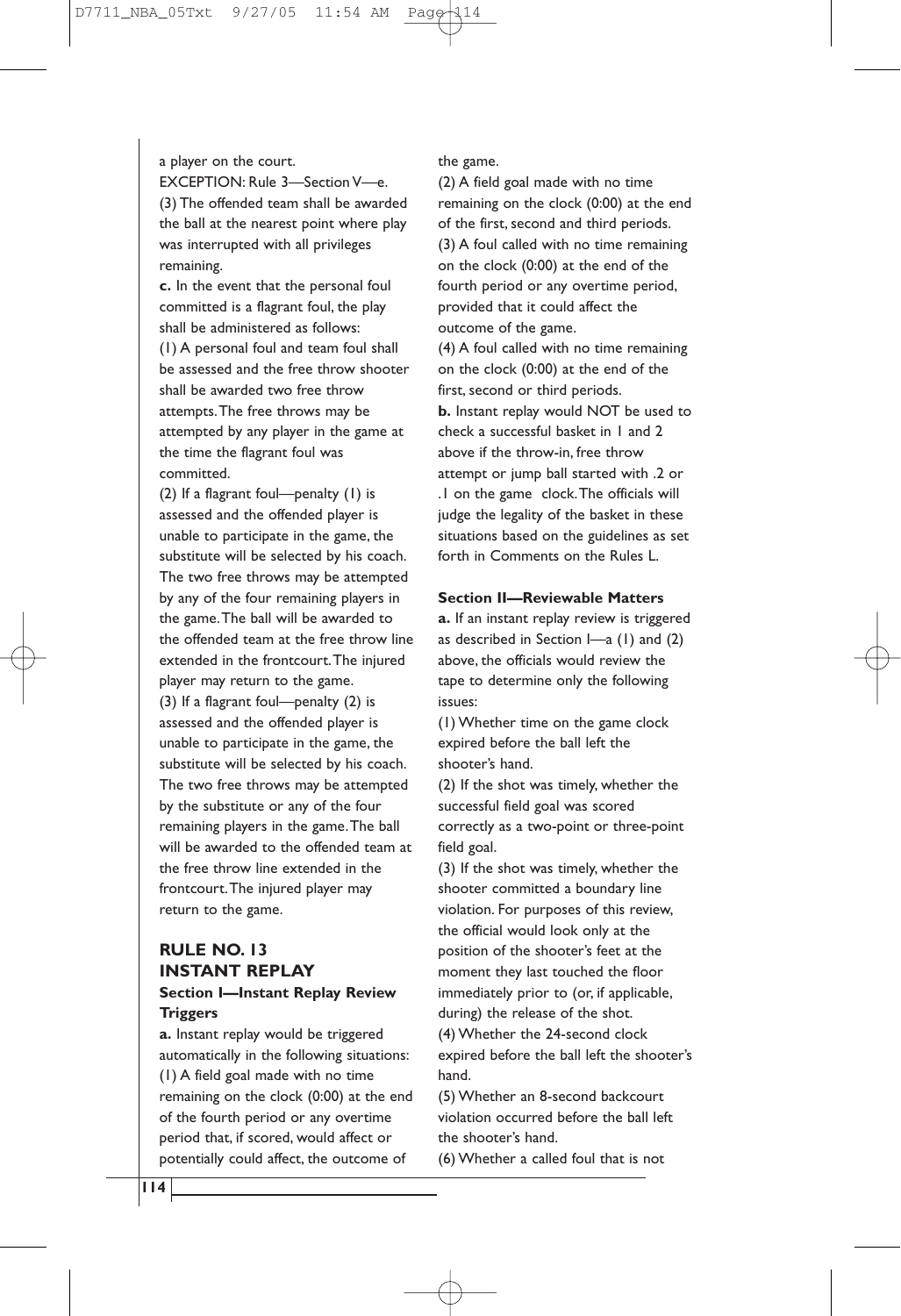committed on or by a player in the act of shooting occurred prior to the expiration on the game clock. For a called foul that is committed on or by a player in the act of shooting, where the shooter releases the ball prior to expiration of time on the game clock, the foul should be administered regardless of whether it occurred prior to or after the expiration of time. **b.** If an instant replay review is triggered as described in Section I—a (3) and (4) above, the officials would review the tape to determine only the following issue:

(1) Whether the called foul occurred prior to the expiration of time on the game clock.

NOTE:The officials would be permitted to utilize instant replay to determine whether (and how much) time should be put on the game clock but only when it is determined through replay that (i) the shooter committed a boundary line violation, (ii) a 24-second violation occurred, (iii) an 8-second backcourt violation occurred, or (iv) a called foul occurred prior to the expiration of time on the game clock.

**Section III—Replay Review Process a.** All replay reviews would be conducted by the officials as a crew after gathering as much information as possible. In cases of conflict, the crew chief would make the final decision. **b.** The call made by the game officials during play would be reversed only when the replay provides the officials with "clear and conclusive" visual evidence to do so.

# **COMMENTS ON THE RULES I. Guides for Administration and**

**Application of the Rules** 

Each official should have a definite and clear conception of his/her overall responsibilities. It is essential for them to know, understand and implement the rules as intended. If all officials possess

the same conception there will be a guaranteed uniformity in the administration of all contests. The restrictions placed upon the player by the rules are intended to create a balance of play, equal opportunity for the defense and the offense, provide reasonable safety and protection for all players and emphasize cleverness and skill without unduly limiting freedom of action of player or team. The purpose of penalties is to compensate a player who has been placed at a disadvantage through an illegal act of an opponent and to restrain players from committing acts which, if ignored, might lead to roughness even though they do not affect the immediate play.To implement this philosophy, there are times during a game where "degrees of certainty" are necessary to determine a foul during physical contact.This practice may be necessary throughout the game with a higher degree implemented during impact times when the intensity is risen, especially nearing the end of a game.

### **II. Basic Principles A. CONTACT SITUATIONS 1. Incidental Contact**

The mere fact that contact occurs does not necessarily constitute a foul. Contact which is incidental to an effort by a player to play an opponent, reach a loose ball, or perform normal defensive or offensive movements, should not be considered illegal. If, however, a player attempts to play an opponent from a position where he has no reasonable chance to perform without making contact with his opponent, the responsibility is on the player in this position.

The hand is considered "part of the ball" when it is in contact with the ball. Therefore, contact on that hand by a defender while it is in contact with the ball is not illegal.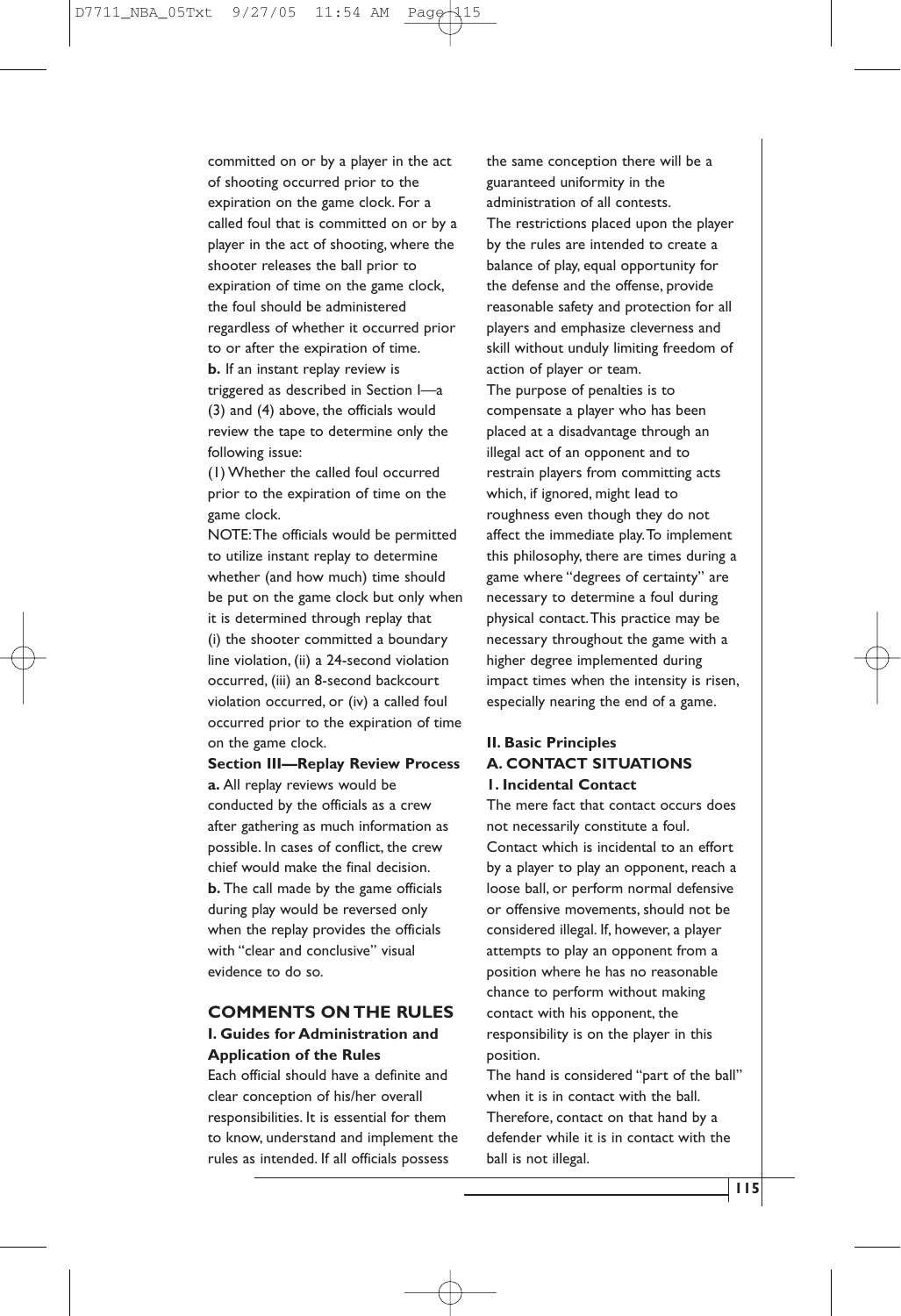#### **2. Guarding an Opponent**

In all guarding situations, a player is entitled to any spot on the court he desires, provided he legally gets to that spot first and without contact with an opponent. If a defensive or offensive player has established a position on the floor and his opponent initiates contact that results in the dislodging of the opponent, a foul should be called IMMEDIATELY.

During all throw-ins, the defensive player(s) must be allowed to take a position between his man and the basket. A player may continue to move after gaining a guarding position in the path of an opponent provided he is not moving directly or obliquely toward his opponent when contact occurs.A player is never permitted to move into the path of an opponent after the opponent has jumped into the air.

A player who extends a hand, forearm, shoulder, hip or leg into the path of an opponent and thereby causes contact is not considered to have a legal position in the path of an opponent.

A player is entitled to a vertical position even to the extent of holding his arms above his shoulders, as in post play or when double-teaming in pressing tactics. Any player who conforms to the above is absolved from responsibility for any contact by an opponent which may dislodge or tend to dislodge such player from the position which he has attained and is maintaining legally. If contact occurs, the official must decide whether the contact is incidental or a foul has been committed.

#### **3. Screening**

When a player screens in front of or at the side of a stationary opponent, he may be as close as he desires providing he does not make contact. His opponent can see him and, therefore, is expected to detour around the screen. If he screens behind a stationary

opponent, the opponent must be able to take a normal step backward without contact. Because the opponent is not expected to see a screener behind him, the player screened is given latitude of movement.The defender must be given an opportunity to change direction and avoid contact with the screener. To screen a moving opponent, the player must stop soon enough to permit his opponent to stop or change direction. The distance between the player screening and his opponent will depend upon the speed at which the players are moving.

If two opponents are moving in the same direction and path, the player who is behind is responsible for contact.The player in front may stop or slow his pace, but he may not move backward or sidewards into his opponent.The player in front may or may not have the ball. This situation assumes the two players have been moving in identically the same direction and path before contact.

#### **4.The Dribble**

If the dribbler's path is blocked, he is expected to pass or shoot; that is, he should not try to dribble by an opponent unless there is a reasonable chance of getting by without contact.

### **B. FOULS: FLAGRANT— UNSPORTSMANLIKE**

To be unsportsmanlike is to act in a manner unbecoming to the image of professional basketball. It consists of acts of deceit, disrespect of officials and profanity.The penalty for such action is a technical foul. Repeated acts shall result in expulsion from the game and a minimum fine of \$1000. A flagrant foul—penalty (1) is unnecessary contact committed by a player against an opponent. A flagrant foul—penalty (2) is unnecessary and excessive contact committed by a player against an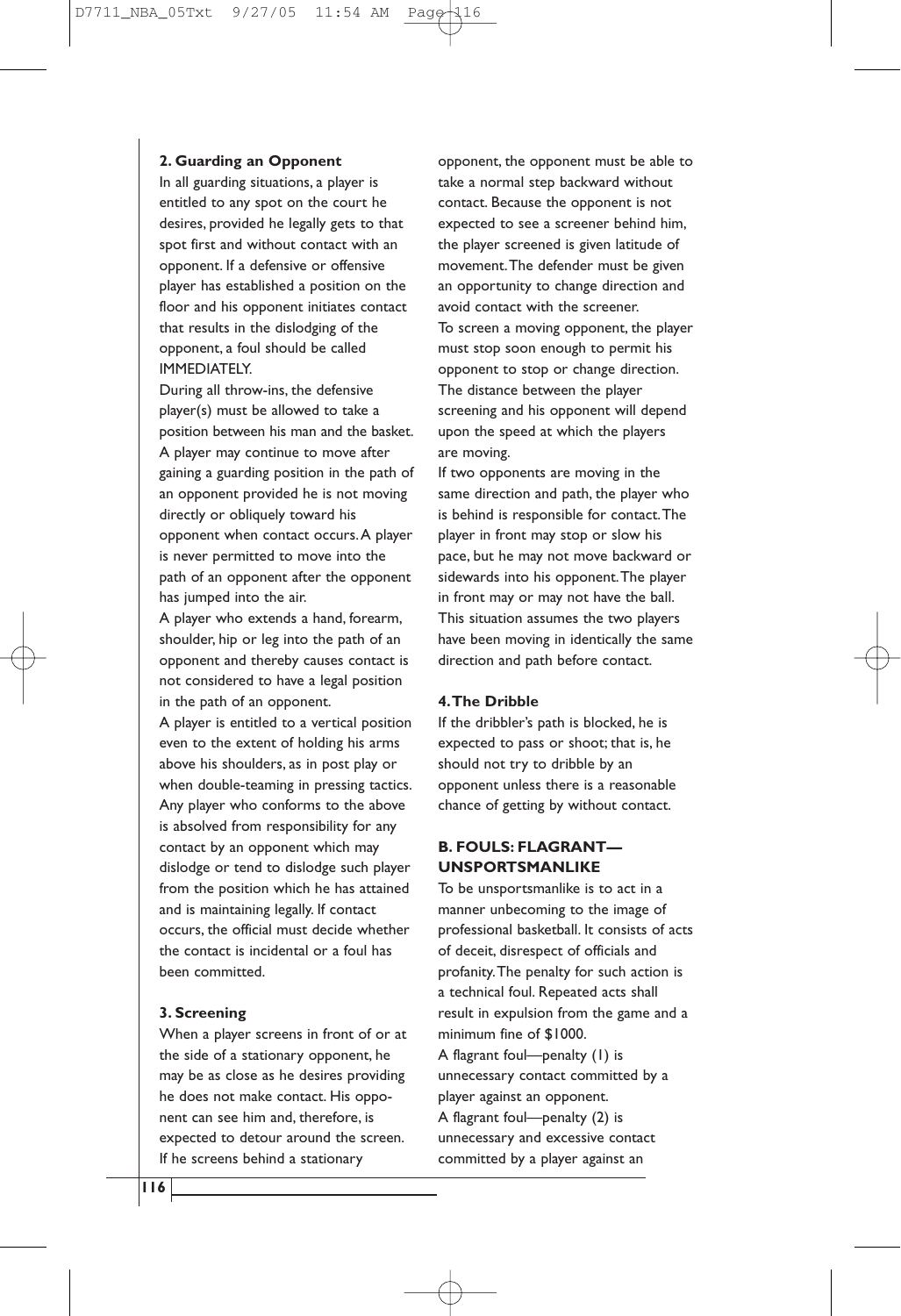opponent. It is an unsportsmanlike act and the offender is ejected immediately. The offender will be subject to a fine not exceeding \$35,000 and/or suspension by the Commissioner. See Rule 12B—Section IV for interpretation and penalties.

#### **C. BLOCK-CHARGE**

A defensive player is permitted to establish a legal guarding position in the path of a dribbler regardless of his speed and distance.

A defensive player is not permitted to move into the path of an offensive player once he has started his upward motion with the ball to attempt a field goal or pass.

A defensive player must allow a moving player the opportunity to stop or change direction when the offensive player receives a pass outside the lower defensive box.The lower defensive box is the area between the 3-foot posted-up marks, the bottom tip of the circle and the endline.

A defensive player must allow an alighted player the opportunity to land and then stop or change direction when the offensive player is outside the lower defensive box.

A defensive player is permitted to establish a legal guarding position in the path of an offensive player who receives a pass inside the lower defensive box regardless of his speed and distance. A defensive player must allow an alighted player who receives a pass the space to land when the offensive player is inside the lower defensive box. A player must allow a moving opponent without the ball the opportunity to stop or change direction.

The speed of the player will determine the amount of distance an opponent must allow.

If an offensive player causes contact with a defensive player who has established a legal position, an offensive foul shall be

called and no points may be scored.A defensive player may turn slightly to protect himself, but is never allowed to bend over and submarine an opponent. An offensive foul should not be called for charging if the contact is with a secondary defensive player who has established a defensive position within a designated "restricted area" near the basket for the purpose of drawing an offensive foul.The "restricted area" for this purpose is the area bounded by an arc with a 4-foot radius measured from the face of the backboard. EXCEPTION:Any player may be legally positioned within the "restricted area" if the offensive player receives the ball within the Lower Defensive Box. The mere fact that contact occurs on these type of plays, or any other similar play, does not necessarily mean that a personal foul has been committed.The officials must decide whether the contact is negligible and/or incidental, judging each situation separately.

### **D. GAME CANCELLATION**

For the purpose of game cancellation, the officials' jurisdiction begins with the opening tipoff. Prior to this, it shall be the decision of the home management whether or not playing conditions are such to warrant postponement. However, once the game begins, if because of extremely hazardous playing conditions the question arises whether or not the game should be cancelled, the crew chief shall see that EVERY effort is made to continue the game before making the decision to terminate it.

# **E. PHYSICAL CONTACT— SUSPENSION**

Any player or coach guilty of intentional physical contact with an official shall automatically be suspended without pay for one game.A fine and/or longer period of suspension will result if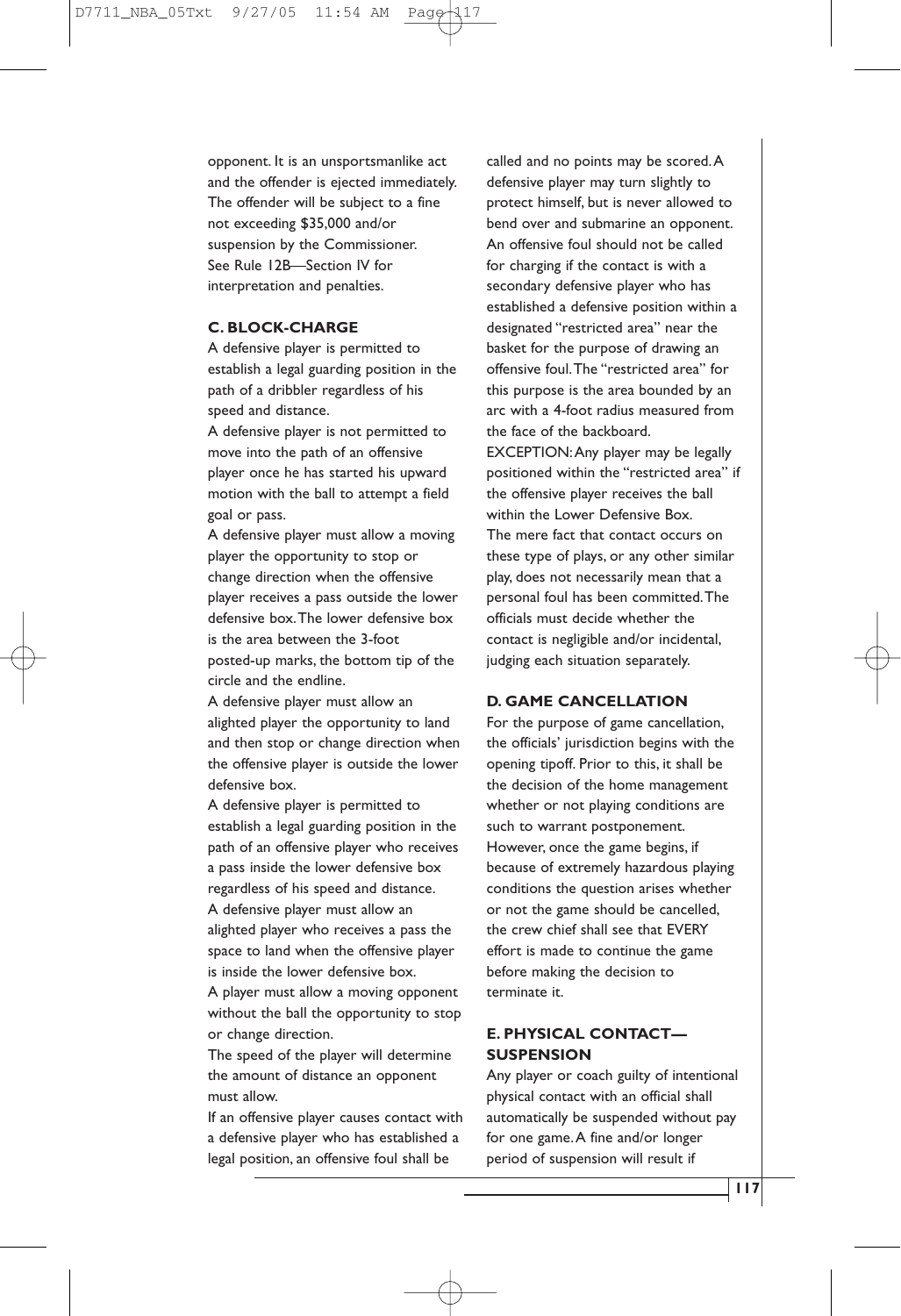circumstances so dictate.

### **F. PROTEST**

Protests are not permitted during the course of a game. In order to file a protest, the procedure, as set forth in the NBA constitution, is as follows:"In order to protest against or appeal from the result of a game, notice thereof must be given to the Commissioner within forty-eight (48) hours after the conclusion of said game, by E-mail or fax, stating therein the grounds for such protest. No protest may be filed in connection with any game played during the regular season after midnight of the day of the last game of the regular schedule.A protest in connection with a playoff game must be filed not later than midnight of the day of the game protested.A game may be protested only by a Governor,Alternate Governor or Head Coach.The right of protest shall inure not only to the immediately allegedly aggrieved contestants, but to any other member who can show an interest in the grounds of protest and the results that might be attained if the protest were allowed. Each E-mail or fax of protest shall be immediately confirmed by letter and no protest shall be valid unless the letter of confirmation is accompanied by a check in the sum of \$10,000 payable to the Association. If the member filing the protest prevails, the \$10,000 is to be refunded. If the member does not prevail, the \$10,000 is to be forfeited and retained in the Association treasury.

"Upon receipt of a protest, the Commissioner shall at once notify the member operating the opposing team in the game protested and require both of said members within five (5) days to file with him such evidence as he may desire bearing upon the issue.The

Commissioner shall decide the question raised within five (5) days after receipt of such evidence."

#### **G. SHATTERING BACKBOARDS**

Any player whose contact with the basket ring or backboard causes the backboard to shatter or makes the ring unplayable will be penalized in the following manner:

(1) Pre-game and/or Half-time warm-ups—No penalty to be assessed by officials.

(2) During the game—

Non-unsportsmanlike conduct technical foul. Under NO circumstances will that player be ejected from the game. The Commissioner will review all actions and plays involved in the shattering of a backboard.

### **H. PLAYER/TEAM CONDUCT AND DRESS**

(1) Each player when introduced, prior to the game, must be uniformly dressed. (2) Players, coaches and trainers are to stand and line up in a dignified posture along the sidelines or on the foul line during the playing of the National Anthem. (3) Coaches and assistant coaches must wear a sport coat or suit coat. (4) While playing, players must keep their uniform shirts tucked into their pants, and no T-shirts are allowed. (5) The only article bearing a commercial 'logo' which can be worn by players is their shoes.

### **I. OFFENSIVE 3-SECONDS**

The offensive player cannot be allowed in the 3-second lane for more than the allotted time.This causes the defensive player to 'hand-check' because he cannot control the offensive player for that extended period of time. If the offensive player is in the 3-second lane for less than three seconds and receives the ball, he must make a move toward the hoop for the official to discontinue his three second count. If he attempts to back the defensive player down, attempting to secure a better position in relation to the basket,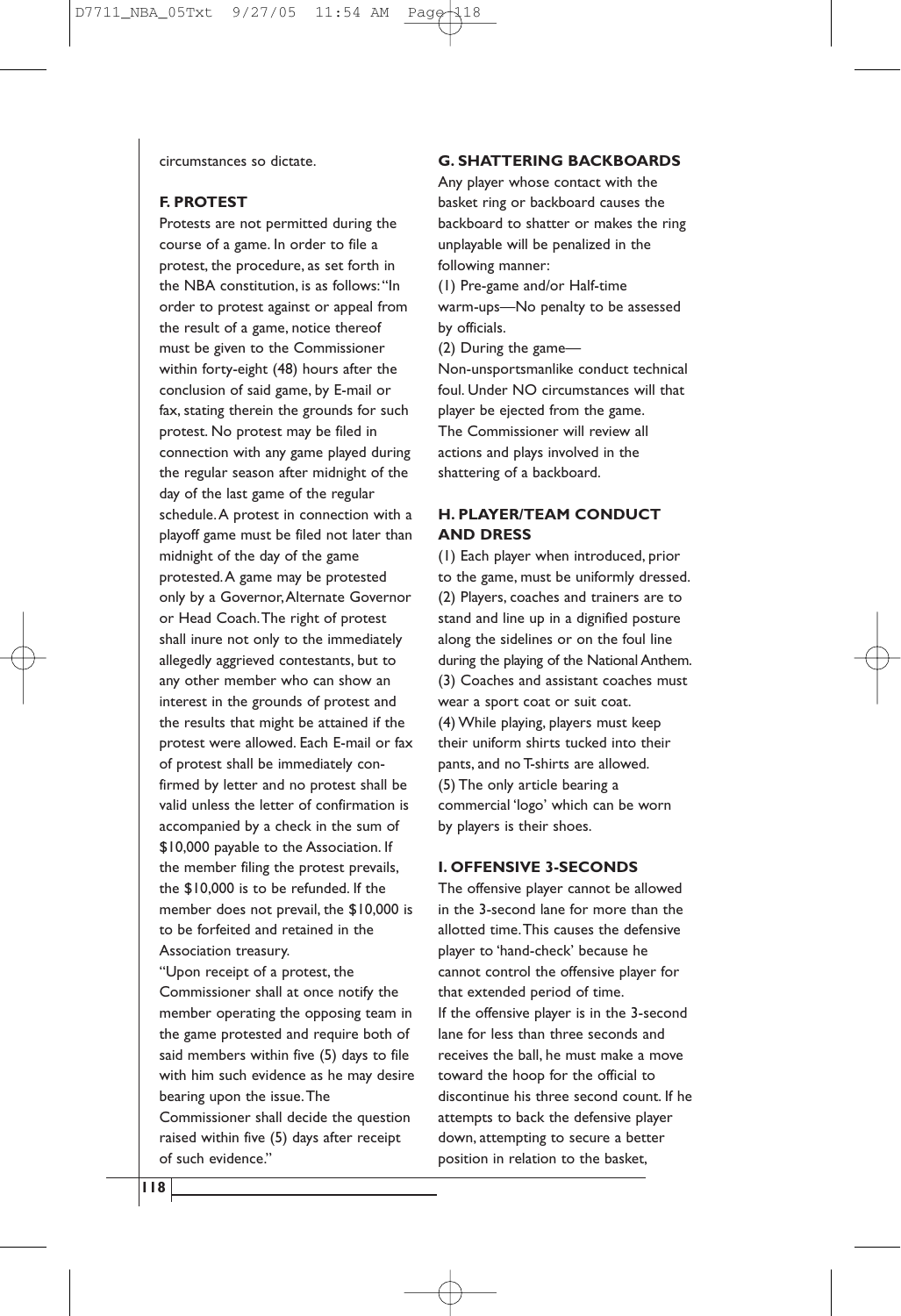offensive three seconds or an offensive foul must be called. If he passes off and immediately makes a move out of the lane, there should be no whistle.

# **J. PLAYER CONDUCT— SPECTATORS**

Any coach, player or trainer who deliberately enters the spectator stands during the game will be automatically ejected and the incident reported by E-mail to the Commissioner. Entering the stands to keep a ball in play by a player or the momentum which carries the player into the stands is not considered deliberate.The first row of seats is considered the beginning of the stands.

# **K. PUNCHING, FIGHTING AND ELBOW FOULS**

Violent acts of any nature on the court will not be tolerated. Players involved in altercations will be ejected, fined and/or suspended.

Officials have been instructed to eject a player who throws a punch, whether or not it connects, or an elbow which makes contact above shoulder level. If elbow contact is shoulder level or below, it shall be left to the discretion of the official as to whether the player is ejected. Even if a punch or an elbow goes undetected by the officials during the game, but is detected during a review of a videotape, that player will be penalized.

There is absolutely no justification for fighting in an NBA game.The fact that you may feel provoked by another player is not an acceptable excuse. If a player takes it upon himself to retaliate, he can expect to be subject to appropriate penalties.

### **L. EXPIRATION OF TIME**

NO LESS THAN :00.3 must expire on the game clock when a ball is thrown inbounds and then hit instantly out-ofbounds. If less than :00.3 expires in such a situation, the timer will be instructed to deduct AT LEAST :00.3 from the game clock. If, in the judgment of the official, the play took longer than :00.3, he will instruct the timer to deduct more time. If less than :00.3 remain on the game clock when this situation occurs, the period is over.

The game clock must show :00.3 or more in order for a player to secure possession of the ball on a rebound or throw-in to attempt a field goal. Instant replay shall be utilized if the basket is successful on this type of play and the clock runs to 0:00.

The only type of field goal which may be scored if the game clock is at :00.2 or :00.1 is a "tip-in" or "high lob." A "tip-in" is defined as any action in which the ball is deflected, not controlled, by a player and then enters the basket ring.This type of action shall be deemed legal if :00.1 or more remains in a period.

A "high lob" is defined as a pass which is tipped by an offensive player while in mid-air, and is followed instantaneously by a field goal attempt. If the reception of the pass and the subsequent "slam dunk" is immediately adjacent to the basket ring, this type of action shall be deemed legal if :00.1 or more remains in a period. However, if the "high lob" attempt is a distance from the basket ring whereby the ball must be controlled in mid-air, either one-handed or two-handed, a minimum of :00.3 is necessary for a field goal to score if successful. Instant replay would NOT be used if the play starts with :00.2 or :00.1 on the game clock.

NO LESS than :00.3 must expire on the game clock when a player secures possession of an unsuccessful free throw attempt and immediately requests a timeout. If LESS than :00.3 expires in such a circumstance, the time on the game clock shall be reduced by at least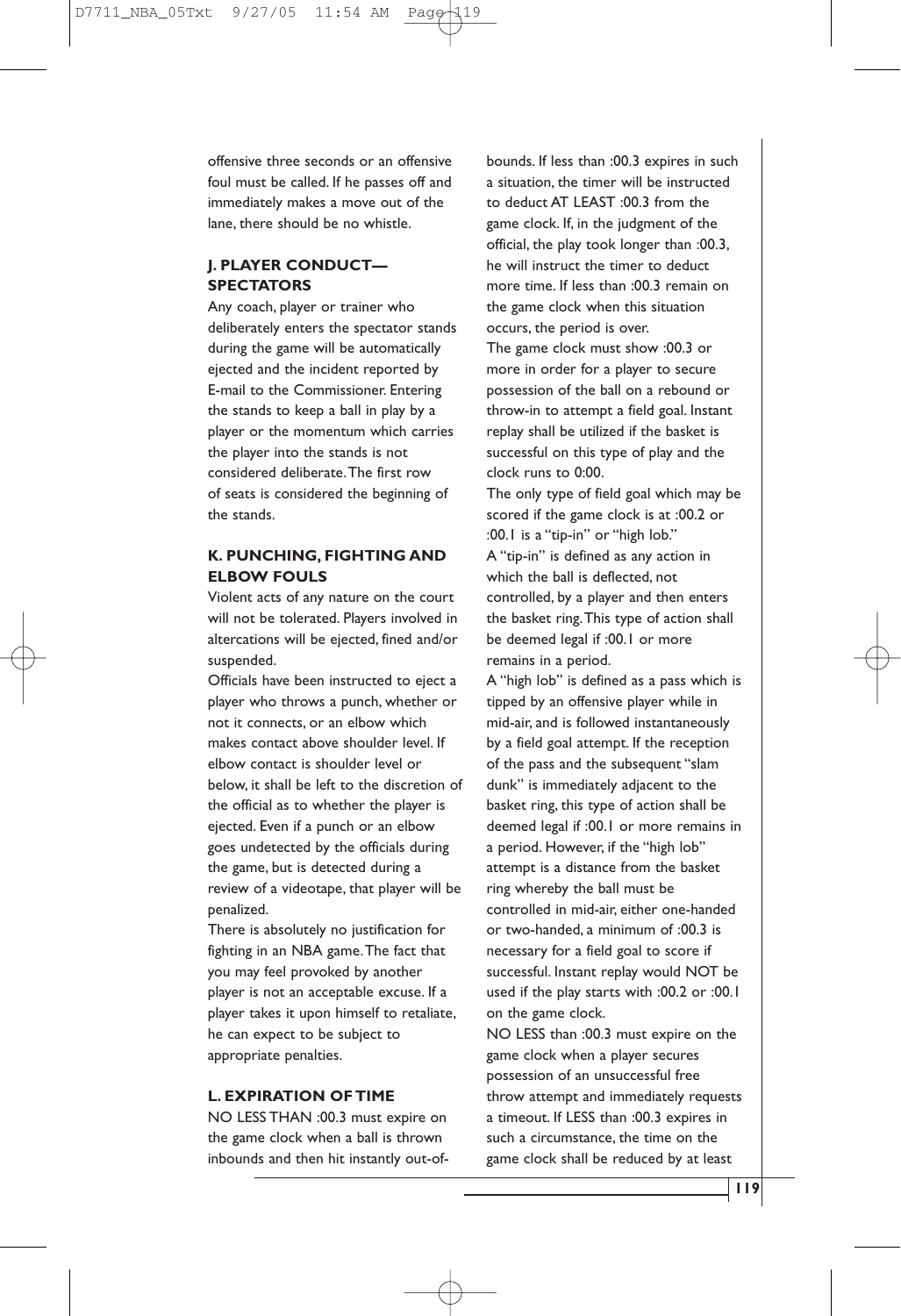:00.3.Therefore, if :00.3 OR LESS remain on the game clock when the above situation exists, and a player requests a timeout upon securing possession of the ball, the period is over.

During ANY regular or 20-second timeout taken during the FINAL minute of ANY period, the crew chief must meet with his fellow officials to discuss possible timing scenarios, fouls being taken if either team is under the penalty limit, number of timeouts, assistance by all officials on 3-point field goal attempts, rotation or away-from-the play foul.

Regardless of when the horn or red light operates to signify the end of period, the officials (as aided by instant replay, if required) will ultimately make the final decision whether to allow or disallow a successful field goal.THE CREW CHIEF MUST TAKE CHARGE OF THE SITUATION.

### **M.VERBAL FAN INTERFERENCE**

Any spectator who verbally abuses players and/or coaches in a manner which, in the opinion of the game officials, interferes with the ability of a coach to communicate with his players during the game and/or huddles, will, at the direction of the crew chief, be given one warning by a building security officer. If the same spectator continues to behave in a like manner, the crew chief shall direct a building security officer to eject the spectator from the arena.

### **N. GUIDELINES FOR INFECTION CONTROL**

If a player suffers a laceration or a wound where bleeding occurs or if blood is visible on a player or his uniform, the officials shall suspend the game at the earliest appropriate time and allow a maximum of 30 seconds for treatment.After that time, the head coach shall be informed that he has the

option to substitute for the player, call a regular timeout or a 20-second timeout. If a substitute replaces the player, the opposing team shall be allowed to substitute one player.The bleeding player may return to the game when he has received appropriate treatment by medical staff personnel.

If the player returns to the game, the officials shall make certain that any lesion, wound or dermatitis is covered with a dressing that will prevent contamination to and/or from other sources.A wrist or sweat band is not considered a suitable bandage. If the bleeding player is awarded a free throw attempt(s) as a result of a personal foul, or is involved in a jump ball, the bleeding player will be given 30 seconds for treatment. If the treatment is not completed, play will resume and will then be suspended at the first appropriate time.

Mandatory timeouts shall not be granted during a suspension of play unless the offensive team calls a 20-second timeout. If the suspension of play is for a defensive player, a mandatory timeout shall not be granted if the defensive team calls a 20-second timeout. In that case, only the bleeding player may be replaced and, if so, the opposing team is permitted one substitute.

If treatment is not completed within the allotted time, the head coach may call another timeout or substitute for the bleeding player. Substitutes are permitted consistent with existing rules on substitution.

If a team has no timeouts remaining when play is suspended, the officials will allow 30 seconds for appropriate treatment. If the treatment is not completed in accordance with paragraph two above, the bleeding player must be removed immediately. ONLY the bleeding player on that team may be removed from the game under these